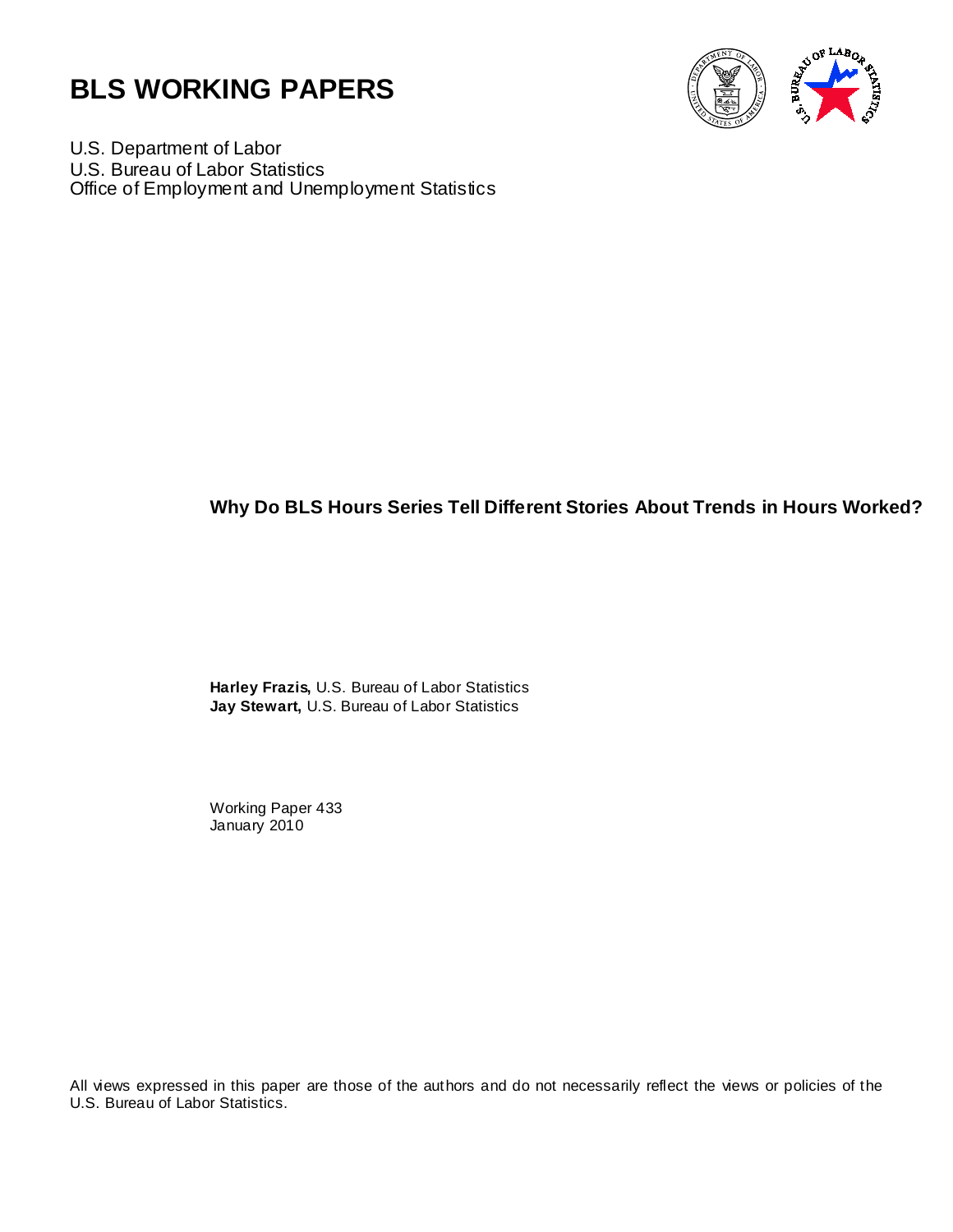November 2009

# **Why Do BLS Hours Series Tell Different Stories About Trends in Hours Worked?**

Harley Frazis U.S. Bureau of Labor Statistics 2 Massachusetts Ave., NE Washington, DC 20212 Frazis.Harley@bls.gov

Jay Stewart (corresponding author) U.S. Bureau of Labor Statistics 2 Massachusetts Ave., NE Washington, DC 20212 Stewart.Jay@bls.gov

We thank Charlie Brown, Younghwan Song, and the editors of this volume for their helpful comments. Any views expressed here are ours and do not necessarily reflect those of the BLS.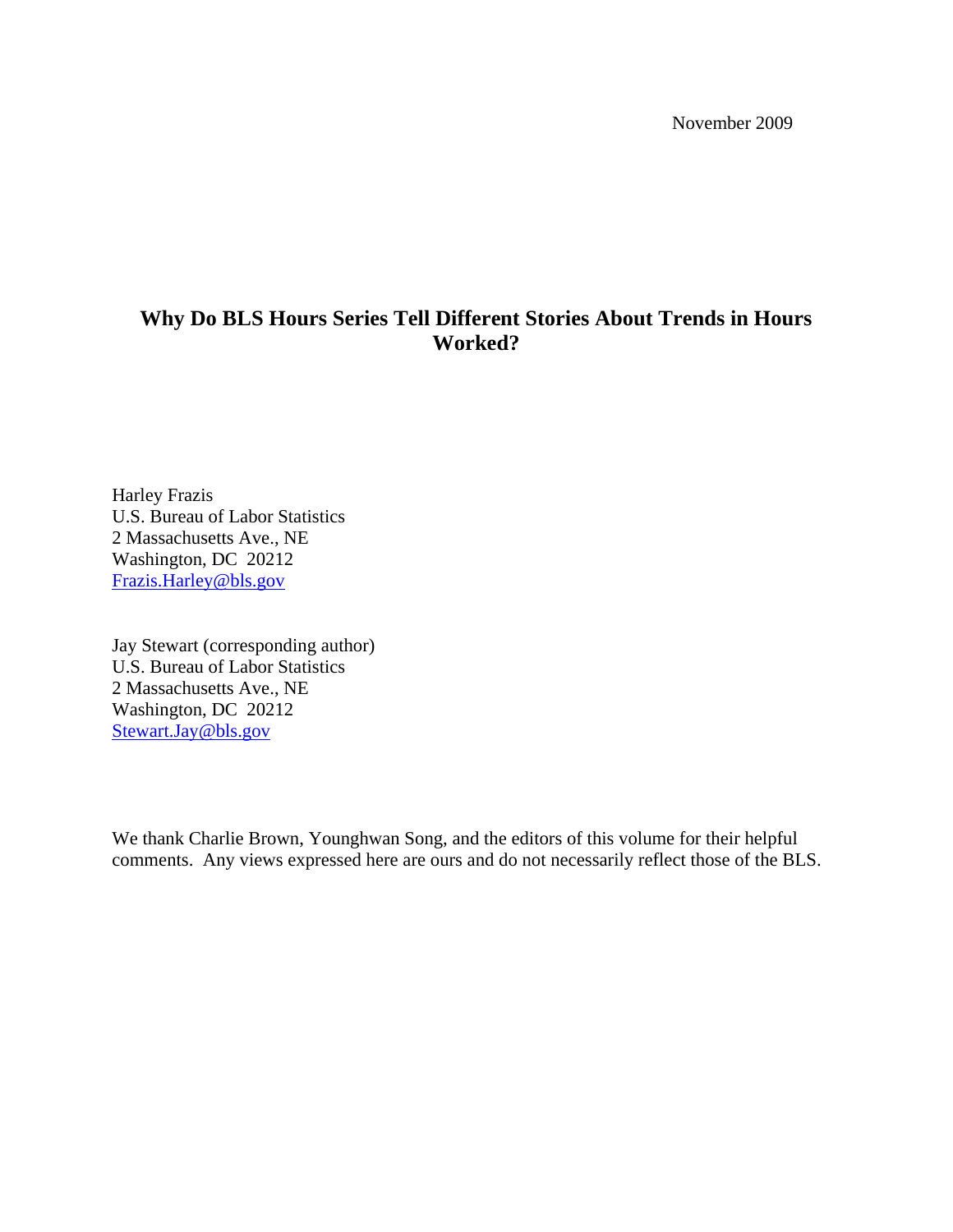#### **Why Do BLS Hours Series Tell Different Stories About Trends in Hours Worked?**

#### **Abstract**

Hours worked is an important economic indicator. In addition to being a measure of labor utilization, average weekly hours are inputs into measures of productivity and hourly wages, which are two key economic indicators. However, the Bureau of Labor Statistics' two hours series tell very different stories. Between 1973 and 2007 average weekly hours estimated from the BLS's household survey (the Current Population Survey or CPS) indicate that average weekly hours of nonagricultural wage and salary workers decreased slightly from 39.5 to 39.3. In contrast, average hours estimated from the establishment survey (the Current Employment Statistics survey or CES) indicate that hours fell from 36.9 to 33.8 hours per week. Thus the discrepancy between the two surveys increased from about two-and-a-half hours per week to about five-and-a-half hours.

 Our goal in the current study is to reconcile the differences between the CPS and CES estimates of hours worked and to better understand what these surveys are measuring. We examine a number of possible explanations for the divergence of the two series: differences in workers covered, multiple jobholding, differences in the hours concept (hours worked vs. hours paid), possible overreporting of hours in CPS, and changes in the length of CES pay periods. We can explain most of the difference in levels, but cannot explain the divergent trends.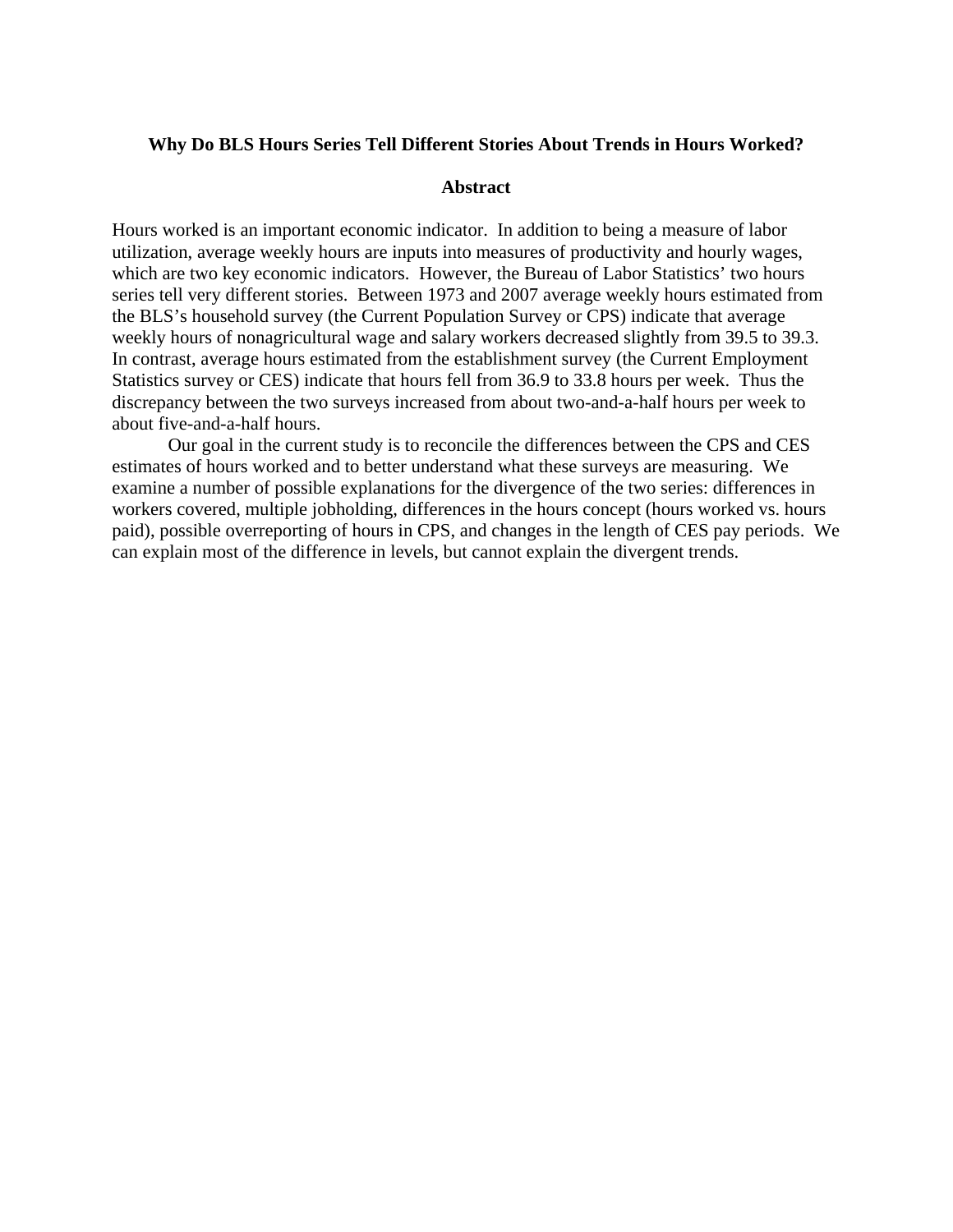## **I. Introduction**

The number of hours that people work for pay is an important economic measure. In its own right, it measures labor utilization. But it is also the denominator of other key economic indicators such as productivity and hourly earnings. Thus differences in measured hours between surveys can lead to substantial differences in measured productivity and wages. For example, Abraham, Spletzer, and Stewart (1998) show that the different trends in hours measures account for nearly all of the divergence between hourly wages from the National Income and Product Accounts (NIPA), which use hours derived from the establishment-based Current Employment Statistics program (CES), and estimates from the household-based Current Population Survey (CPS). The average hourly wage from the NIPAs grew by 7 percent between 1973 and 1993, while the average hourly wage from the CPS remained roughly constant over that same period. Abraham, Spletzer, and Stewart noted that someone looking at the NIPA data would "have a very different picture of recent real wage trends than someone who looked at the CPS data…".

Systematic over- or under-reporting of hours can affect measured inequality. Frazis and Stewart (2004) found that, compared to time-diary reports, hours of work for women and college graduates tend to be overreported in the CPS. Thus, using weekly hours computed from the American Time Use Survey (ATUS) instead of usual hours from the CPS increases the collegehigh school hourly earnings ratio by 4.1 percentage points and the female-male hourly earnings ratio by 5.4 percentage points.<sup>1</sup>

 $\overline{a}$ 

<sup>&</sup>lt;sup>1</sup> For a discussion of the importance of hours data for measuring productivity see Eldridge Manser, and Otto (2004).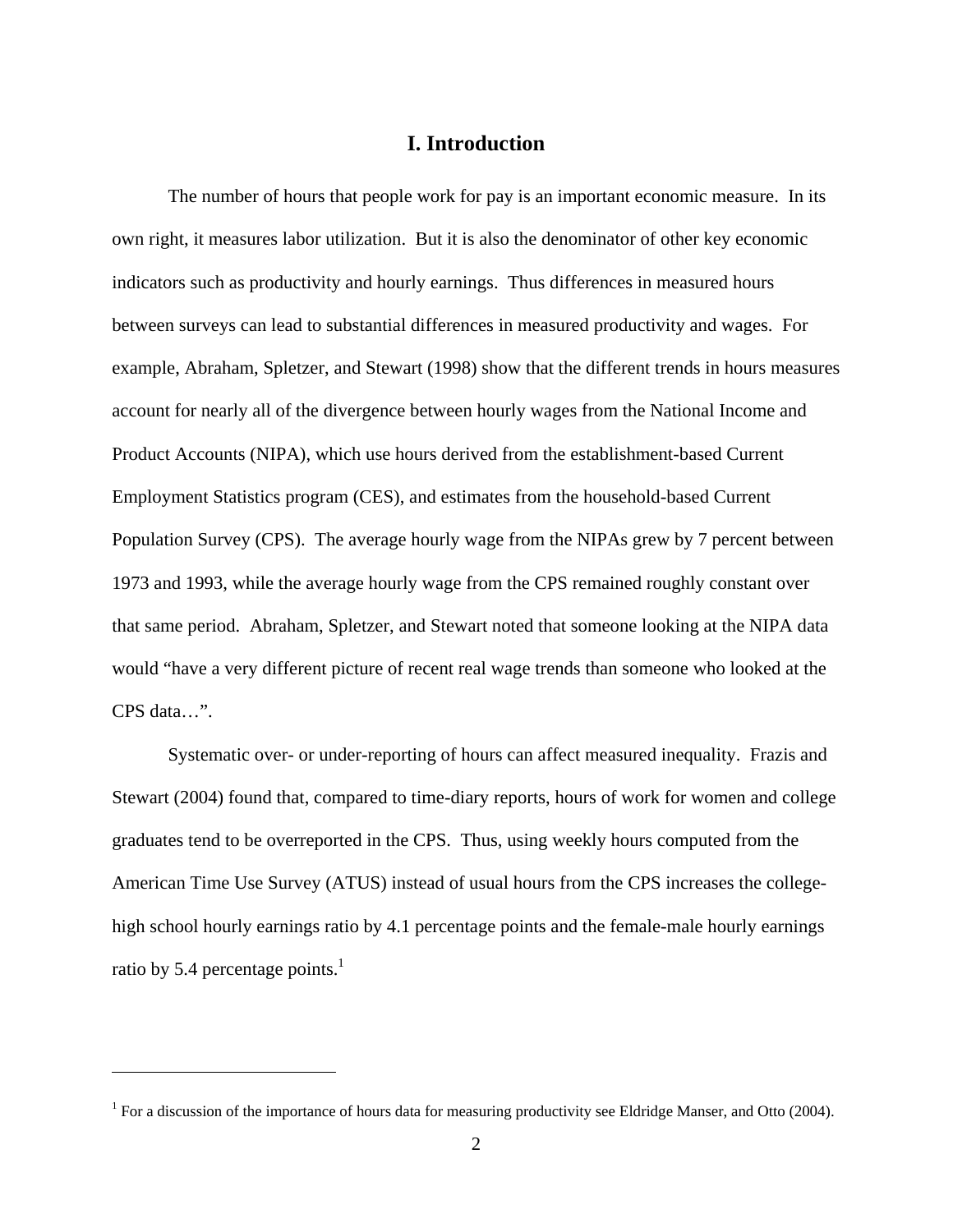The divergence in trends in CPS and CES hours discussed in Abraham, Spletzer, and Stewart (1998) has continued since their paper was published. As the CPS and CES are the two principal sources of data on the subject, both the amount and the trend in how many hours Americans work for pay are in dispute. Figure 1 shows trends in average weekly hours of private non-agricultural workers from the CPS and the CES. (We show data from both the March CPS and the CPS Outgoing Rotation Group (ORG) files. The ORG data are more representative, but the March data have a longer time series.) The CPS data indicate that average weekly hours worked declined in the 1960s and early 1970s, increased for most of the 1980s, and leveled off beginning in the late 1980s. The net effect of these changes is that there has been very little change between 1964 and 2007. In contrast, the CES hours series declined between 1964 and the late 1980s, leveled off until the late 1990s, then declined between the late 1990s and 2007.

The main goal of this study is to attempt to reconcile the differences between the CPS and CES hours series. Our strategy, which is similar to that used by Abraham, Spletzer, and Stewart (1998,1999), is to simulate the CES sample using CPS data to show how differences in the two surveys contribute to the divergence in average weekly hours. Specifically, we consider differences in the workers covered, differences in the treatment of multiple jobholders, and differences in the hours concept (hours worked in the CPS vs. hours paid in the CES). We also examine whether hours are overreported in CPS as has been claimed by some researchers. Finally, we examine whether features of the CES, in particular changes the reference period over time, could explain the divergence. We were able to account for the most of the difference in levels between the two hours series, but could not explain the difference in the trends.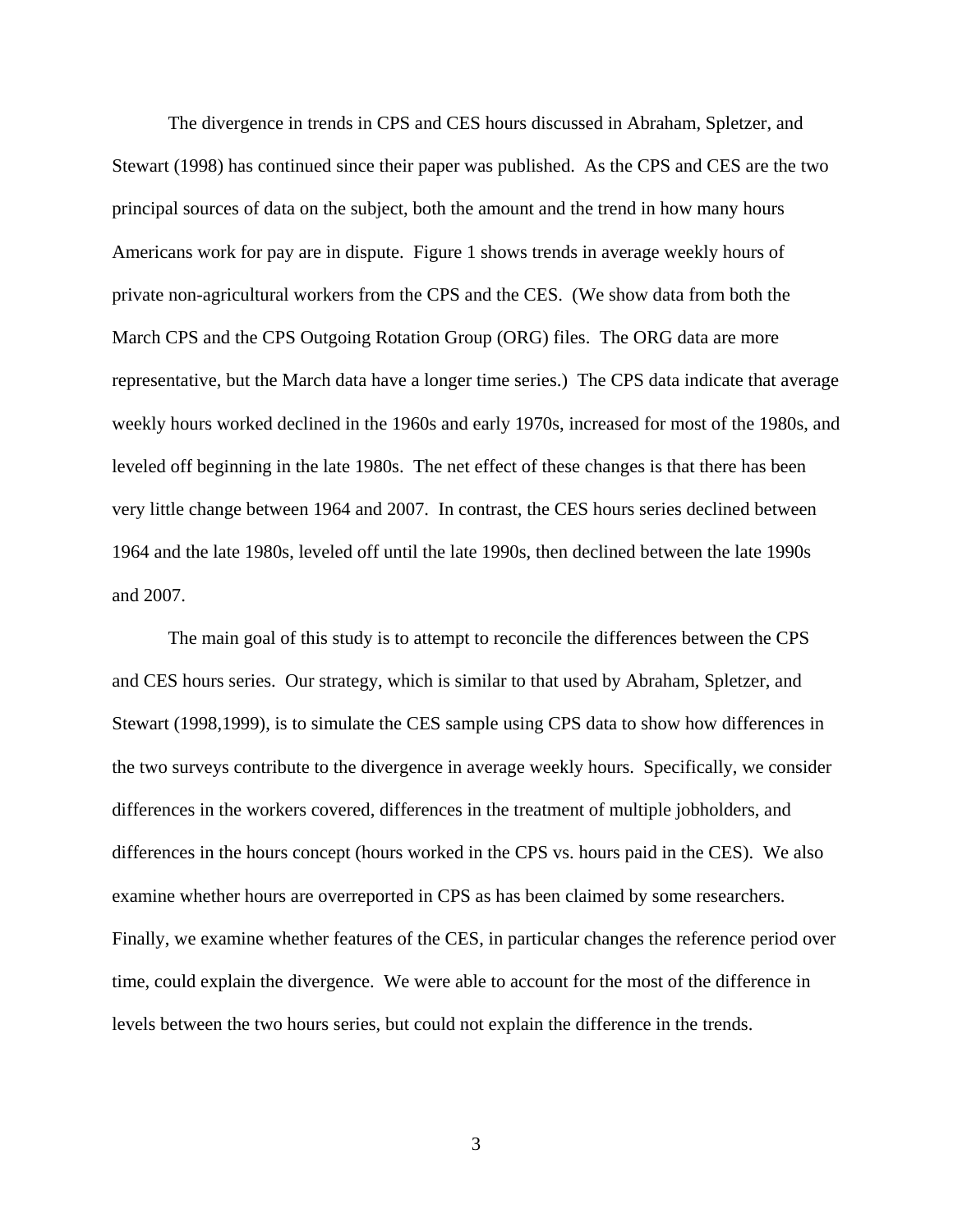#### **II. Why Might the CES and CPS Hours Series Tell Different Stories?**

 There are several reasons why one might expect estimates of hours worked from the two series to differ. First, the CPS data cover all workers, although all comparisons shown here are restricted to private nonagricultural workers. The CES data cover only production (in goodsproducing industries) and nonsupervisory workers (in services providing industries) within the private nonagricultural sector. Non-production and supervisory workers are more likely to work full time and generally work longer hours, so that the CPS's inclusion of these workers leads us to expect weekly hours to be higher in the CPS than in the CES. Second, the CES hours series is a job-based measure, whereas the CPS is a person-based measure. Although both series measure total hours worked at all jobs, a person working at two jobs would be counted twice in the CES, but only once in the CPS. Third, the CPS measures hours worked, while the CES measures hours paid. Off-the-clock work would cause the CPS weekly hours series to be higher than the CES series. Fourth, hours may be overreported in the CPS. Some studies (Robinson and Bostrom 1994 and Sundstrom 1999) have shown that respondents in household surveys such as the CPS tend to overreport their work hours and that the extent of this overreporting has increased over time. If the CES correctly measures average weekly hours, this story is consistent with the observed relationship between CPS and CES hours. Finally, for reasons we discuss later, the lengthening of pay periods over time could have caused a decline in CES estimates of average weekly hours apart from any real changes in hours. In what follows, we examine each of these possible explanations.

### **Differences in Workers Covered**

Differences in workers covered can have a potentially large effect on measured hours if the group that is not covered, non-production and supervisory workers, work different hours than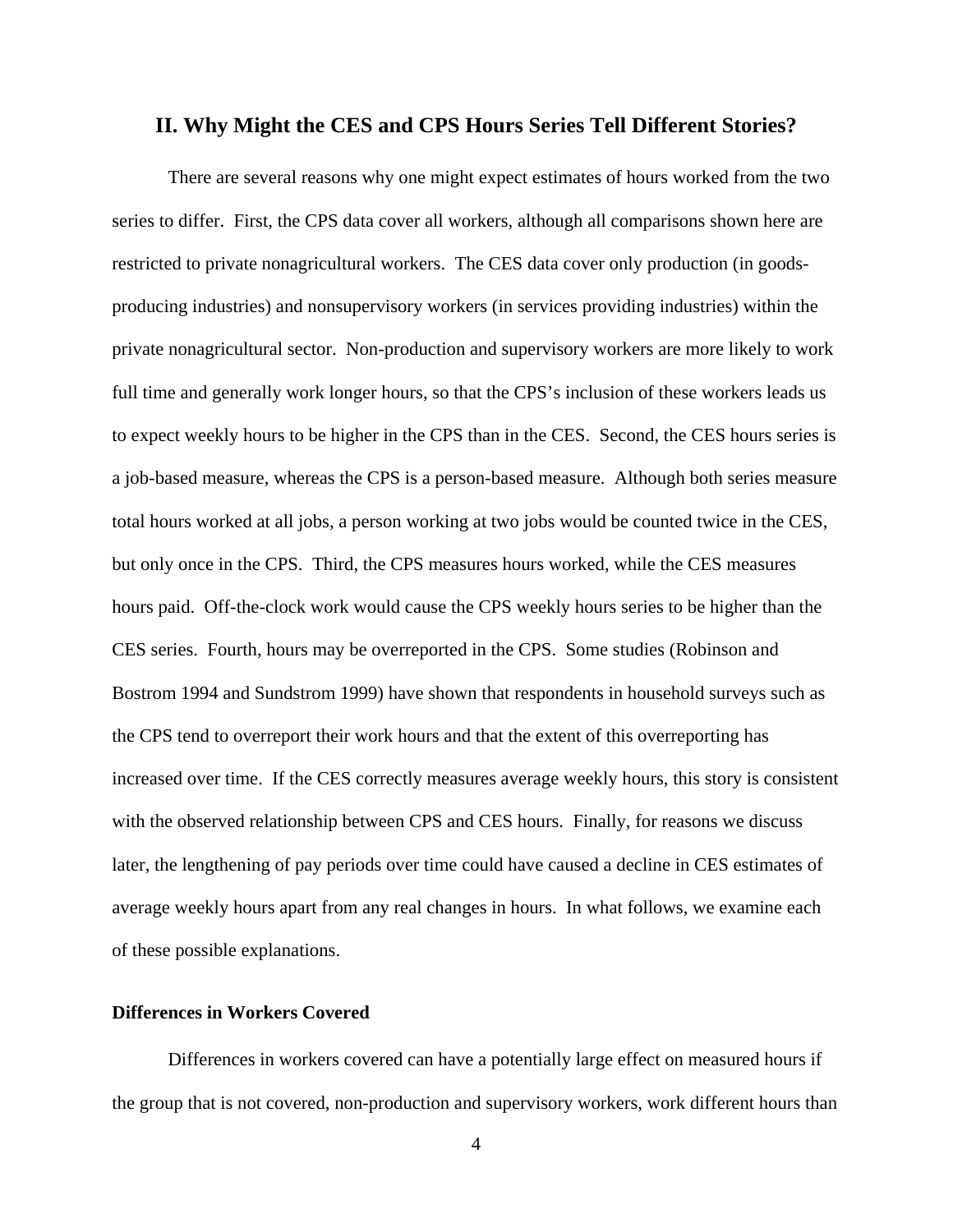the covered group or if the trend in their hours is different. As noted above, the workers that are excluded from the CES sample work longer hours, which suggests that differences in sample coverage can explain at least some of the difference in levels. It remains to be seen if this difference can explain the difference in trends.

To examine the effect of differences in coverage, it is necessary to make the two samples comparable. Because the CES has not typically collected hours information on non-production and supervisory workers, it is impossible to adjust the CES series to be comparable to the CPS series. So we use the same strategy as Abraham, Spletzer, and Stewart (1998,1999) and simulate the CES sample using CPS ORG data for 1979-2007 and May Supplement data for 1973-1978.<sup>2,3</sup>

We restricted the sample to individuals age 15 and older who worked during the CPS reference week and were identified as being either production (in goods-producing industries) or nonsupervisory (in services providing industries) workers using the CPS industry and occupation codes. The distinction between production and nonsupervisory workers is important. Occupations that are classified as nonsupervisory are not necessarily classified as production workers. For example, accountants and attorneys are nonsupervisory workers in serviceproviding industries, but they are not production workers in goods-producing industries.

It is fairly straightforward to distinguish between goods-producing and servicesproviding industries in most cases.<sup>4</sup> The classification of workers as production and nonsupervisory workers in their respective sectors was somewhat problematic. The instructions to respondents on the CES forms are fairly detailed regarding which types of workers should be

 $2^2$  We did not simulate the CES hours series using the March data, because it does not have any information on second jobs or hourly/salaried status.

<sup>&</sup>lt;sup>3</sup> Following Abraham, Spletzer, and Stewart (1998,1999), we assume that the May Supplements are comparable to the ORG data.

<sup>&</sup>lt;sup>4</sup> There was a break in series between 2002 and 2003 when the new Census industry codes were introduced. This change likely resulted in a more accurate coding of workers, but workers who were previously coded as being in manufacturing are now classified as being in business services.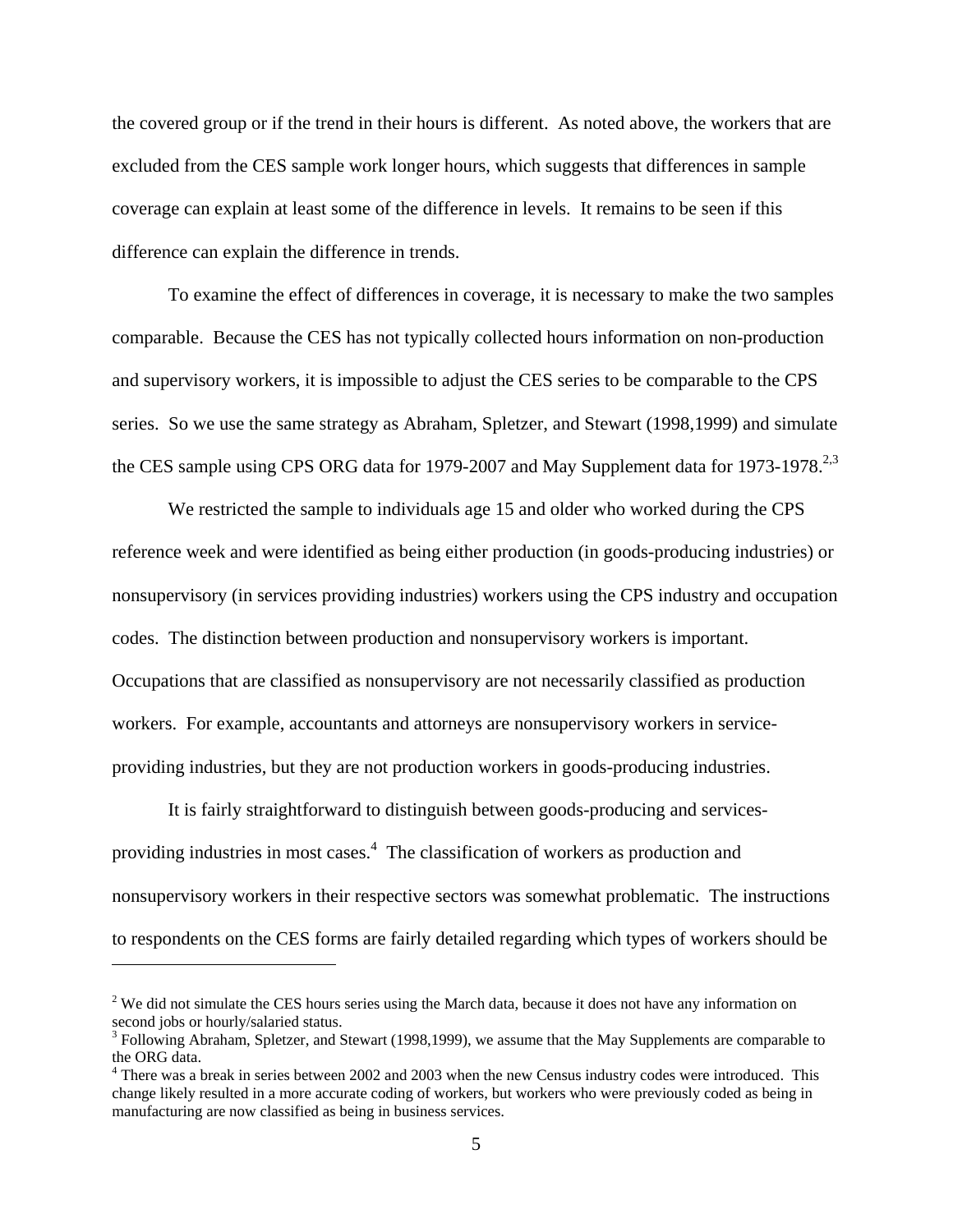counted as production and nonsupervisory workers. Because the definition of covered workers depends on the industry, we used both industry and occupation codes to classify workers as being covered by CES. Unfortunately, the detailed ("3-digit") Census occupation codes used in the CPS do not exactly coincide with the CES instructions, and there were two major changes in the Census occupation codes during the 1973-2005 period covered by our replications (between 1982 and 1983 and between 2002 and 2003).

Figure 2 shows the simulated CES average weekly hours series, along with the actual CES hours and CPS ORG private non-agricultural worker (PNAW) series. The first thing to note is that the simulated CES hours series is closer in level to the actual CES series than the CPS PNAW series. Hours per week are between 1.3 and 1.7 hours less in the simulated CES series compared to the CPS PNAW series. However, the simulated CES series exhibits the same roughly flat trend as the CPS PNAW series and does not replicate the downward trend in the actual CES series.

One possible explanation for the lack of a downward trend in the simulated CES series is that employers may not always classify workers according to the instructions on the form. This can occur for a number of reasons. First, respondents may not read the instructions on the form and instead use their own definitions, which may not correspond to BLS's. Second, respondents' recordkeeping systems may not allow workers to be classified using the BLS definitions. For example, the distinction between supervisory and nonsupervisory workers (in services) may not be meaningful. A more meaningful distinction may be whether workers are covered by minimum wage/overtime laws. Findings from the BLS's internal Records Analysis Survey (RAS) studies indicate that a large number of establishments reported for workers who are not exempt from minimum wage laws. However, it does appear that the production/non-production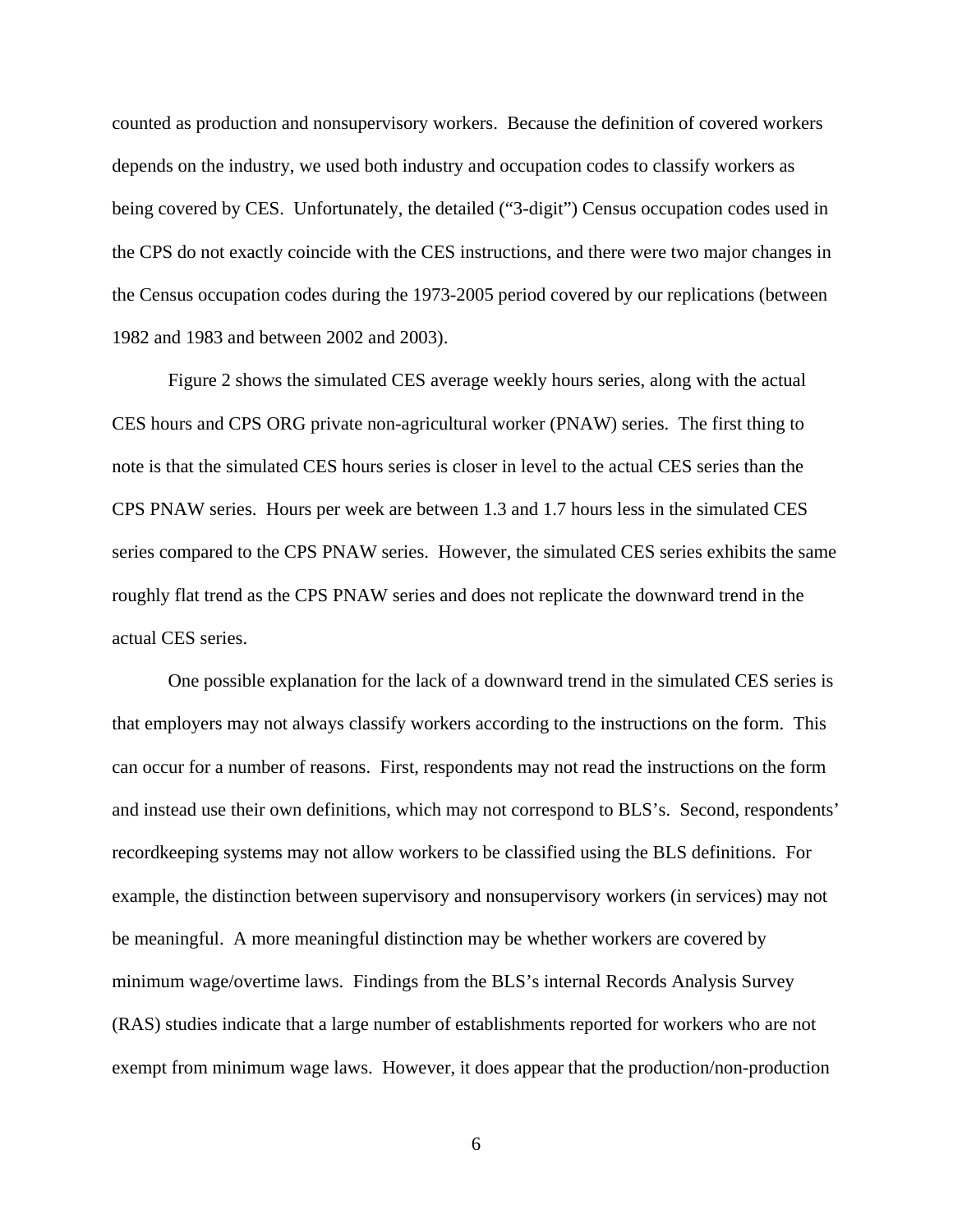worker distinction (in goods-producing industries) is meaningful and that respondents are for the most part reporting for the correct group of workers.

To examine whether employers in service-providing industries could be using the exempt/non-exempt distinction, we constructed an alternative "hybrid" simulated CES series. For production workers the hybrid series uses the CES definition, while for nonsupervisory workers we attempted to identify workers who, based on their occupation and whether they were paid hourly, were likely to be non-exempt from wage/hour laws.<sup>5</sup> This hybrid series was similar to the one we report, except that the 1982-1983 change in occupation codes caused a break in series that resulted in a one-time downward shift in the simulated hours series. Because this break in series strengthens our results by narrowing the difference between the two surveys, we took the conservative approach and used the CES definitions for both industries.

#### **Accounting for Multiple Jobholding**

 $\overline{a}$ 

As noted earlier, the CES measure is job-based whereas the CPS measure is person based. The two measures would be the same if each person held only one job, but about 5-6 percent of the population has more than one job at any one time. To account for multiple jobholding, we reran the simulations counting each job separately.<sup>6</sup> Since 1994 information on multiple jobholding has been collected every month, while prior to 1994, this information was

<sup>&</sup>lt;sup>5</sup> The CPS does not contain information on whether a worker is exempt or not, so we used information on the worker's detailed occupation and whether the he or she was paid hourly. We assumed that all hourly-paid workers were nonexempt. The remaining workers were classified as exempt if they were supervisors or if their jobs allowed them considerable autonomy as outlined in the minimum wage law. This classification is rather crude. Determining whether a worker is exempt from minimum wage laws is complicated by the fact that exempt status depends on a number of variables that are not available in the CPS. For example, workers in "mom-and-pop" businesses are generally exempt. Another complicating factor is that the law has changed over time. We could not account for these changes in the CPS data, but the reader should keep this in mind.

<sup>&</sup>lt;sup>6</sup> A small fraction, about 5 percent, of multiple jobholders hold more than two jobs. We experimented with making a further adjustment, similar to our initial multiple jobholding adjustment, to account for these third jobs, but it made virtually no difference.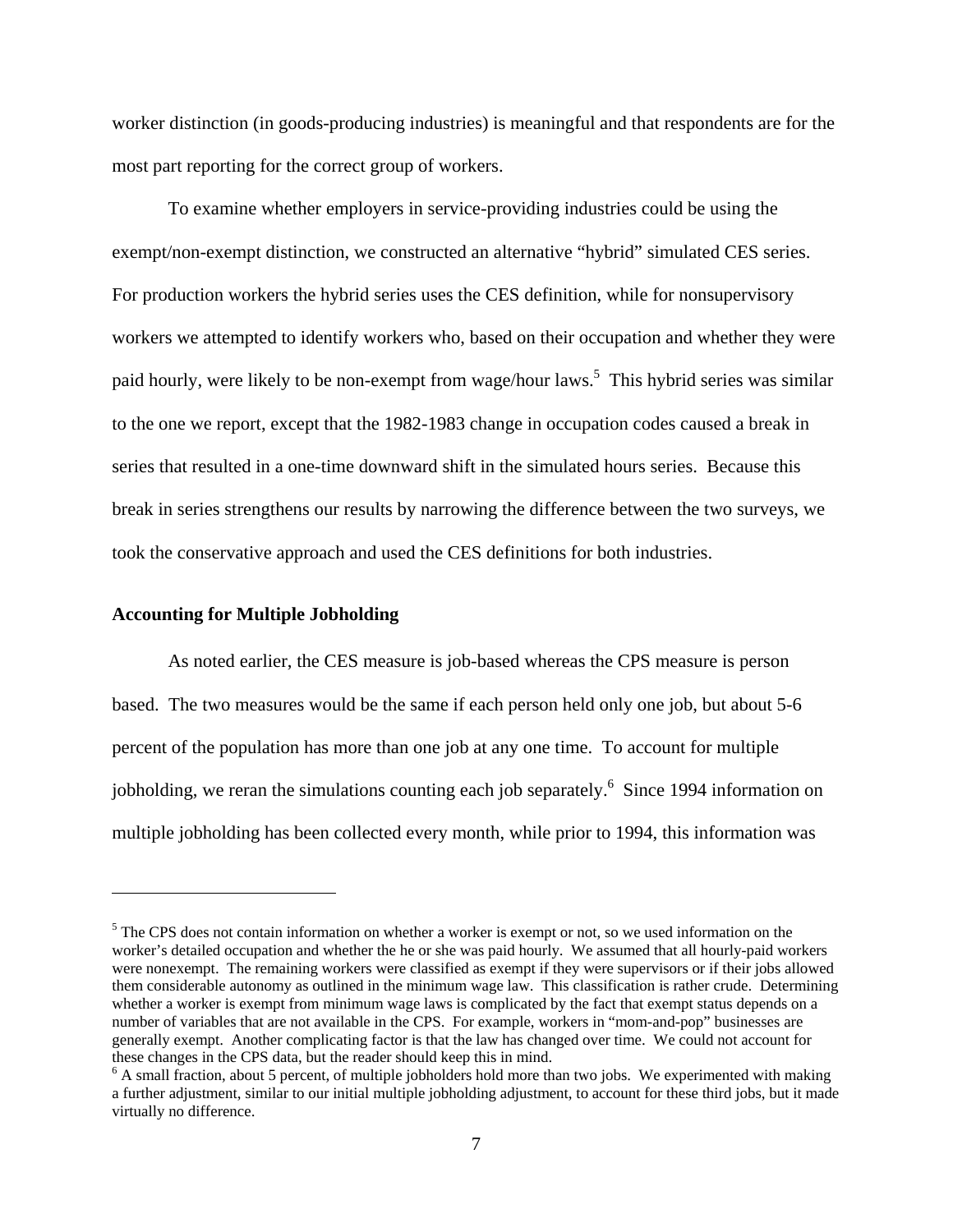collected only in the May 1973-1978, 1985, and 1991 supplements to the CPS. We combine these May supplement data with the ORG data for 1994-2007, but acknowledge that there may be some seasonal variation in the multiple jobholding rate.

Figure 3 shows the multiple-jobholding-adjusted (MJA) simulated CES hours series. In the years when no information on multiple jobholding is available (1979-1984, 1986-1990, and 1992-1993), hours for the MJA series are set equal to simulated CES hours (from Figure 2) divided by interpolated values of the implied multiple jobholding rate.<sup>7</sup> As expected, the multiple jobholding adjustment reduces estimated hours worked compared to the unadjusted simulated CES series (also shown in Figure 3). The MJA series is about 1.6 hours per week lower than the simulated CES series, although the difference varies between 1.1 and 2.0 hours per week with no discernable trend. The MJA series further narrows the difference in levels between CES and CPS hours, but still does not replicate the downward trend in actual CES hours.

There is virtually no difference between the MJA series and the actual CES series between 1973 and the early 1980s. Over this period, both series exhibit a downward trend and turn up immediately after the 1982 recession. The fall in hours between 1982 and 1983 is larger in the actual CES series compared to the MJA series, which could be at least partially due to the change in CPS industry and occupation codes between these years.

After 1983, the MJA series behaved very differently from the actual CES series. The increase in hours between 1983 and 1984 was larger than the increase in the actual CES. And

 $<sup>7</sup>$  In the years for which we have data, we computed the implied multiple jobholding rate by dividing the simulated</sup> CES hours series by the MJA series. The implied multiple jobholding rate ranged from 3.1 percent to 5.6 percent. This differs from the published multiple jobholding rate, because some people with CES-covered main jobs have second jobs that are not covered, and vice versa. The between-supplement values of the implied multiple jobholding rate were linearly interpolated using values from the adjacent supplement years.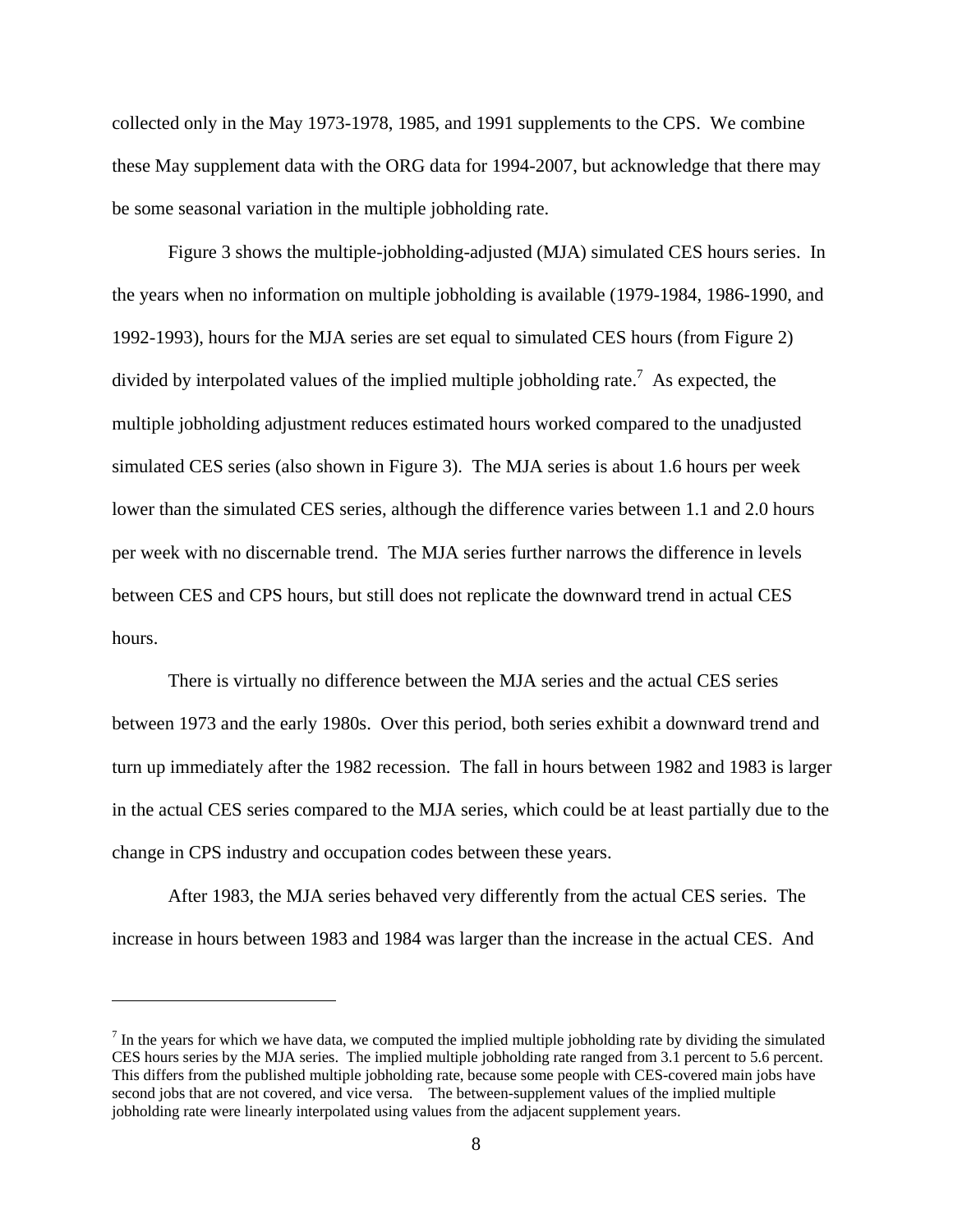from 1984 through the rest of the 1980s it remained approximately flat, while the actual CES series declined. Beginning in 1990, apart from the higher level, the MJA series tracks the actual CES series fairly well until the late-1990s when the CES and CPS replications diverge further. Between 1998 and 2007, the difference increased from 1.3 hours per week to 2.3 hours per week. This coincides with the conversion of the CES to a probability sample and the introduction of NAICS codes. It seems unlikely that the introduction of NAICS codes could have affected the trend in hours. But the conversion to a probability sample presumably changed the sample composition, which could have led to a decline in hours.

#### **Hours Paid vs. Hours Worked**

1

 As noted earlier, the two series differ in the hours concept being measured. The CPS measures hours worked, while the CES measures hours paid. The usual way to account for the difference between these two concepts is to adjust the CES hours data for paid vacations. $8$ Because this adjustment does not account for off-the-clock work, we opted for a different approach and instead adjusted the CPS data.

We began by assuming that hourly-paid workers are paid for all of the hours that they work--so that no adjustment was necessary--and that salaried workers are paid for a standard workweek. The CPS does not have any information on hourly/salaried status for second jobs, so we assumed that multiple jobholders are paid hourly on their second jobs. Given that second jobs are almost always part time, this seems like a reasonable assumption and should not affect the results. For individuals who are salaried on their main job, we assumed that they are paid for

 $8$  The BLS used to conduct a special survey, The Survey of Hours Worked, to determine what fraction of paid hours is actually worked. The fraction is about 0.93 and shows very little year-to-year variation. The survey was discontinued in 2003 and these data are now collected through the Employment Cost Index program. Sundstrom (1999) makes this adjustment.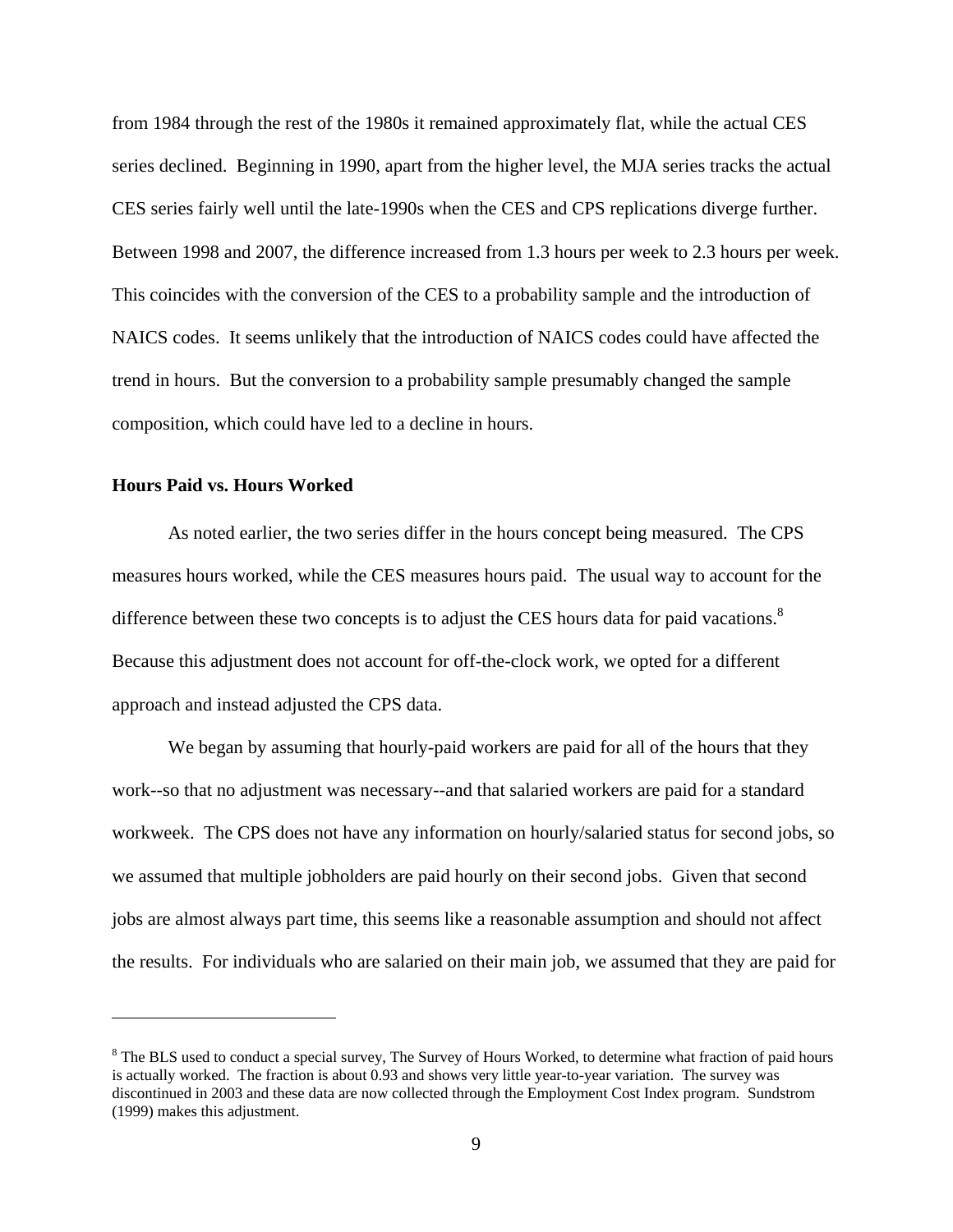a 40 hour workweek. Thus, we set hours worked at 40 if they worked more than 40 hours on their main job, or if they worked less than 35 hours but indicated that they usually work full time. To account for paid time off, we included individuals who were employed and did not work during the CPS reference week if they were paid for that time off. We assumed that they were paid for their usual hours on their main job (topcoded at 40 if salaried).

It was necessary to impute hourly/salaried status for some observations. In the 1973- 1978 and 1994-2007 data, hourly/salaried status is missing due to nonresponse for about 2 percent of the sample. In the 1985 and 1991 May Supplements, hourly/salaried status was collected only of individuals in MIS 4 and 8, and was therefore missing for three-fourths of the sample. To fill in the missing values, we used a logit equation to estimate the probability that an individual was paid hourly based on demographic and job characteristics, and then assigned individuals their predicted probabilities when hourly/salaried status was missing. For observations with imputed hourly/salaried status, the hours-paid adjustment was proportional to the probability that the individual was paid hourly. For example, an individual who worked 48 hours and had a 0.25 predicted probability of being paid hourly would be assigned a workweek of 42 hours.

 Figure 4 shows the effect of this adjustment. The multiple-jobholding and hours-paid adjusted (MJ&HPA) series is lower in level compared to the MJA series, but their trends are identical. Note also that the MJ&HPA series lies below the actual CES series prior to 1984. Other authors (Kuhn and Lozano forthcoming) have documented the increase in long workweeks. But it appears that any increase in off-the-clock work has not had a large impact on trends in average hours worked.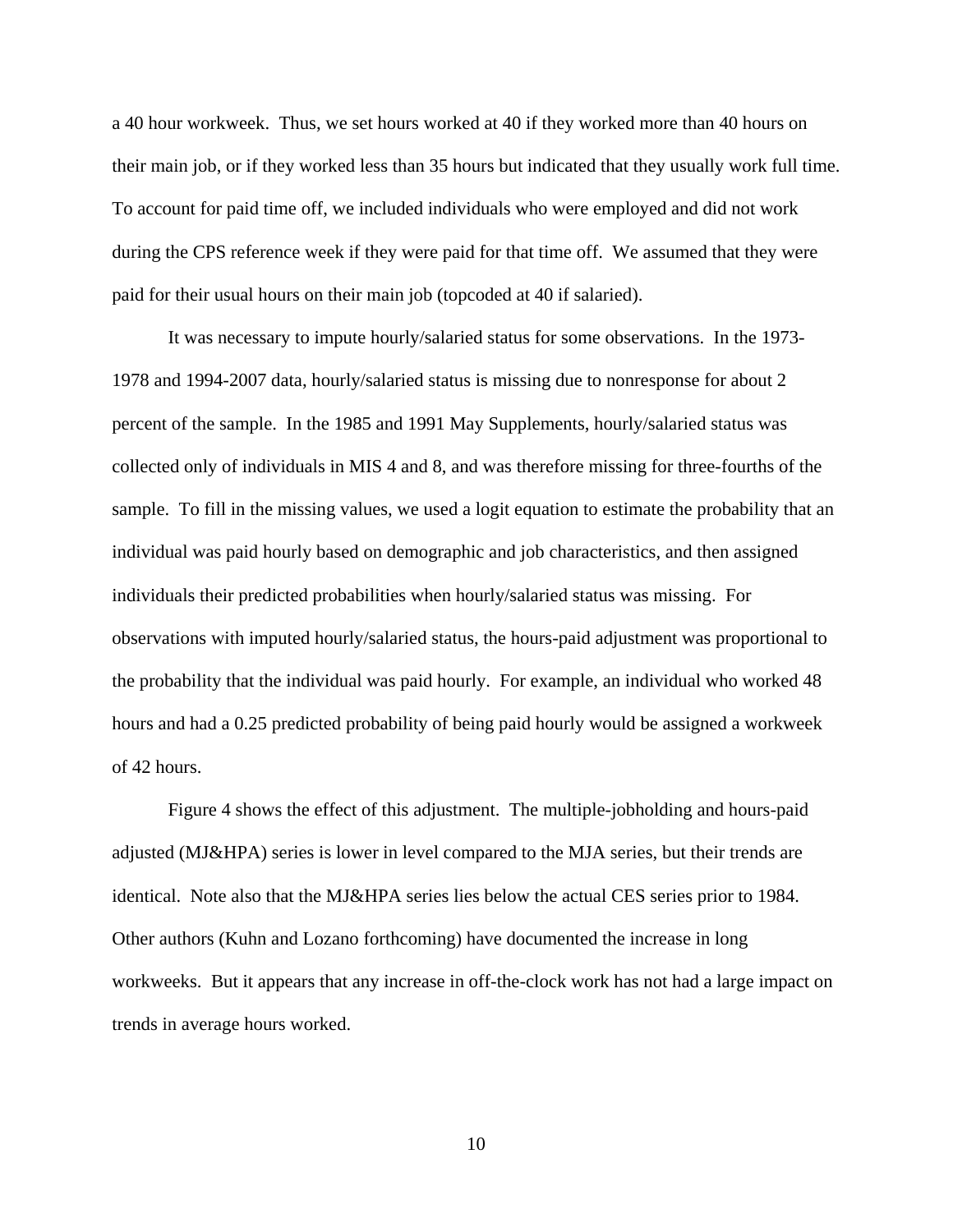#### **Possible Overreporting of Hours Worked in the CPS**

The conventional wisdom among researchers who analyze time-use data is that respondents in household surveys such as the CPS tend to overreport their work hours. If this is the case and if the extent of overreporting has increased over time, as some researchers have found, this could explain the divergence of CPS and CES hours.

Research on this issue has taken one of two approaches: comparing reports from household surveys to reports for the same individuals from their employers (Mellow and Sider, 1984; and Rodgers, Brown, and Duncan, 1993); or comparing household survey responses to time-diary data (Robinson 1985, Robinson and Bostrom 1994, Sundstrom 1999, Williams 2004, and Frazis and Stewart 2004 and 2007). Mellow and Sider found that workers overreported hours compared to their employers' records, and that salaried workers overreported the most.<sup>9</sup> In contrast, Rodgers, Brown, and Duncan found no evidence of overreporting, but their sample was restricted to hourly-paid workers at a large unionized firm. The earlier studies that used timediary data (Robinson 1984, Robinson and Bostrom 1994, and Sundstrom 1999) found evidence of overreporting in household surveys. The Robinson and Bostrom study found that the extent of overreporting increased from about 1 hour per week in 1965 to about 6 hours per week in 1985. Their findings, if correct, could explain the divergent trends in CES and CPS hours as well as the difference in levels. However, more-recent studies (Williams 2004, and Frazis and Stewart 2004 and 2007) found evidence that household surveys correctly reported, or even underreported, hours. All of these studies found that some groups overreport hours, while others underreport.

There are several reasons why time-diary data might be preferable to data from household surveys that ask respondents to report about hours worked in the previous week. The

<sup>&</sup>lt;sup>9</sup> Regarding the latter point, it is worth noting that employers likely reported hours paid while employees reported hours worked. These differing reports are consistent with employees "working off the clock."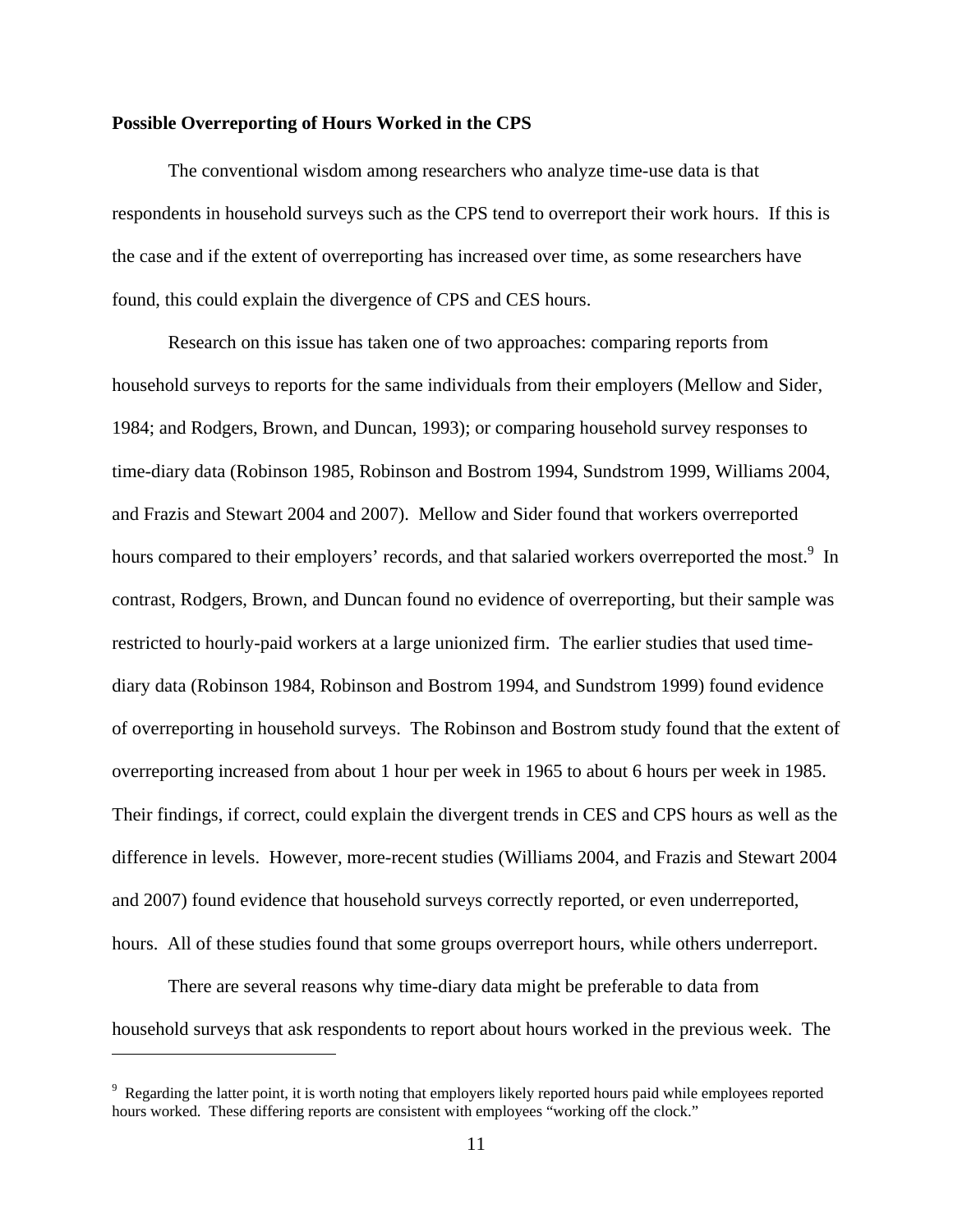recall task is generally easier in a time-use survey. The reference period is the previous day, so that respondents need not try to recall over longer periods, and because they are reporting individual episodes of work they do not have to add the lengths of different episodes. Paid work that occurs at home or other locations, which respondents may not report when responding to retrospective questions, is counted in time-diary estimates. Time diaries also have an adding-up constraint that forces the sum of time spent in all activities to equal 24 hours.

In this section we use data from the American Time Use Survey (ATUS) to examine the accuracy of CPS hours reporting on CES jobs. Our main purpose is to see if differences in the reporting of hours over time can account for the divergence between the CPS and CES series. Sample sizes for previous time-use surveys are too small to allow us to do this directly (not to mention issues with comparability). However, we can use demographic and job characteristics associated with under- or overreporting of hours in CPS relative to the 2003-2006 ATUS and estimate the trend in reporting implied by changes in the characteristics of the employed.

The ATUS sample is a stratified random sample that is drawn from households that have completed their eighth and final month-in-sample in the  $CPS<sup>10</sup>$  (hereafter "MIS 8") and is designed to be representative of the U.S. civilian population. Interviews were conducted by telephone every day during the year except for a few major holidays.<sup>11</sup> Thus, the data cover the entire year, except for the days before these holidays.<sup>12</sup>

As in other time-use surveys, respondents are asked to sequentially report their activities on the previous day. The diary day starts at 4:00am and goes through 4:00am of the following

 $\overline{a}$ 

 $10$  Households are in the CPS sample for four months, out for eight, and then in for another four.

 $11$  Reference days before major holidays are missed, as the telephone centers are closed. The remaining days in the month that fall on the same day of the week as the missing day have their weights inflated to make up for the missing day, in effect making the assumption (which we make in the absence of other information) that the activities on the missing day are similar to those on other days with the same day of the week.

<sup>&</sup>lt;sup>12</sup> For details about the ATUS, see Frazis and Stewart (2007) and Hamermesh, Frazis, and Stewart (2005).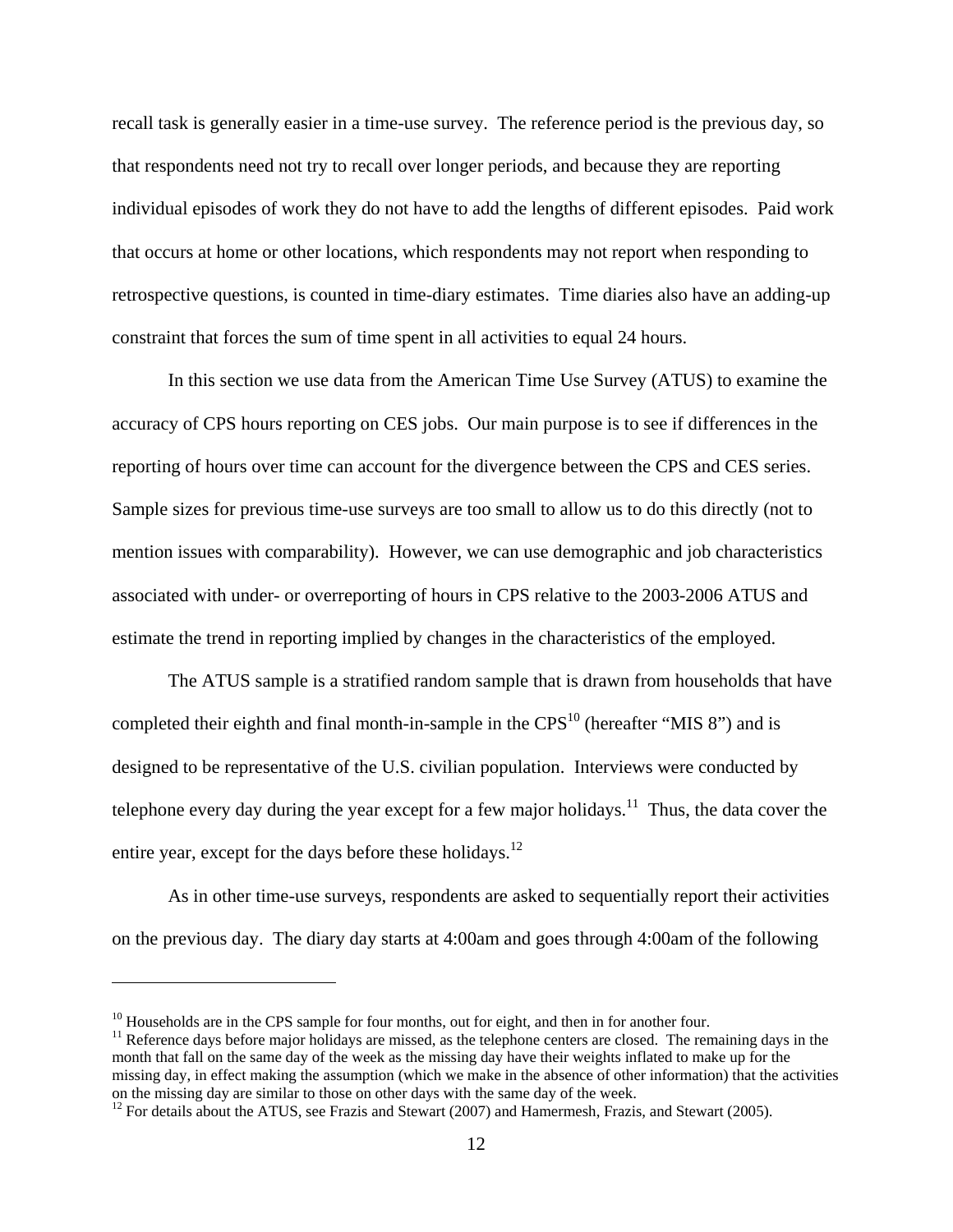day (the interview day), so that each interview covers a 24-hour period. After the core time diary has been completed, the ATUS asks respondents whether any activities that were not identified as paid work were done as part of their job or business. This question improves identification of paid work activities for self-employed respondents who work at home and others who do not "go to work" in the traditional sense. We can also identify breaks, which allows us to determine how sensitive our results are to alternative definitions of paid work.<sup>13,14</sup> Given these advantages, we will proceed under the assumption that that the time-diary estimates are correct.

The ATUS also contains labor force information about the respondent that was collected using a slightly modified version of the monthly CPS questionnaire. These questions allow us to determine whether the respondent is employed, unemployed, or not in the labor force (NILF). One notable difference between ATUS and CPS employment questions is that the ATUS reference period is the 7 days prior to the interview--the last day being the diary day--instead of the previous calendar week as in CPS. For respondents who are employed, the ATUS asks about usual hours worked, but does not collect actual hours worked during the previous week.<sup>15</sup>

For this study, we pooled data from 2003 through 2006. We restricted our sample to respondents 15 years and older who worked at a job during the seven days prior to their ATUS

<u>.</u>

<sup>&</sup>lt;sup>13</sup> Hamermesh (1990) is one attempt we have seen to examine the effect of paid breaks on wages.<br><sup>14</sup> Interviewers prompt respondents by asking "did you take any breaks of 15 minutes or longer" whenever a work episode is reported. Beginning in 2004, this prompt was incorporated into the instrument. The prompt

<sup>&</sup>lt;sup>15</sup> Even if it were available, there is a potential problem with using estimates of actual hours worked for the previous week, because the procedure used for contacting respondents in ATUS could impart bias into estimates of actual hours for the previous seven days. Each designated person is assigned an initial calling day. If he or she is not contacted on that day, the interviewer makes the next call one week later, thus preserving the assigned day of the week. Individuals who are unusually busy during a particular week (perhaps because they worked long hours) are less likely to be contacted during that week, making it more likely that they are contacted the following week (and asked to report hours for the busy week). Hence, long work weeks would tend to be oversampled, resulting in a correlation between hours worked during the previous week and the probability that that week is sampled.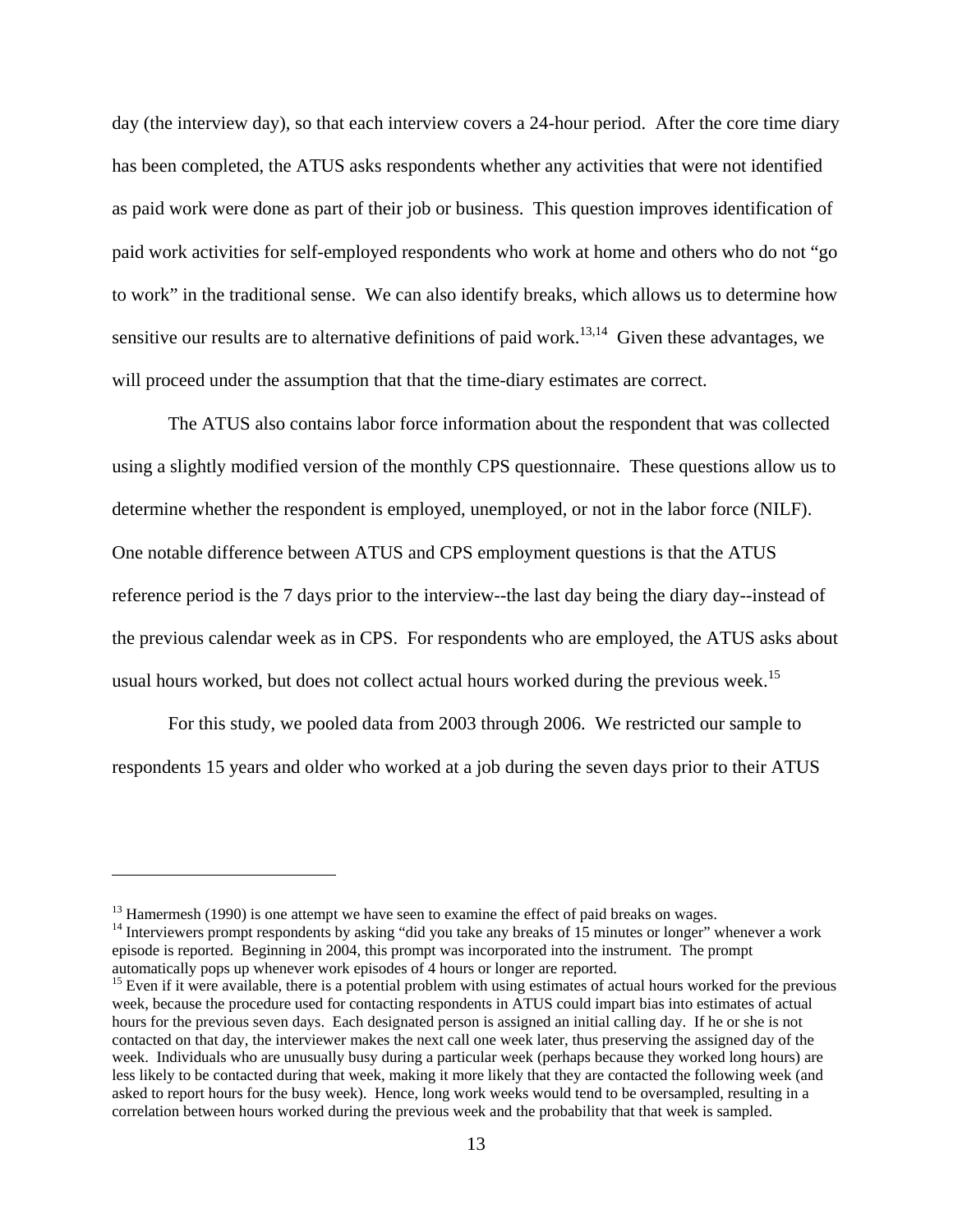interview. The combined sample size from 2003-2006 was 37,035.<sup>16</sup> Our previous work used only 2003 data.

One drawback of using time-diary data is that the reference period is only one day. Previous researchers (for example, Robinson and Bostrom 1994) constructed synthetic workweeks by generating estimates for each day of the week and adding up the estimates. Our approach is equivalent.<sup>17</sup> Thus, we can compare means for specific demographic groups, but we cannot compare the distributions of hours worked between the two surveys.

As noted above, the detailed information in the ATUS allows us to consider alternative definitions of paid work. We calculate three different measures of hours worked, each of which corresponds to a different concept of hours worked. Going from the most restrictive measure to the least restrictive measure, these are:

(1) Time spent in activities coded as "Working at job."

 $\overline{a}$ 

(2) Definition (1) plus activities identified as breaks and time spent in work-related travel (not commuting). $18$ 

(3) Definition (2) plus activities that were coded as being done for the respondent's job.

We believe that definition (2) is the most appropriate for comparison, because it it is likely that individuals include paid breaks and work-related travel when reporting hours. Including these activities adds about 0.4 hours per week. Work-related activities may or may not be included in CPS hours reports, but in practice, there is very little difference between definitions (3) and (2) (0.1 hour per week).

 $16$  The response rate for the ATUS varies from about 55 percent to 58 percent. It is also worth noting that interviews with fewer than 5 episodes or more than 3 hours of uncodeable activities are not included in the ATUS public-use file.

 $17$  For basic comparisons, we reweight observations so that all days of the week receive equal weight. When computing regressions, we generate separate estimates for weekdays and weekends and take a weighted average of the two estimates.

 $18$  The inclusion of breaks is justified on the grounds that breaks can be productive (see Hamermesh 1990). Workrelated travel is defined as travel between same-job work sites, and we identified travel spells as work-related by looking at the surrounding activities.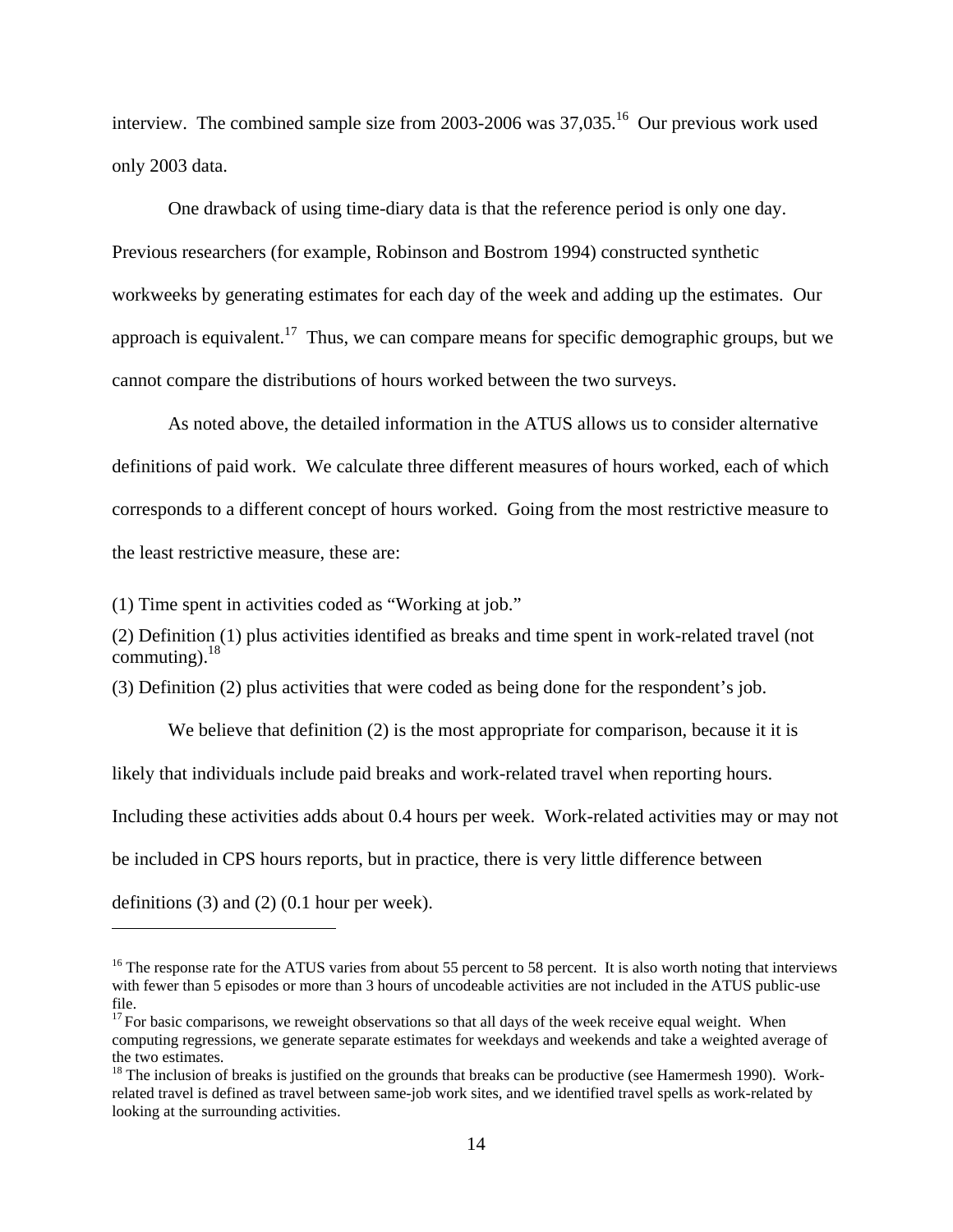Because CES is job-based, we examine differences in hours per job between CPS and ATUS. (This differs from the person-based analysis in Frazis and Stewart 2004, 2007). As above, we simulate the CES sample in ATUS as we did in the CPS above. For main jobs, this is straightforward, as the information available is identical to CPS. For second jobs, ATUS does not contain information on class of worker, industry, or occupation. We assign CES status to second jobs in ATUS as follows. If the ATUS respondent had a second job in both their last month in CPS and in ATUS, we use their second-job CES status in CPS. If the ATUS respondent had a second job in ATUS but not in CPS, we weight that job by the predicted probability of its being a CES job. The predicted probabilities come from a logit regression of CES status for CPS second jobs in their last month in CPS.<sup>19</sup> Because these multiple jobholders did not have second jobs approximately three months prior to their ATUS interview, we restricted the sample for this regression to CPS respondents who did not have a second job three months earlier. $20$ 

Table 1 compares estimates of hours worked from the ATUS (in the first three columns) to estimates from the CPS (in the forth column) for the 2003-2006 period. The top six rows show average weekly hours averaged over all jobs, for main jobs, and for second jobs; and the difference between ATUS and CPS estimates. $^{21}$  Averaging over all jobs, the difference between CPS and ATUS estimates of hours worked varies between –2.4 and –2.9 hours per week, depending on the ATUS definition of work, with negative values indicating *overreporting* in

 $\overline{a}$ 

 $19$  The covariates are female, age and age squared, CES status of the first job, usual hours on first and second jobs, and dummies for "usual hours vary" on first and second jobs.

<sup>&</sup>lt;sup>20</sup> That is, the sample is individuals who were multiple jobholders in MIS 8, but held only one job in MIS 5.

<sup>&</sup>lt;sup>21</sup> We performed a similar analysis on a per-person basis. The results are similar, and virtually identical to those in Frazis and Stewart (2007), which used only 2003 data.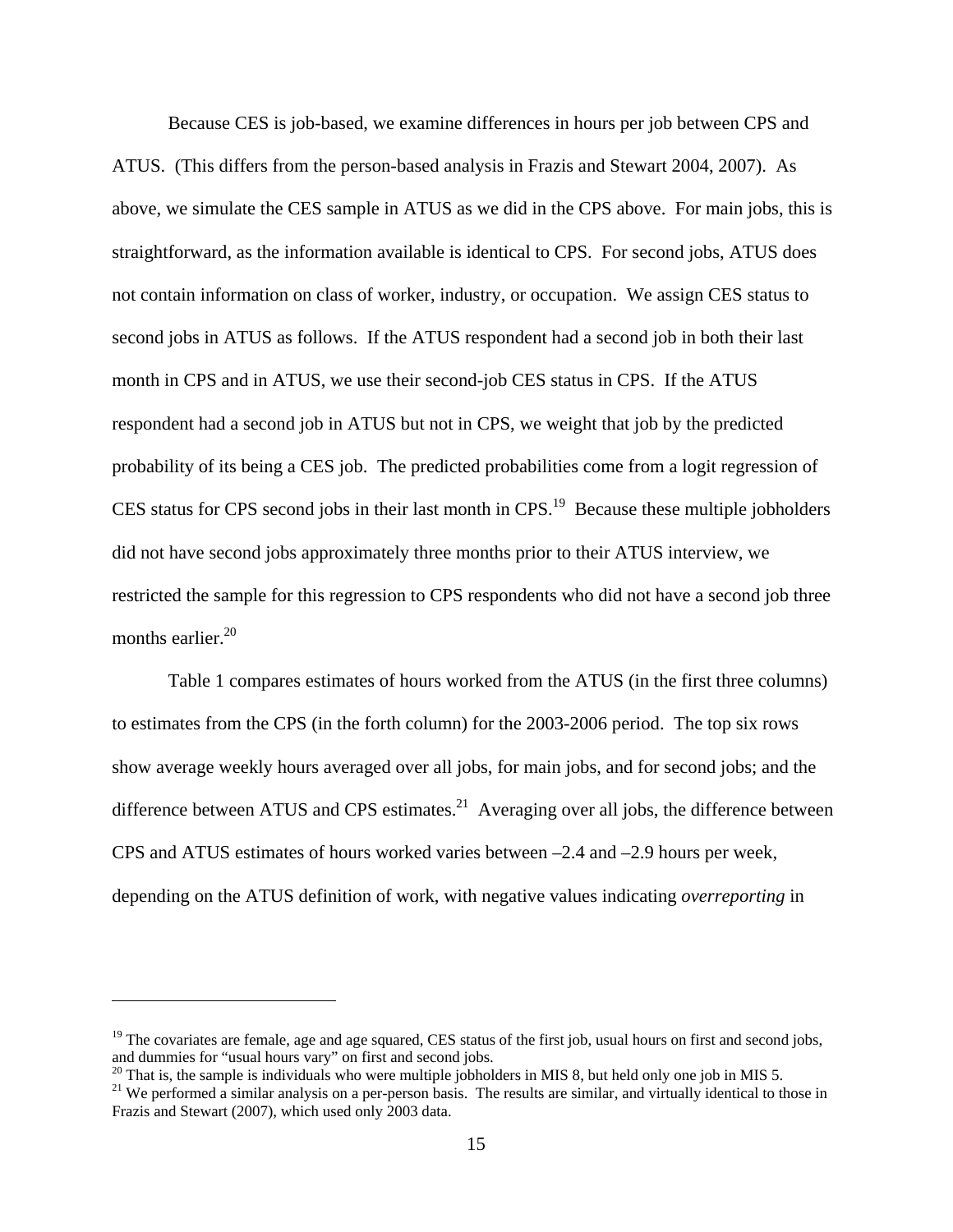CPS. The difference between CPS and ATUS is –5.2 hours per week for second jobs, which is considerably larger than the range of  $-1.2$  to  $-1.7$  hours for main jobs.

Because our interest is in whether CPS responders overreport hours, it is necessary to minimize the effect of any differences in sample composition between the ATUS and the CPS. By using sample weights, we control for any observed differences in sample composition between the two surveys. However, the ATUS response rate is sufficiently low—an average of 57 percent over the 2003-2006 period—that there may be unobserved differences between ATUS responders and the broader population of CPS responders that are correlated with hours worked. As we noted earlier, households that have completed their final (MIS 8) CPS interview are used as the sampling frame for the ATUS. This means that we can use CPS data to compare the subset who responded to the ATUS to the entire CPS sample. Specifically, we compare reports of actual hours worked from the CPS MIS 8 interview for ATUS sample members to reports for all individuals in the CPS MIS 8 sample. Because the ATUS interview occurs about three months after the CPS MIS 8 interview, we made this comparison for the period covering October 2002 through September  $2006<sup>22</sup>$  These estimates are shown in the last two columns of Table 1. We use the difference between these two sets of estimates to adjust our earlier estimates. Thus, the sample-selection-adjusted difference between CPS and ATUS hours reports is given by:

(1) 
$$
D = E(H_{i,t}^{ATUS}) - E(H_{i,t}^{CPS}) - [E(H_{i,t-3,MIS8}^{CPS} | i \text{ in ATUS}) - E(H_{i,t-3,MIS8}^{CPS})],
$$

where *i* denotes individual, the second subscript denotes the time period in months, and the third subscript (when present) denotes month-in-sample. Note that because the adjustments are based on reported hours in CPS, they are independent of the ATUS definition of hours.

 $\overline{a}$ 

 $22$  The ATUS interview usually occurs between 2 and 4 months after the CPS MIS 8 interview.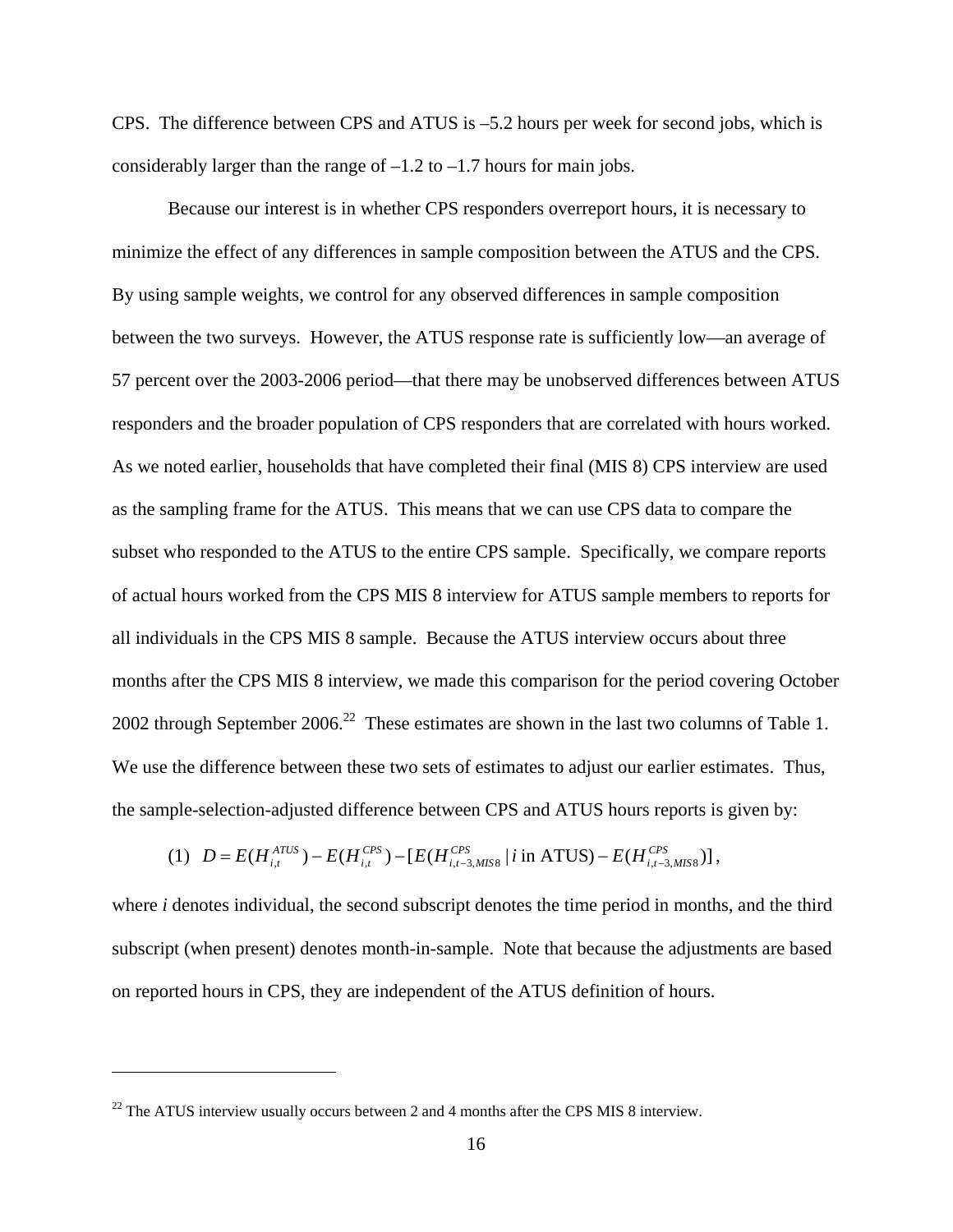The sample-composition effects are 1.2 hours per week when averaged over all jobs and 1.0 hour per week for both main and second jobs. This yields adjusted differences of between −1.7 and −1.2 hours per week for all jobs, between −0.7 and −0.2 for main jobs, and between −4.2 and −4.1 for second jobs. Thus accounting for differences in sample composition reduces our estimates of overreporting in CPS.

As noted in Frazis and Stewart (2004, 2007), the reference periods in the CPS and ATUS cover different portions of the calendar. The reference periods for the ATUS include almost every day in the calendar, while the CPS reference week is virtually always the week of the  $12<sup>th</sup>$ .<sup>23</sup> This week was chosen to avoid holidays, so there might be a systematic difference between reference and non-reference weeks. We now control for differences in reference periods by restricting the ATUS sample to CPS reference weeks. The results are shown in the lower panel of Table 1. The difference between ATUS and CPS hours estimates changes dramatically, with gross differences over all jobs falling by about 1.2 hours per week for each of the three ATUS measures. After adjusting for sample composition, the differences fall by another 1.1 hours per week. These adjusted differences range between −0.6 and −0.1 hours per week and are neither economically nor statistically significant.<sup>24</sup> Thus, as in our earlier work, we find that the original difference of over two hours is completely explained by sample composition and the difference between reference and non-reference weeks in CPS.

This close correspondence between ATUS and CPS estimates of average hours per job is the sum of three effects, one of which works in the opposite directions from the other two. First, hours on main jobs are under-reported for reference weeks by 0.7 - 1.2 hours, significant at the 5

<u>.</u>

<sup>&</sup>lt;sup>23</sup> For some Decembers reference week is the week of the  $5<sup>th</sup>$  to avoid conflicts of the fielding period with Christmas.<br><sup>24</sup> ATUS standard errors are computed using replicate weights that account for survey design computing the standard error of CPS-ATUS differences variance in CPS statistics is ignored.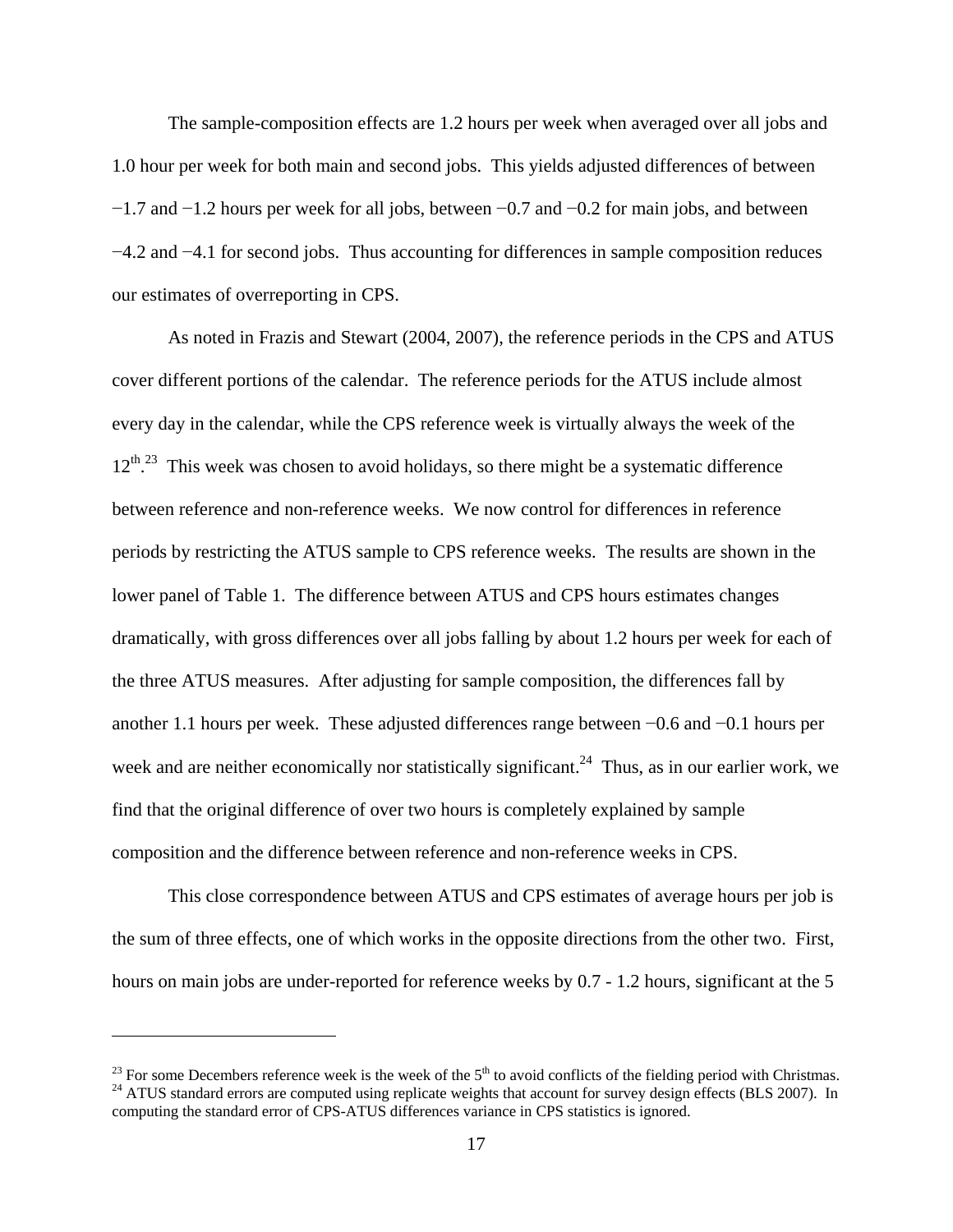percent level for definitions 2 and 3. Second, hours on second jobs are over-reported for reference weeks by 6.5 - 6.4 hours, significant at the 1 percent level. And third, the proportion of second jobs is higher in ATUS by 3.3 percentage points after adjusting for sample composition. This high proportion of second jobs reported in ATUS relative to that reported in CPS by ATUS sample members reduces relative ATUS hours per job by a full hour.

It is important to emphasize that our result—that CPS respondents under-report hours on main jobs—applies only to the simulated CES sample. When we also include non-CES jobs, the estimated difference in hours on the main job during CPS reference week adjusted for sample composition is only −0.3 to 0.2 hours and is not statistically significant. Differences between CPS and ATUS in second-job-hours reporting and the proportion of second jobs are similar between the simulated CES sample and the larger sample. Thus, over both CES and non-CES jobs the implied difference between CPS and ATUS is −1.7 to −1.2 hours per job, which is mostly due to the higher proportion of second jobs in ATUS.

How do these differences vary across subpopulations? Table 2 shows a number of comparisons for the simulated CES sample for hours worked during CPS reference weeks. Under-reporting appears to decrease with education, although only college graduates show a statistically significant degree of over-reporting. This result matches Frazis and Stewart (2004), who used a sample of individuals who were employed at the time of both their CPS and ATUS interviews and whose reported usual hours had not changed much. Unlike Frazis and Stewart (2004), Table 2 shows no evidence that women's hours are overreported. Other comparisons in Table 2, by age, parental status, hourly pay, occupation, and industry, are new. Most fail to show significant differences between ATUS and CPS samples.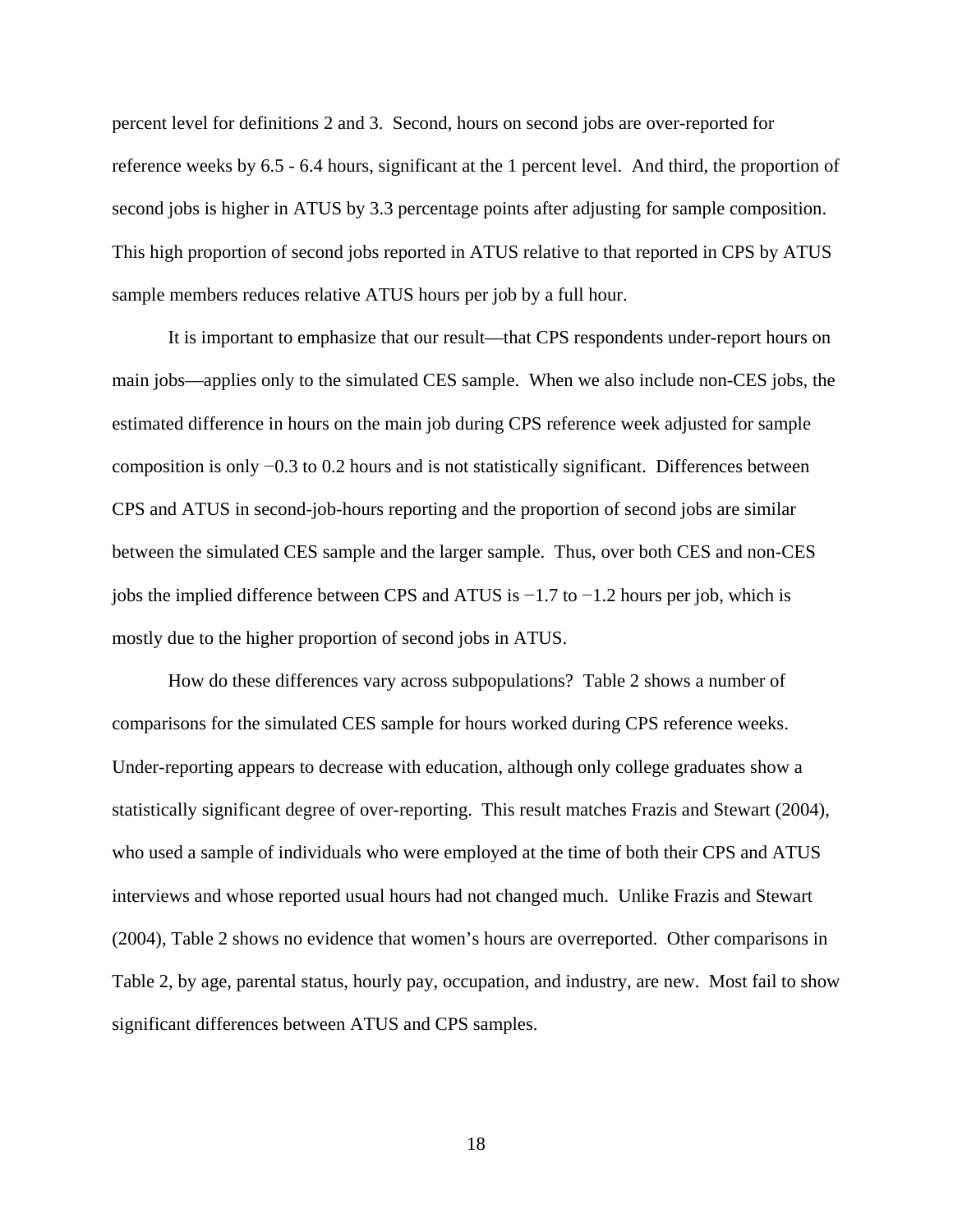It is important to note that the differences in Table 2 are simple averages and do not account for possible correlations between the variables. We can control for these correlations by conditioning the terms in equation (1) on a vector of covariates. Rewriting equation (1) so that each term is replaced by the predicted value from the appropriately defined regression and arranging terms, one can estimate:

$$
D(X) = (X\beta^{ATUS} - X\beta^{CPS}) - (X\beta_{t-3,MIS8,ATUS}^{CPS} - X\beta_{t-3,MIS8}^{CPS})
$$
  
=  $X(\beta^{ATUS} - \beta^{CPS} - (\beta_{t-3,MIS8,ATUS}^{CPS} - \beta_{t-3,MIS8}^{CPS}))$ ,

where the  $\beta$ s are vectors of regression coefficients corresponding to the samples denoted in the sub- and superscripts. Because the samples corresponding to each  $\beta$  differ, we ran separate regressions for each component and generate predicted values for differences between ATUS and CPS using equation (2). This allows us to see if some of the results in Table 2 are due to correlations with other variables. It also allows us to "backcast" differences between ATUS and CPS in different years, using regression coefficients to obtain average predicted values of the difference in reported hours.

We restricted the ATUS sample to CPS reference weeks, and estimated equation (2) for all three definitions of work. The coefficients are reported in Table 3. Looking at the reference week results, some differ from Table 2. There is now stronger evidence that women over-report hours relative to men and parents relative to non-parents. Age has a significant effect, with hours reported in CPS relative to ATUS peaking at age 38 in our quadratic specification. To examine whether reporting could have changed over time, we backcast reporting error using data from the 1984-2007 CPS and the coefficients from Table 3 for all jobs using ATUS definition 2. We generated predicted values for each individual in the simulated CES sample and computed the weighted mean for each year. The backcasts in Figure 5 show the amount by which average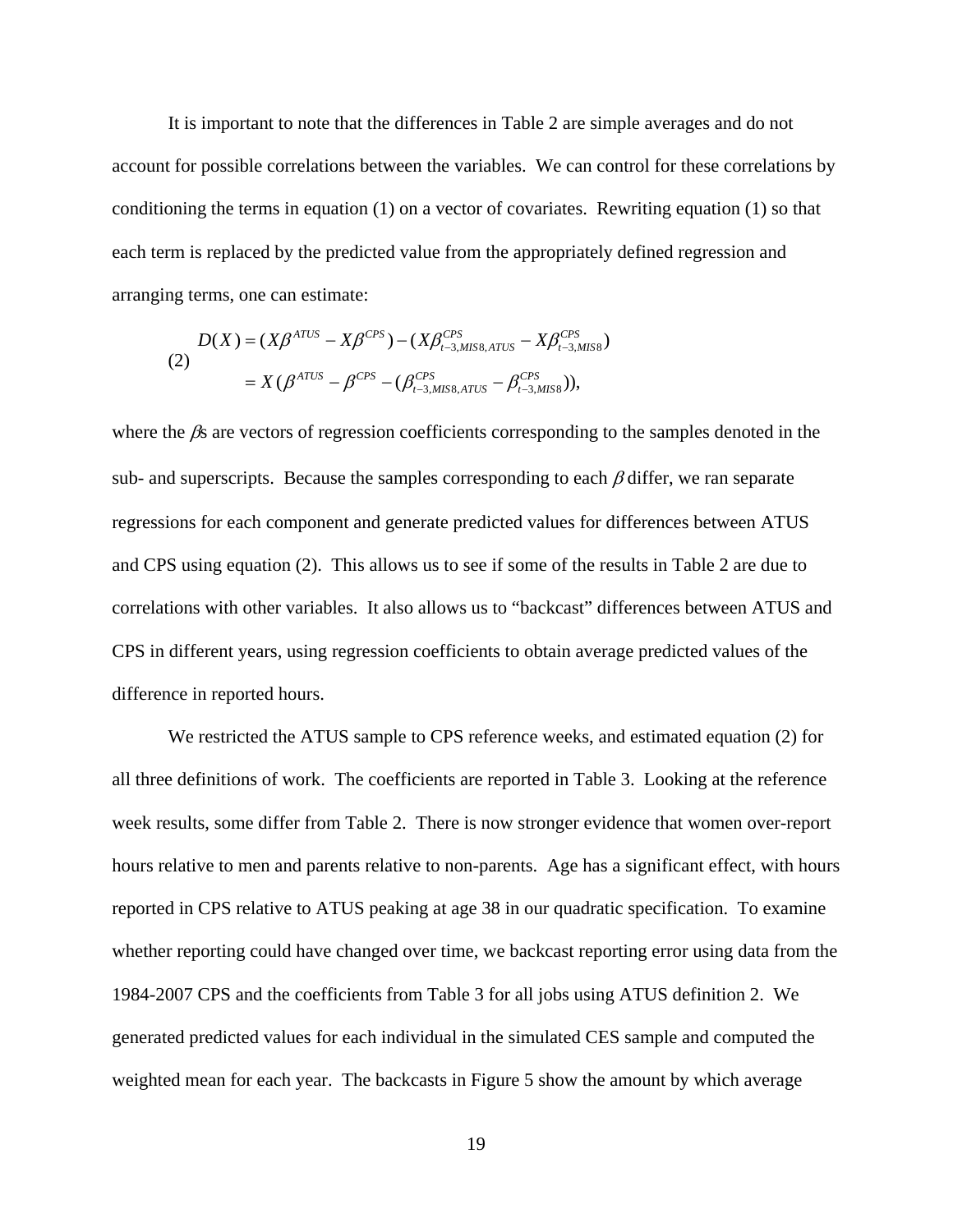weekly hours are over- or under-reported for workers whose main jobs are in the CES sample. Changes in over- or under-reporting come about through compositional changes among people in CES covered jobs. As before, negative values indicate overreporting.

Figure 5 indicates that CPS reporting has not changed much over time. The backcast shows that, consistent with our findings in Table 2, that on average CPS respondents reported hours correctly between 2003 and 2006, and that under-reporting was greater going back in time. In 1984, CPS respondents underreported hours by about 0.4 of an hour per week, so that there has been a trend toward decreased under-reporting. This trend works to increase the CES-CPS divergence. Thus, it works in the same direction as Robinson and Bostrom's (1994) finding of increased overreporting. But the 0.4 hour per week change between 1984 and 2007 is small. Thus misreporting of hours in CPS does not seem to explain much of the CES-CPS divergence.

#### **The CES Reference Period**

 $\overline{a}$ 

The CES reference period differs from the CPS reference period. As noted earlier, the CPS reference period is the week that includes the  $12<sup>th</sup>$  of the month, whereas the CES reference period is the pay period that includes the  $12<sup>th</sup>$  of the month. Thus, the CES reference period can vary from one week to one month depending on the establishment's length of pay period (LP). Length of pay period matters for two reasons. The first has to do with the distribution of hours worked over the month. A weekly pay period coincides with the CPS reference week, while a biweekly payroll will include the CPS reference week plus either the week before or the week after.25 Given that workers work less in non-CPS-reference weeks, estimated average weekly hours will be lower in establishments with biweekly payrolls compared to those with weekly payrolls even if actual hours worked are exactly the same in both establishments.

 $25$  It is also possible that pay periods start in the middle of the week, but this seems to be rare.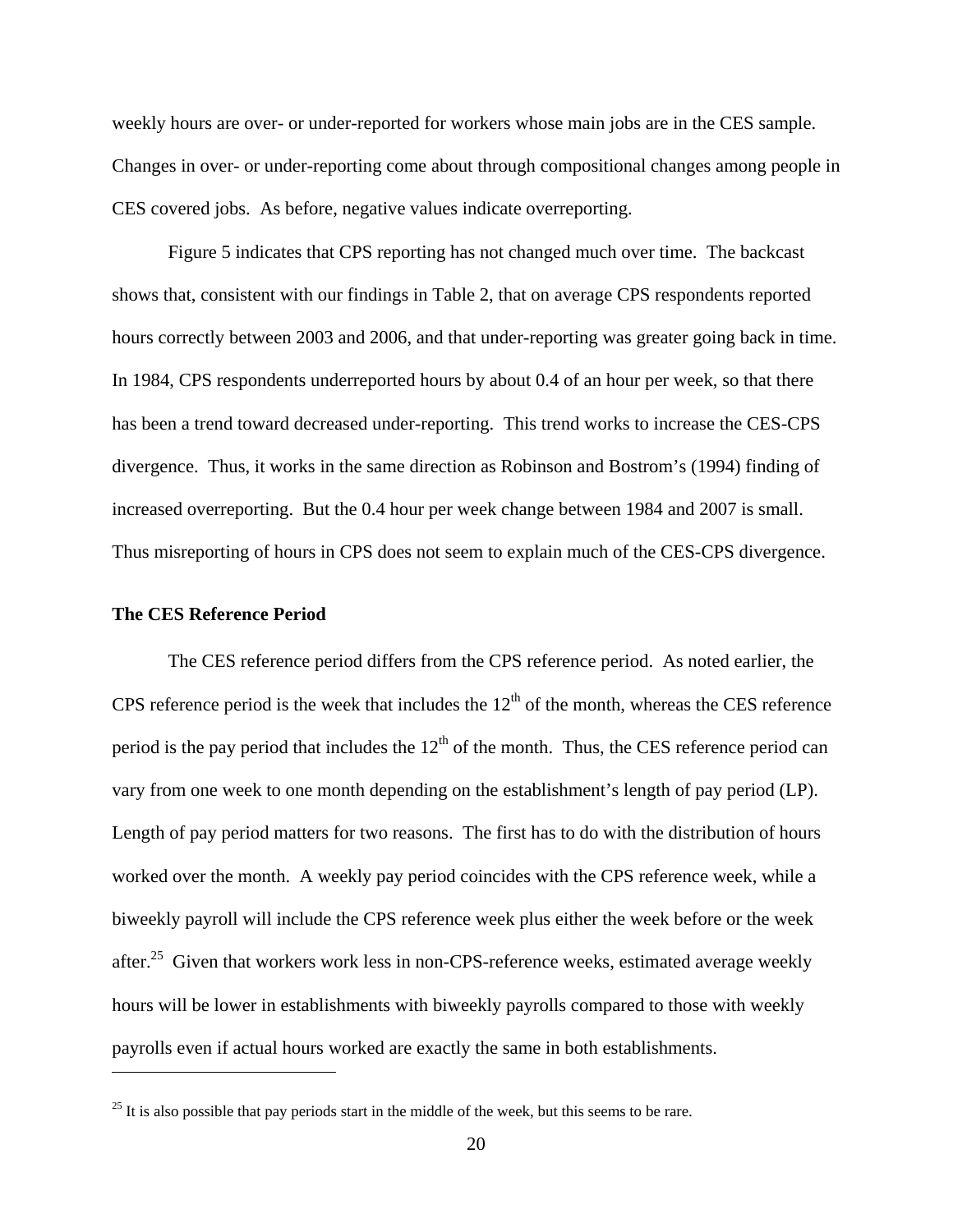The second reason has to do with how employees are counted. All employees who worked at the establishment at any time during the pay period are included in the employee count, regardless of how many hours they worked. If total hours are reported correctly,  $^{26}$  then reported employment will be too large. To illustrate, suppose a full-time employee quits in the middle of a biweekly pay period and is immediately replaced. Ideally, both employees would be counted as having worked for one-half of the pay period. But both are counted as having worked the entire pay period and average hours for these two employees is 20 per week instead of 40. The longer the pay period and the greater the turnover, the more the employment count will be overstated (and hours understated).<sup>27</sup>

These biases clearly can affect levels, but will have no effect on trends unless there have been changes in the difference in hours worked between CPS reference and non-reference weeks, the fraction of jobs that turnover each month, or the average length of pay period.

There is no direct evidence on how the difference between CPS reference and nonreference week hours has evolved over time. We tabulated ATUS data and found that this difference depends on the industry group (the difference is larger in services-providing industries) and whether workers are paid hourly (the difference is larger for hourly-paid workers). This suggests that the reference week - non-reference difference may have changed over time through the shift of employment from goods-producing to services-providing industries and changes in the fraction paid hourly.<sup>28</sup>

 $\overline{a}$ 

 $26$  Establishments are required to keep records of hours worked for hourly-paid workers, and it is not unreasonable to suppose that establishments report the standard workweek for salaried positions.

 $27$  See Nardone, et al (2003) for a discussion of how turnover affects the comparison of CES and CPS employment counts.

 $28$  The fraction paid hourly has increased in both goods-producing and services-providing industries. However, the shift in employment toward services-providing industries (where a smaller fraction of workers are paid hourly) has offset the within-industry changes.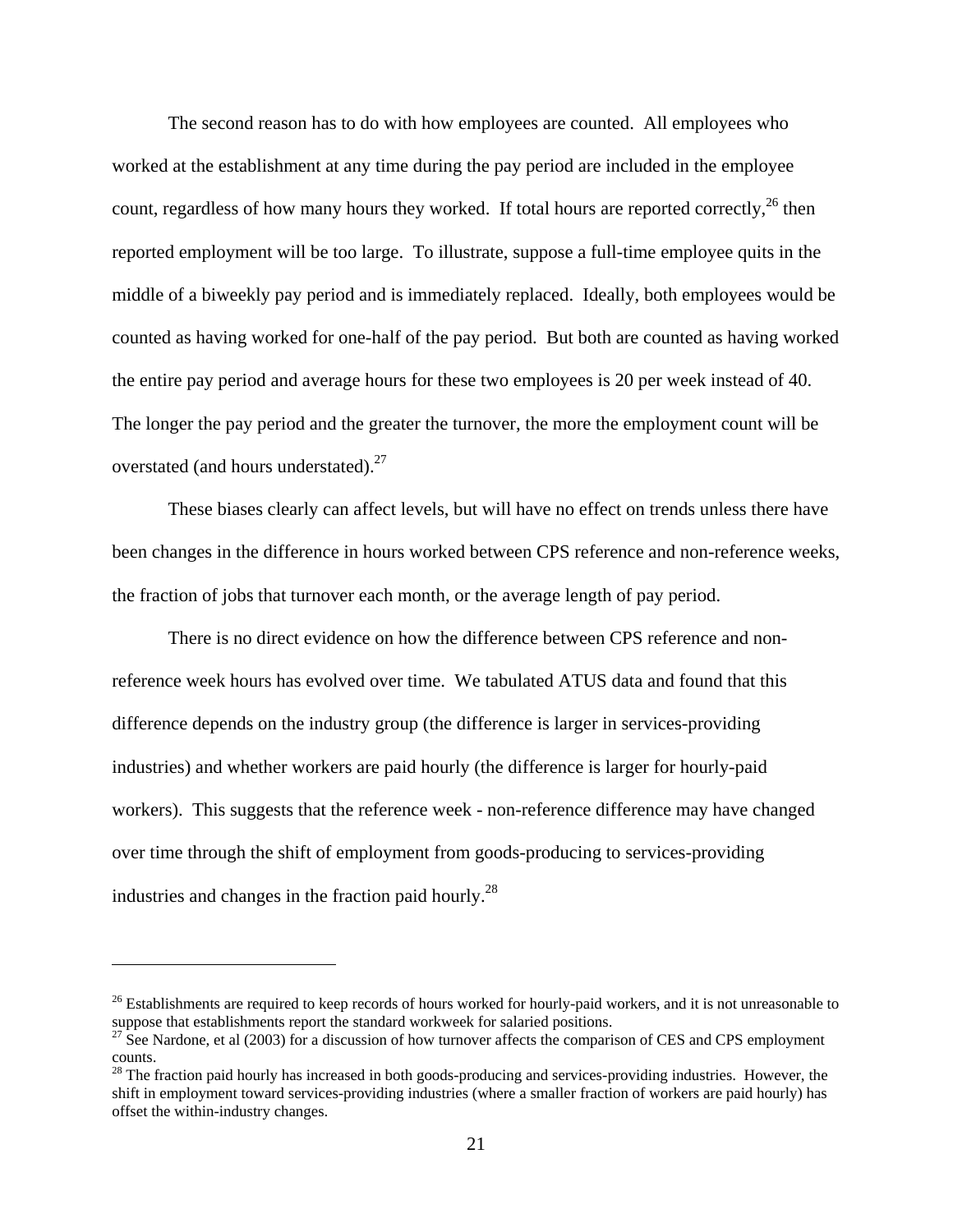Information on long term trends in turnover is also rather scant, and many of the data sources that are available have breaks in series that affect comparability over time. However, there is evidence to suggest that turnover has increased since the mid-1970s. Stewart (2007), using data from the March CPS, found that there has been a slight increase in the fraction of workers experiencing a job-to-job transition during the year.

There is very little evidence on how length of pay period in the CES sample has changed since the early 1970s. Microdata are available (though not readily) from 1999 to the present. But the original registry files that contained the LP information were not kept prior to 1999. The only data we have for the pre-1999 period come from a 1981 Records Analysis Survey (RAS) (Bureau of Labor Statistics 1983). The top panel of Table 4 shows the establishment-weighted distribution and mean LP for selected years. These distributions are not strictly comparable, but they are the only data that we have available to us. The 1981 data are from the 1981 RAS of respondents in four states (Florida, Massachusetts, Texas, and Utah). The 2002 and 2007 data were tabulated by CES staff on a sample of Touchtone Data Entry (TDE) respondents. It is worth noting that the fraction of respondents reporting by TDE fell between 2002 and 2007 with the increase in internet reporting. Ideally, we would have employee-weighted distributions, but only establishment-weighted data are available to us.

Table 4 indicates that there was virtually no change in mean LP between 1981 and 2002. But between 2002 and 2007, there appears to have been a significant lengthening of pay periods, due mostly to a shift from weekly to biweekly and semi-monthly pay periods. The lower portion of Table 4 shows how LP changed between 2002 and 2007 for individual industry groups. Note that most of the changes are smaller than the aggregate change and that LP has become shorter in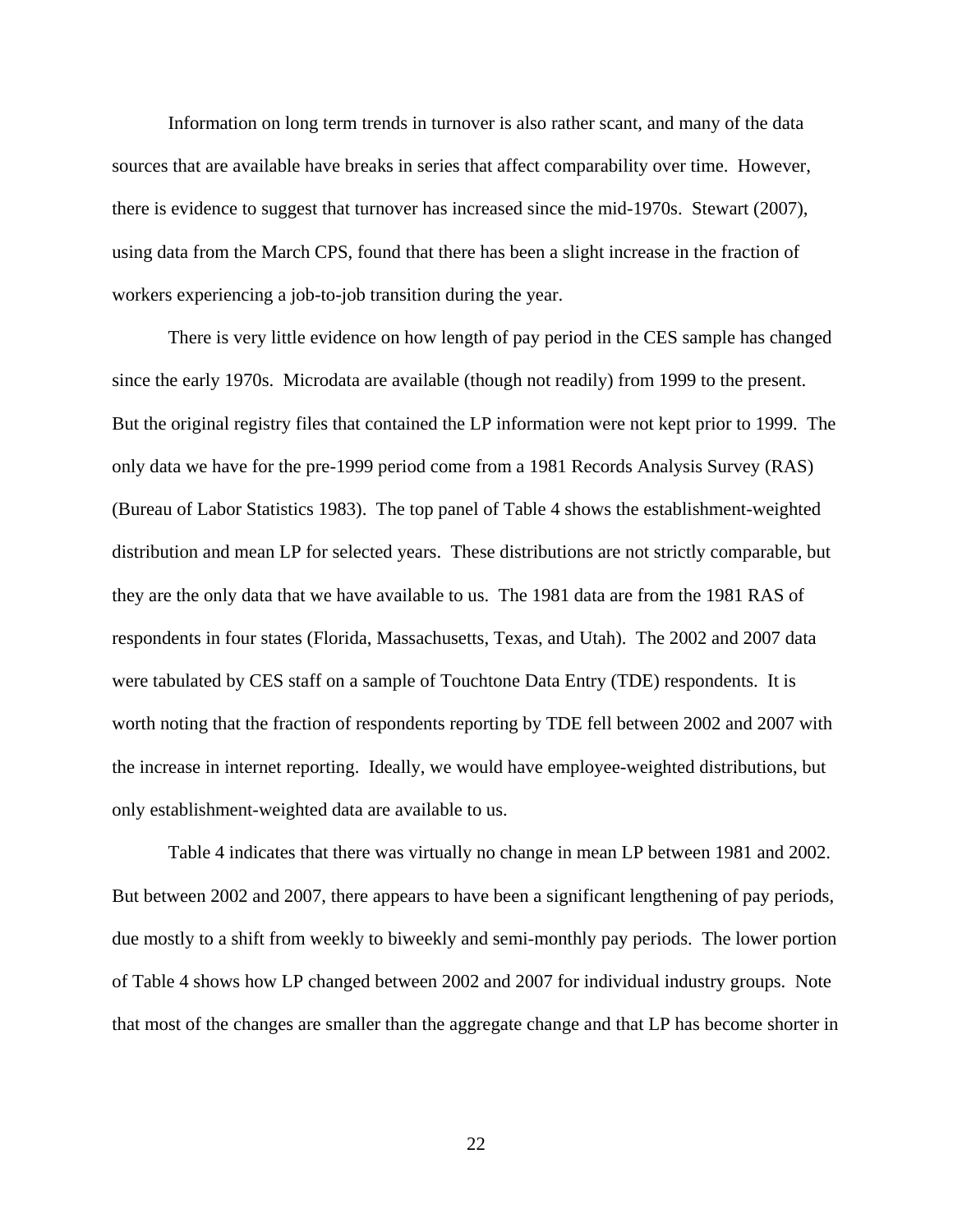some industry groups. Thus it appears that most of the aggregate change in LP is due to compositional changes rather than within-industry changes.

To determine whether changes in pay-period length (directly and through changes in industry composition), turnover, and the difference in hours worked between reference and nonreference weeks (through changes in industry composition and the fraction paid hourly) could have contributed to the divergence between CES and CPS hours; we simulated their effect on measured CES hours. Our basic strategy was to hold within-group work hours constant, and allow these other factors to change.

To perform this exercise, we used data from a number of different sources to construct a second simulated average weekly hours measure. For both goods-producing and servicesproviding industries, we have the following information: the share of employment (from CES), the fraction paid hourly (from CPS), the LP distribution (from Table 4), hours worked per week by hourly and salaried workers during CPS reference and non-reference weeks (from ATUS). We also use turnover rates from March CPS data, although they are not available by industry group. Equation (3), below, shows how the simulated hours data were constructed from these variables (we omitted time subscripts to reduce notational clutter).

(3)  
\n
$$
AWH^{i} = (F_{H}^{i} \times F_{W}^{i} \times H_{H,R}^{i})/(1+T) +
$$
\n
$$
(F_{S}^{i} \times F_{W}^{i} \times H_{S,R}^{i})/(1+T) +
$$
\n
$$
(F_{H}^{i} \times F_{B}^{i} \times [H_{H,R}^{i} + H_{H,NR}^{i}] / 2)/(1+2T) +
$$
\n
$$
(F_{S}^{i} \times F_{B}^{i} \times [H_{S,R}^{i} + H_{S,NR}^{i}] / 2)/(1+2T) +
$$
\n
$$
(F_{SM}^{i} \times [H_{S,R}^{i} + 2H_{S,NR}^{i}] / 3)/(1+3T),
$$

where  $F_H^i$  and  $F_S^i$  are the fractions of workers paid hourly and salaried in industry *i*  $(F_H^i + F_S^i) = 1$  $F_H^i + F_S^i = 1$ );  $F_W^i$ ,  $F_B^i$ , and  $F_{SM}^i$  are the fractions of workers paid weekly, biweekly, and semi-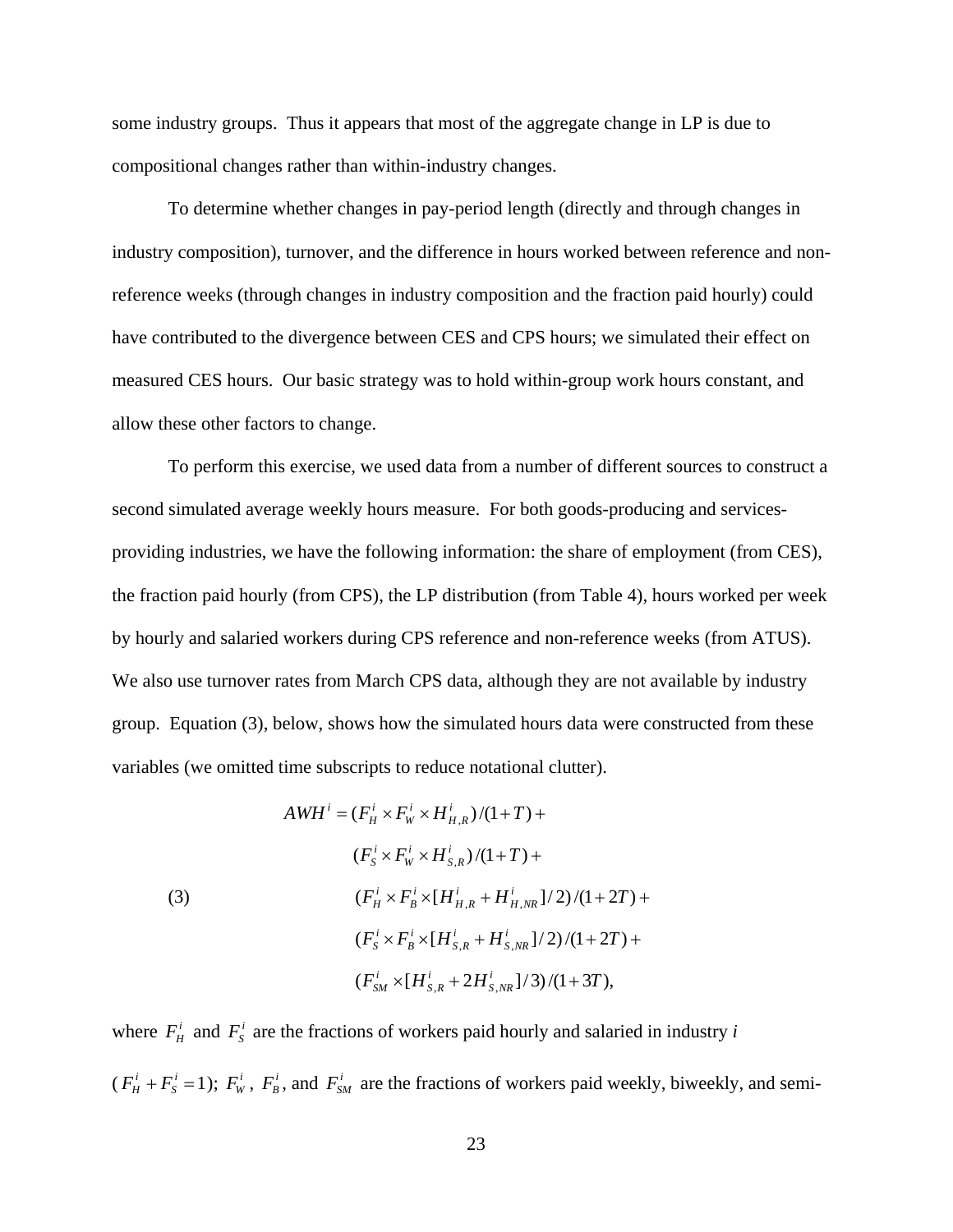monthly or monthly  $(F_w^i + F_B^i + F_{SM}^i = 1)$ *i B*  $F_w^i + F_B^i + F_{SM}^i = 1$ ;<sup>29</sup>  $H_{H,R}^i$ ,  $H_{H,NR}^i$ ,  $H_{S,R}^i$ ,  $H_{S,NR}^i$  are hours worked per week by hourly/salaried (H,S) workers during CPS reference/non-reference (R,NR) weeks, and *T* is the weekly turnover rate. We use actual values for each year for *T* and the *F*s, while holding the *H*s constant. Overall simulated average weekly hours in year *t* are equal to:  $H_t^{SIM} = F_t^s \times H_t^s + F_t^s \times H_t^s$ , where the superscripts refer to goods-producing (*g*) and servicesproviding (*s*) industries. The adjustment to actual CES hours is equal to the cumulative decline in hours of this simulated hours series. Thus adjusted CES hours in year *t* equal:  $\tilde{H}_{t}^{CES} = H_{t}^{CES} - (H_{t}^{SIM} - H_{1973}^{SIM})$ , where  $H_{t}^{CES}$  is actual CES hours in year *t*. This series shows what actual CES hours would have been were it not for the interaction of changes in turnover, industry composition, and the fraction paid hourly with changes in the CES reference period.

Before turning to the results, we provide a more complete description of the data we used and how we constructed the variables. The fractions of workers who are paid weekly, biweekly, or semi-monthly and monthly were generated using the LP distributions by industry in Table 4 weighted by the share of CES employment in those industries. Given the small change in the LP distribution between 1981 and 2002, we assumed that the LP distribution was constant between 1973 and 2002 and that it increased linearly between 2002 and 2007.

Data on the fraction of workers who are hourly/salaried comes from the 1979-2007 CPS ORG files and the 1973-1979 May CPS files. When hourly/salaried status was missing, it was imputed as described earlier.

 $29$  We grouped semi-monthly and monthly payrolls together and assumed that all of these workers are salaried. This is a reasonable assumption, because semi-monthly and monthly payrolls make it more difficult to compute overtime pay for hourly-paid workers. Thus it seems likely that establishments employing hourly workers would opt for weekly or biweekly payrolls.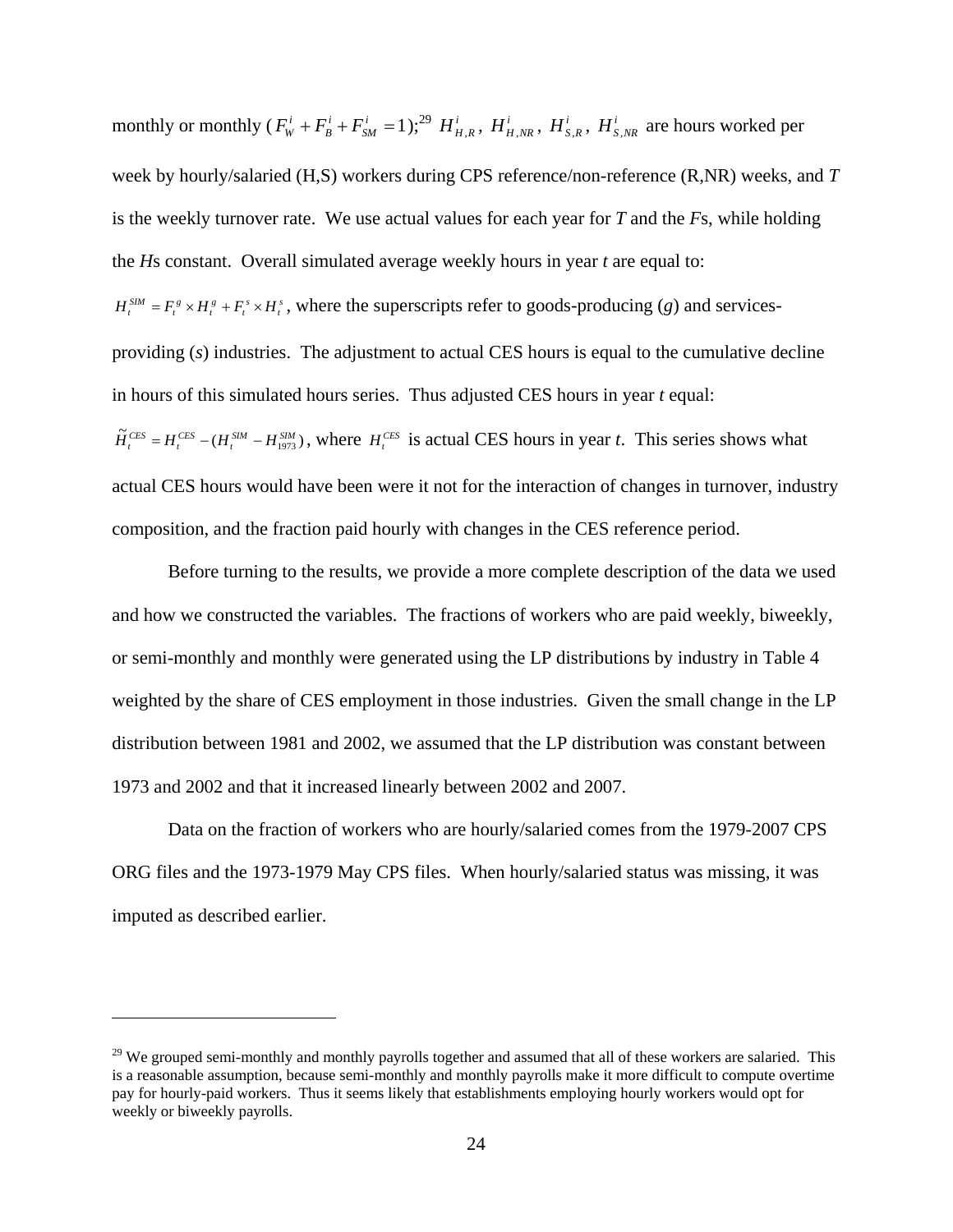Data on hours worked during CPS reference and non-reference weeks are available from the ATUS. But to prevent shifts in employment from high-hour goods-producing industries to low-hour services-providing industries from driving our results, we assumed that hours worked during the CPS reference week were the same in both goods-producing and services-providing industries. We further assumed that salaried workers were paid for the same number of hours in CPS reference and non-reference weeks. Specifically, we assigned:  $H_{H,R}^g = H_{H,R}^s = H_{S,R}^g =$ 

 $H_{S,R}^s = H_{S,NR}^s = H_{S,NR}^s = 37$ ,  $H_{H,NR}^s = 36.1$ ,  $H_{H,NR}^s = 34.3$ . Thus the shift in employment from goods-producing to services-providing industries affects the overall average weekly hour measure through the lengthening of pay periods and the larger differential between CPS reference and non-reference weeks in services-providing industries.

For the turnover rates, we would ideally like to have had monthly data by industry. Unfortunately these data are not available in the CPS before 1994. Instead we use job-to-job transition rates from Stewart (2007) that were generated using March CPS data. The rates are computed on an annual basis and measure the fraction of people who experienced a job-to-job transition during the year. The annual rates tend to lead to an overstatement of turnover, while using persons rather than jobs in calculating turnover works in the opposite direction. We adjusted the annual number so that the monthly number is about the same as in Fallick and Fleischman (2004).<sup>30</sup> Thus, the transition rates from the March CPS contribute trend and cyclical variation, but not the level. Unfortunately, it is not possible to generate separate transition rates for goods-producing and services-providing industries. Turnover rates are available from the March CPS from 1975-2002 (see Stewart 2007). For 1973-1974, we assumed that turnover rates were about the same as for 1975 (8 percent), and that turnover rates started

 $\overline{a}$ 

 $30$  Specifically, we divided the annual rate by two.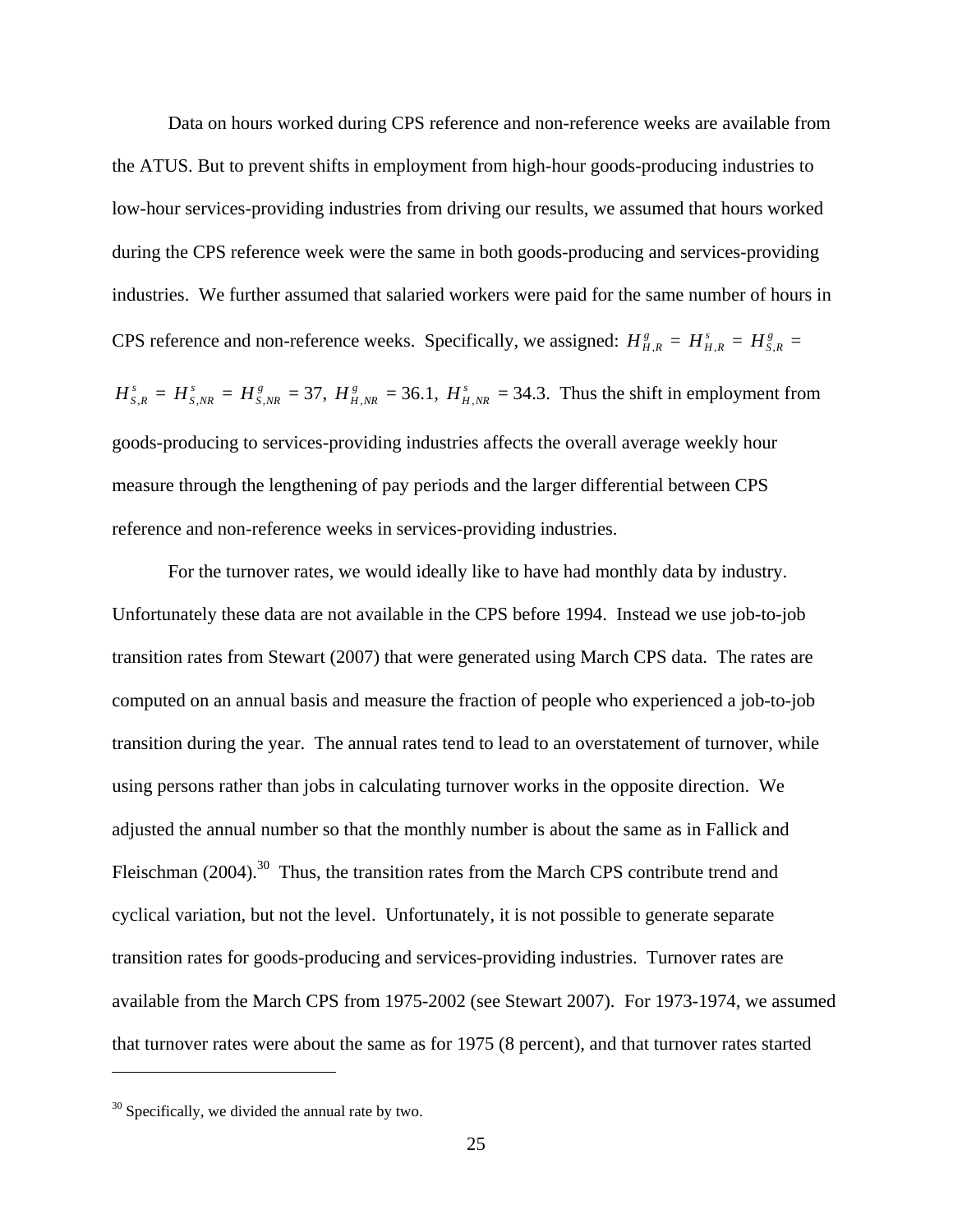increasing in 2003 (from 10.5 percent in 2002 to 11 percent in 2003, and to 12 percent in 2004- 2007).

Figure 6 shows the actual CES and the adjusted CES hours series. The adjusted series lies above the actual series indicating that measured hours would have been higher were it not for the increase in the length of the average CES reference period and its interaction with other changes that occurred between 1973 and 2007. The effect is small, about 0.5 hours per week in 2007, but not trivial. Turnover seems to have a relatively large effect on the difference between the adjusted and actual CES series. The difference is larger in expansion years, when there are more job-to-job transitions, and the increasing difference after 1982 coincides with an increase in the job-to-job transition rate.

Given that we do not know how the LP distribution has changed over time, we computed an upper bound on the effect by assuming that all establishments paid their workers weekly in 1973, and allowed the fraction paying workers biweekly, semi-monthly, and monthly to increase gradually to the levels observed in 2002. Between 2002 and 2007, we made the same assumptions about the LP distribution as before. The upper bound is about 0.9 hour per week in 2007, which, given our extreme assumptions, is still rather small.

Thus, the variable reference period in CES combined with other changes appears to have imparted a small downward trend to the CES hours series. However, the effect is small and does not appear to be a major contributor to the divergence of CES and CPS hours. Still, it is worth keeping in mind that this steeper downward trend in CES hours is the result of the interaction of changes in the real economy with a seemingly innocuous feature of how the CES collects employment and hours data.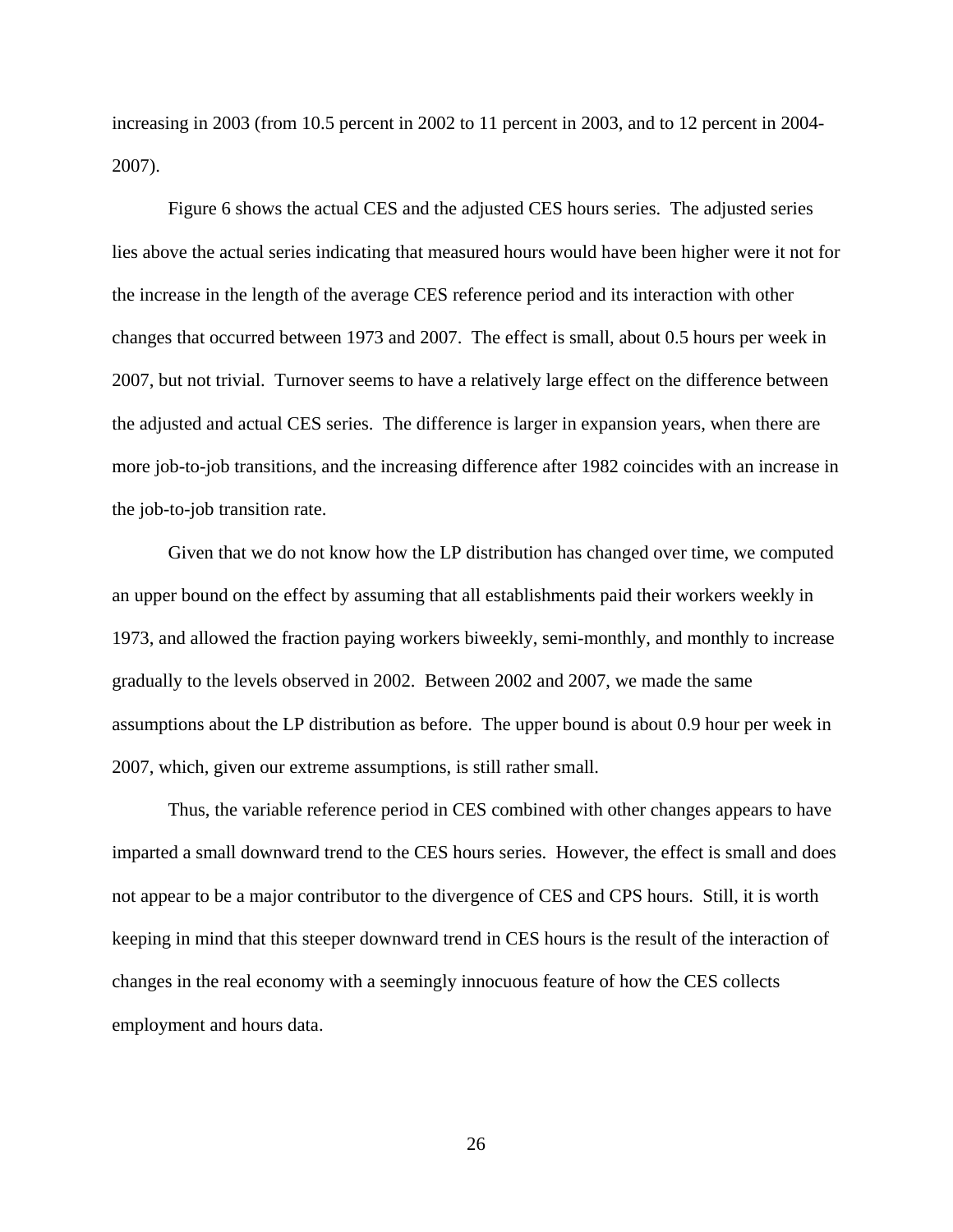#### **V. Discussion**

 The goal of our study was to reconcile the large differences, both in level and trend, between the two main sources of hours data published by the BLS—the CES and the CPS. We made some progress. Simulating the CES hours series using CPS data, we found that much of the difference in levels between the two series can be explained by differences in the workers covered (all private non-agricultural workers vs. production and nonsupervisory workers), differences in the way average weekly hours are computed in the two surveys (person-based in the CPS and job-based in the CES), and differences in the hours concept (hours worked in CPS vs. hours paid in CES). But the simulated CES series did not replicate the downward trend in the actual CES data. All of the adjustments to the CPS data resulted in parallel shifts in the series, with virtually no effect on trend. In 2007, the last year of our data, the difference between the actual and simulated CES series in Figure 4 was 1.6 hours after making the hours worked/hours paid adjustment. It is worth noting that this last adjustment creates a divergence prior to the early 1980s.

We also considered whether features of the CES data collection could have contributed to the divergence. In particular, we examined the interaction of the increasing average pay period length with other changes such as changes in industry composition and the turnover rate. We found that these factors explained only part of the divergence—0.5 hours per week of the 1.6 hour difference in 2007.

The hypothesis that errors in reporting hours in CPS account for the discrepancy is not supported, as a comparison with the time-diary data from ATUS shows no major differences in hours worked between the surveys for CES jobs. Using the ATUS to generate predicted changes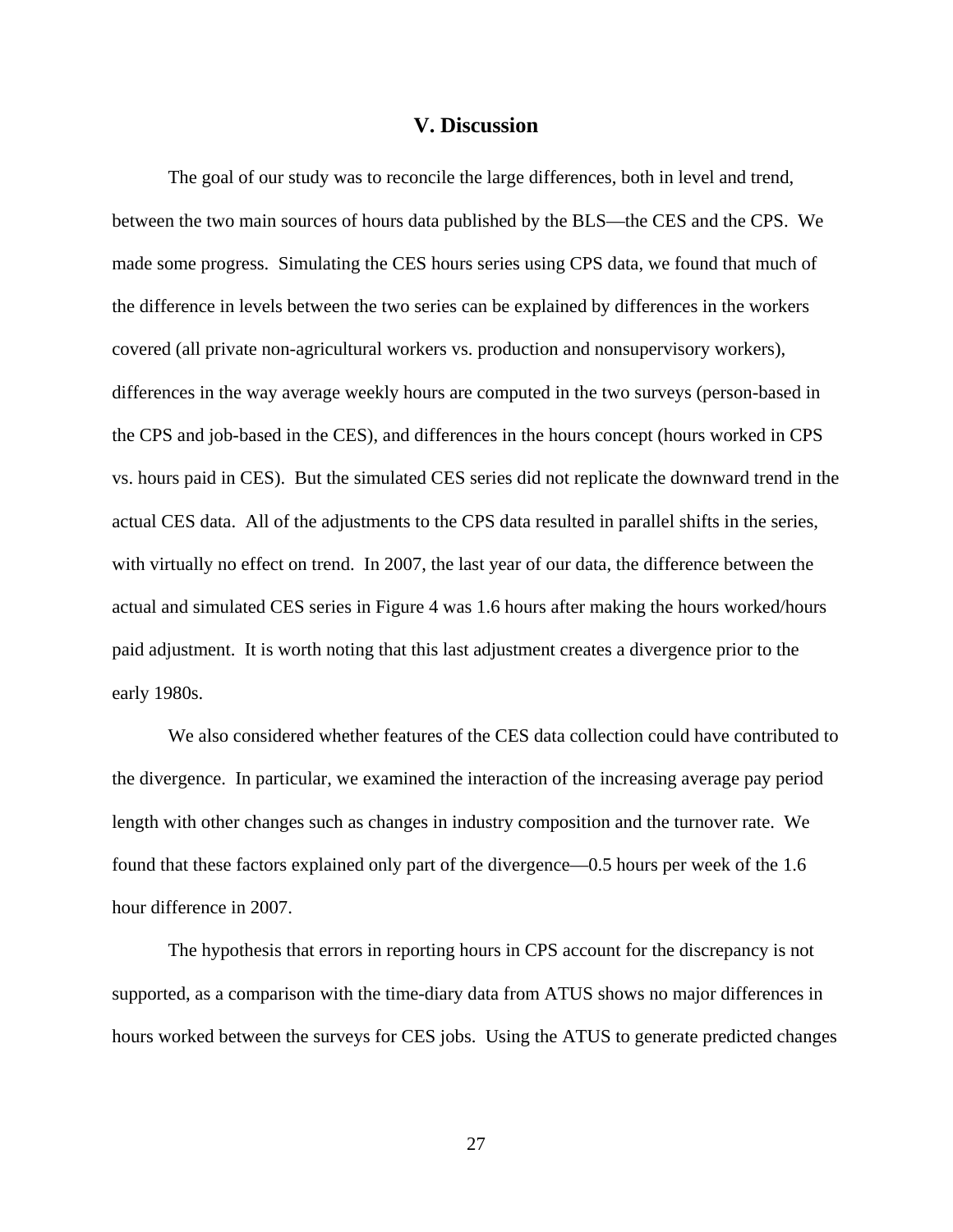in reporting based on demographic and job characteristics has only a small effect on reconciling trends in the CPS and CES, similar to the changes in reference period.

The end result of our analyses is that we were only partially able to reconcile the differences between the CES and CPS weekly hours series. Differences in coverage and concepts explain the differences in levels, but do not explain the differences in trends. We would like to point future researchers of this topic to avenues that we were unable to fully pursue, but that might bear fruit.

The CES recently started collecting and publishing payroll and hours data for all employees. As of this writing, these are available from March 2006 through November 2007. For this time period, we computed simulated all-employee CES hours using CPS data, making adjustments for multiple jobholding and the difference in concept (hours worked vs. hours paid) as described above, and compared them to actual CES all-employee hours. The difference between the two series is 1.8 hours, which is larger than the 1.5 hour difference between actual CES production/ nonsupervisory worker and MJ&HPA hours series. Thus, using all-employee hours data does not appear to narrow the difference between CPS and CPS hours. Moreover, it also suggests that the residual differences, after all adjustments have been made, between the actual CES and the MJ&HPA series are real and not an artifact of how we simulated the CES production/non-supervisory sample in CPS. In any case, further analysis is warranted as more all-employee hours data become available from the CES.

Another avenue worth exploring is the role of individual industries. Kirkland (2000) argues that much of the decline in CES hours is due to retail trade and services. These are lowhour industries that saw a decline in weekly hours and a large increase in employment. Of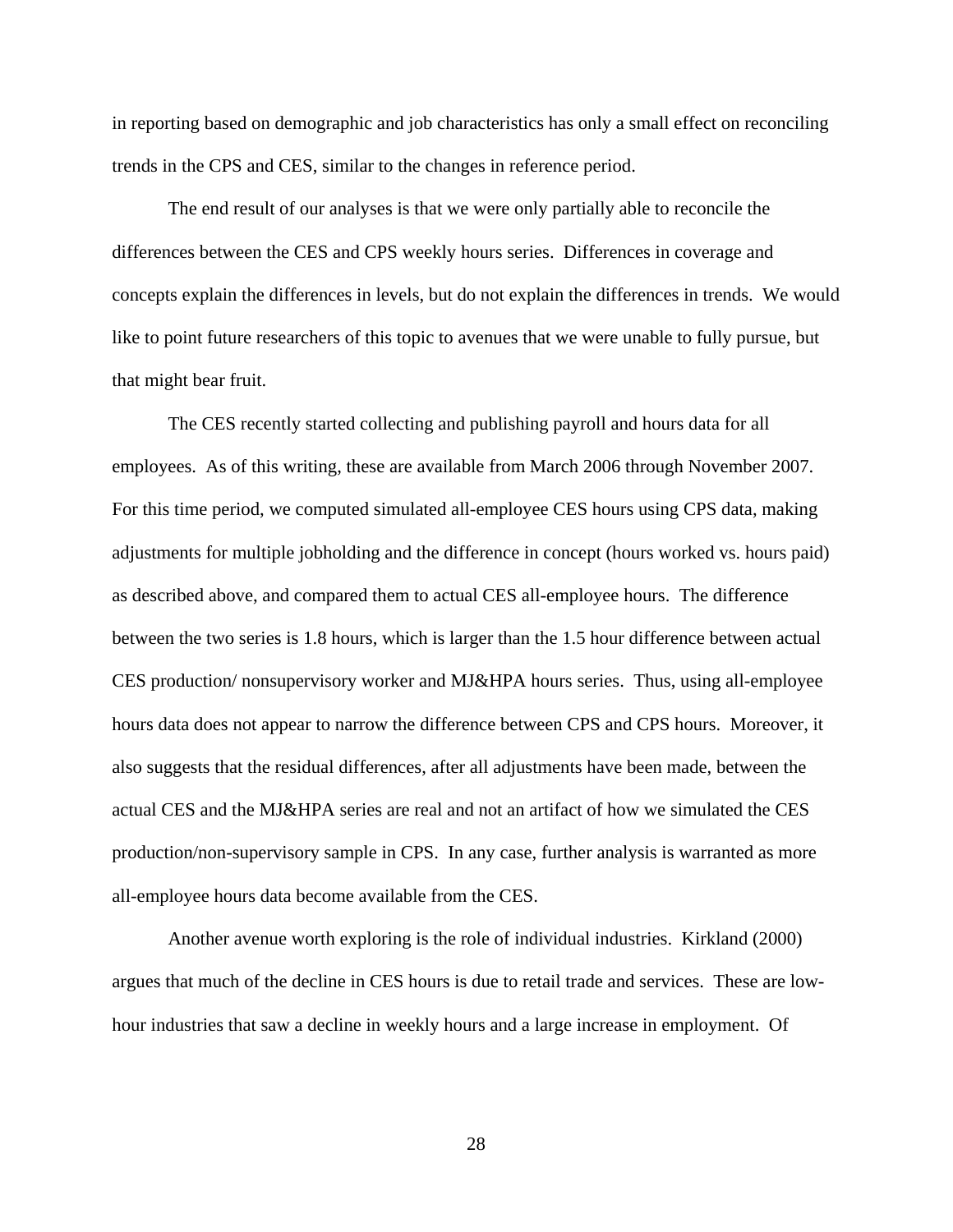course, what matters for our question is whether these two trends were differentially picked up in the CES and the CPS.

We made an industry-by-industry comparison of CES and CPS hours, and found that three industries—Retail Trade , Leisure & Hospitality, and Business & Professional Services accounted for most of the difference between the two series. Figure 7 shows that there are large differences between the actual CES and the MJ&HPA simulated CES hours for these three industries. Between 1973 and the early 1980s there were large declines in actual CES hours in Retail Trade and Leisure & Hospitality, and, to a lesser extent, Business & Professional Services. At the same time, their MJ&HPA counterparts remained approximately constant. In later years, the three actual CES series declined or remained fairly constant, while the three MJ&HPA series increased.

To investigate how the trends in these three industries affected the overall CES – CPS comparison, we performed a counterfactual experiment. Figure 8 shows actual CES hours and MJ&HPA hours. These were computed as a weighted mean of hours in each industry, where the weights are industry employment shares. Our CF1 counterfactual series uses CES employment shares with CPS hours, while CF2 uses CPS employment shares with CES hours. Comparing the two counterfactual hours series to the two original series shows that it is differences in hours, not employment shares, that is driving the divergence of CPS and CES hours series.<sup>31</sup> In Figure 8, we modified CF1 so that CES hours are used for Retail, Leisure & Hospitality, and Business & Professional Services; and CPS hours are used for all other industries. The CF1a series comes much closer to replicating the actual CES series in both level and trend. Averaging over all years for which we have data, these three industries explain about two-thirds of the overall difference

<sup>&</sup>lt;sup>31</sup> The 2002-2003 divergence of the counterfactual series from the actual series is likely due to the change in industry codes that occurred at that time.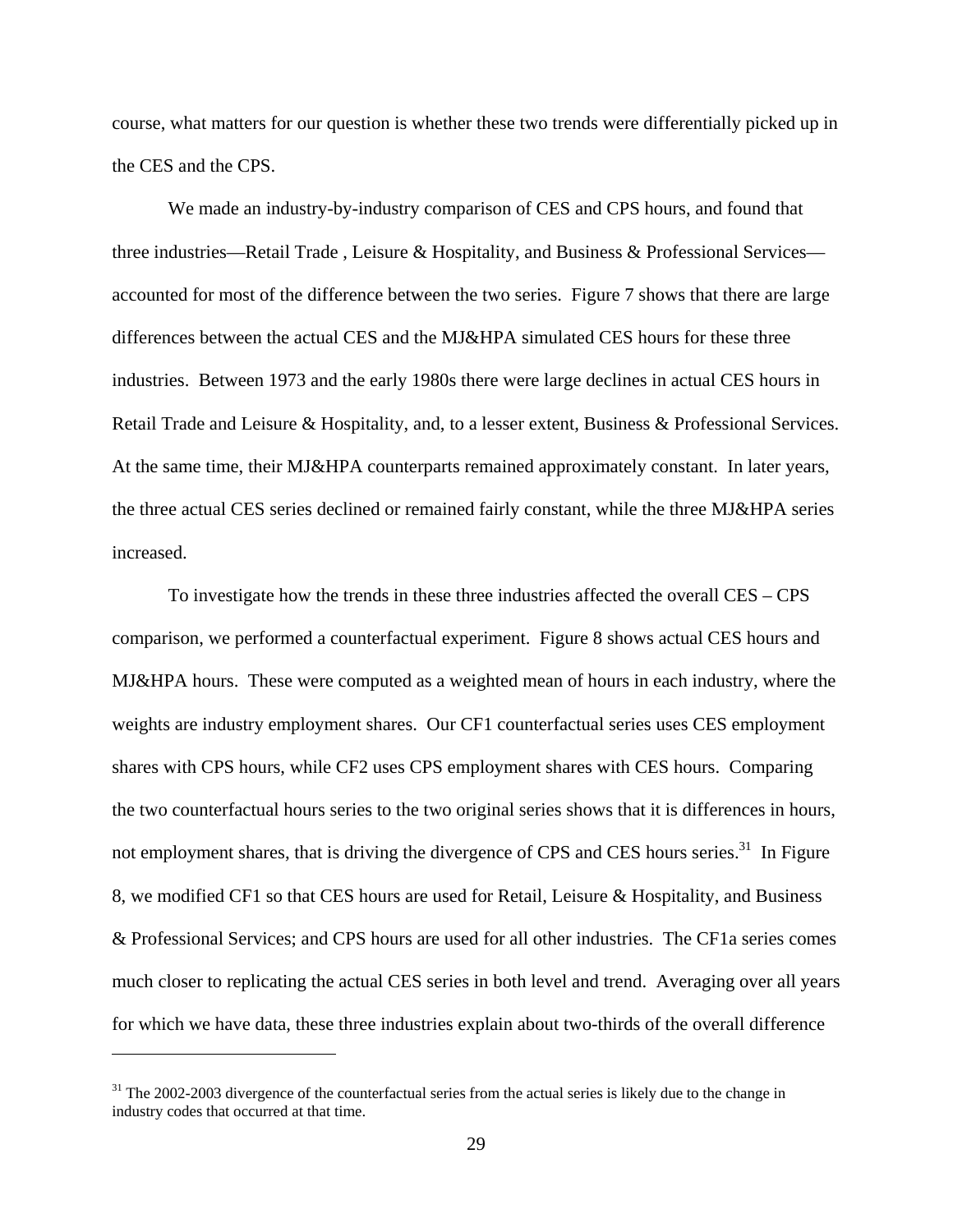between the actual CES and MJ&HPA hours series. In 2007 the difference between the CF1a series and the actual CES is only 0.4 of an hour per week, compared to the 1.5 hour difference between the actual CES and MJ&HPA hours series. Thus it appears that it is these industries that contributed the most to the downward trend in actual CES hours. We do not know why these three industries contributed so much to the CES-CPS divergence, but it seems that any further investigation should start there.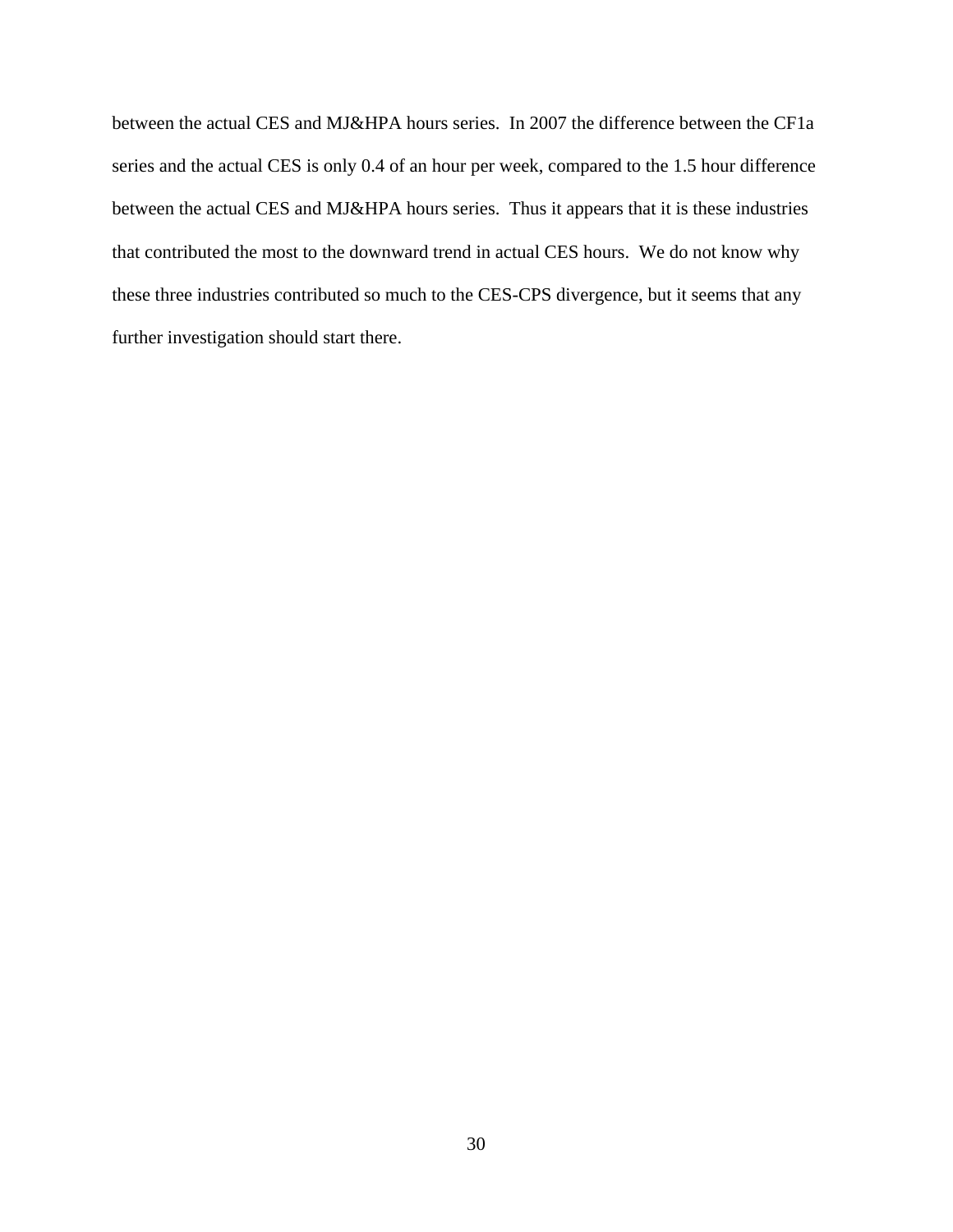### **References**

- Abraham, Katharine G., James R. Spletzer, Jay C. Stewart. 1998. "Divergent Trends in Alternative Wage Series." In *Labor Statistics Measurement Issues*, NBER Studies in Income and Wealth, v. 60, ed. John Haltiwanger, Marilyn E. Manser, and Robert Topel, 293-324. Chicago: University of Chicago Press.
- Abraham, Katharine G., James R. Spletzer, Jay C. Stewart. 1999. "Why Do Different Wage Series Tell Different Stories?" *American Economic Review Papers and Proceedings* 89:2, 34-39.
- Bailar, Barbara A. 1975. "The Effects of Rotation Group Bias on Estimates from Panel Surveys." *Journal of the American Statistical Association* 70:349, 23-30.

Bureau of Labor Statistics (2007)

- Eldridge, Lucy, P. Marilyn E. Manser, and Phyllis Flohr Otto. 2004. "Hours Data and Their Impact on Measures of Productivity Change." Paper presented to the NBER Productivity Program meeting, (March 2004).
- Frazis, Harley and Jay Stewart. 2004. "What Can Time-Use Data Tell Us About Hours of Work?", *Monthly Labor Review* 127:12, 3-9.
- Frazis, Harley and Jay Stewart. 2007. "Where Does the Time Go? Concepts and Measurement in the American Time-Use Survey." Forthcoming in *Hard to Measure Goods and Services: Essays in Memory of Zvi Griliches*, ed. by Ernst Berndt and Charles Hulten.
- Hamermesh, Daniel. 1990. "Shirking or Productive Schmoozing: Wages and the Allocation of Time at Work." *Industrial and Labor Relations Review* 43:3, 121S-133S.
- Hamermesh, Daniel S., Harley Frazis, and Jay Stewart. 2005. "Data Watch—The American Time Use Survey," *Journal of Economic Perspectives* 19(1), Winter 2005, pp.221-232.
- Jacobs, Jerry A. 1998. "Measuring Time at Work: Are Self-Reports Accurate?" *Monthly Labor Review* 121:12, 42-53.
- Kuhn, Peter and Fernando Lozano. "The Expanding Workweek? Understanding the Trends in Long Work Hours Among U.S. Men, 1979-2004." Forthcoming in *Journal of Labor Economics*.
- Kirkland, Katie (2000) "On the decline in average weekly hours worked" *Monthly Labor Review* 123(7), July 2000, pp. 26-31.
- Nardone, Thomas, Mary Bowler, Jurgen Kropf, Katie Kirkland, and Signe Wetrogan (2003) "Examining the Discrepancy in Employment Growth between the CPS and the CES." Paper presented at the October 17, 2003 meeting of the Federal Economics Statistics Advisory Committee.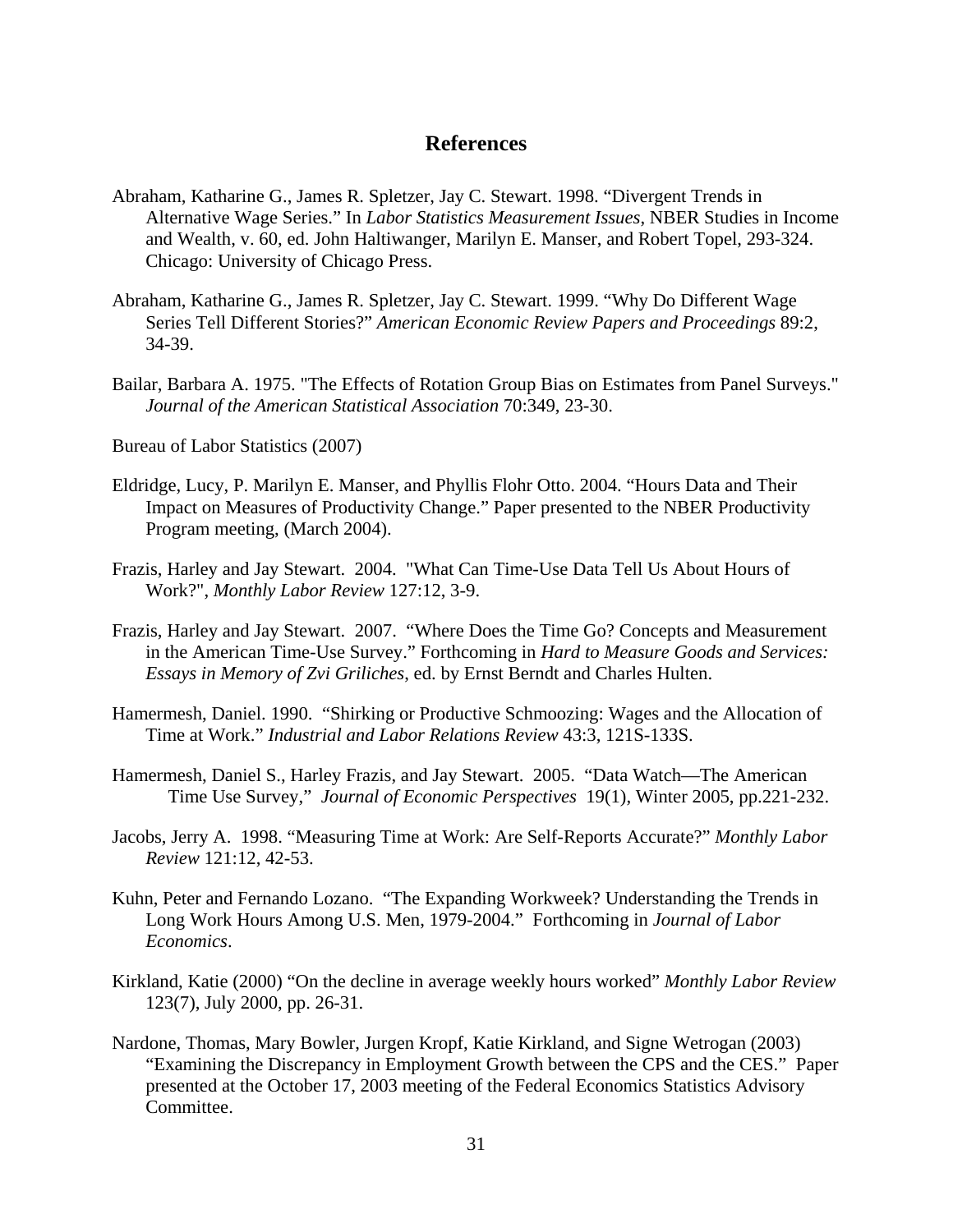- Robinson, John and Ann Bostrom. 1994. "The Overestimated Workweek? What Time Diary Measures Suggest." *Monthly Labor Review* 117:1, 11-23.
- Robinson, John P., and Geoffrey Godbey. 1997. *Time for Life: The Surprising Ways Americans Use Their Time.* 2<sup>nd</sup> ed. State College, PA: Penn State Univ. Press.
- Sundstrom, William. 1999. "The Overworked American or the Overestimated Workweek? Trends and Biases in Recent Estimates of Weekly Work Hours in the United States." Unpublished manuscript, Santa Clara University.
- Williams, Richard D. (2004) "Investigating hours worked measures" *Labour Market Trends*, February 2004, pp. 71-79.
- U.S. Department of Labor. 1983. Employer Records Analysis Survey of 1981, Final Report.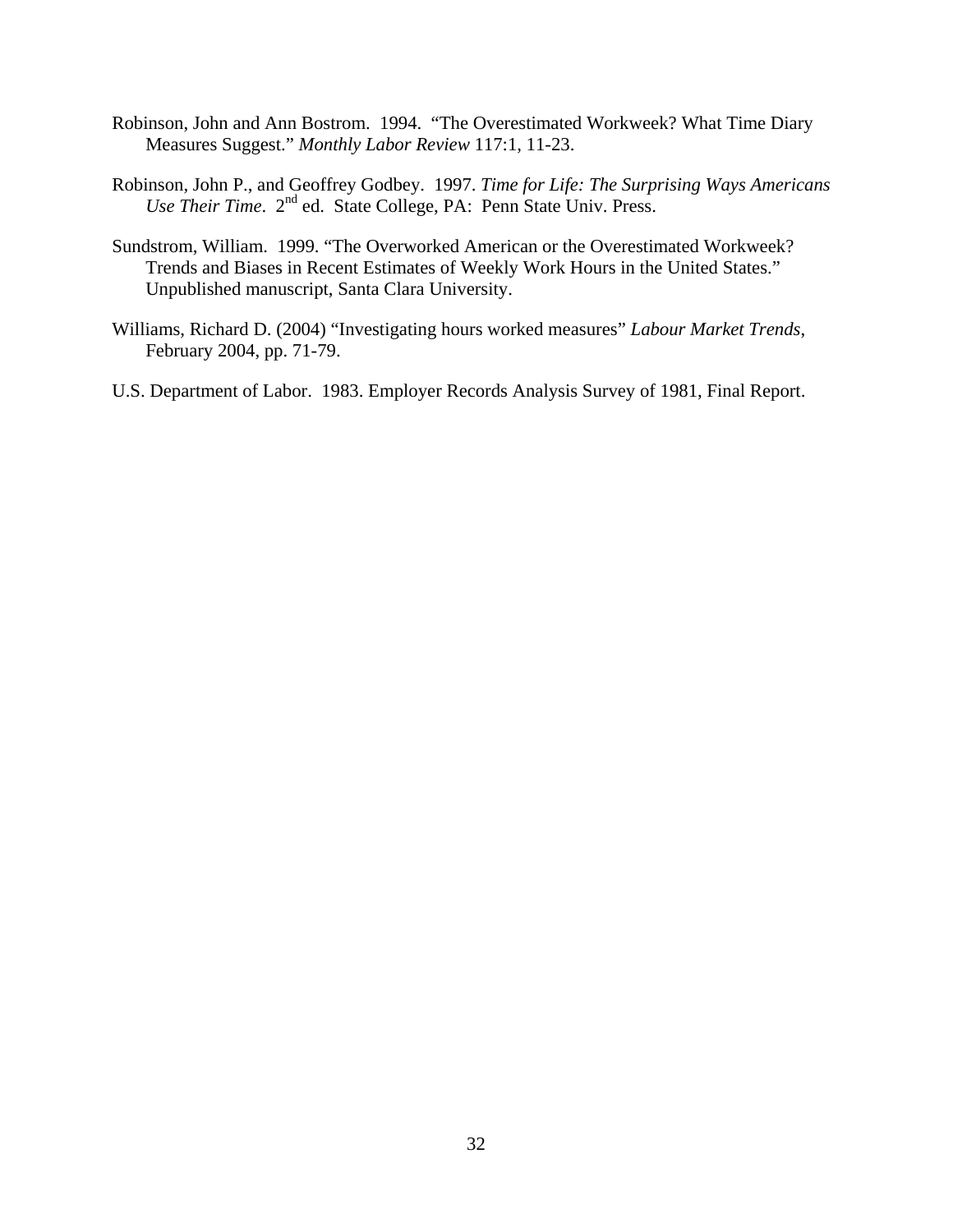

**Figure 1: Comparison of CES and CPS Average Weekly Hours**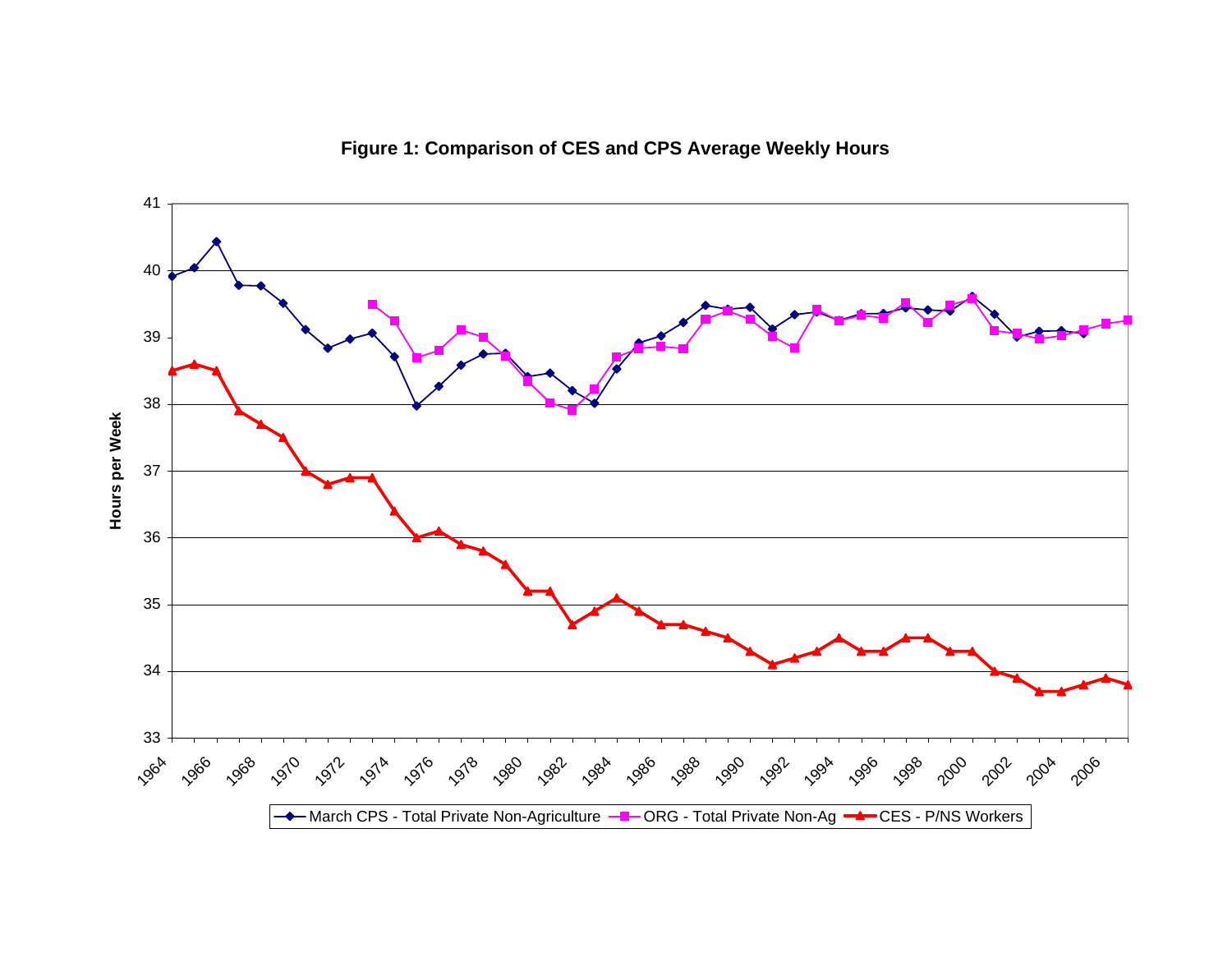

**Figure 2: Comparison of CES Weekly Hours to Simulated CES Weekly Hours Not Adjusted for Multiple Jobholding**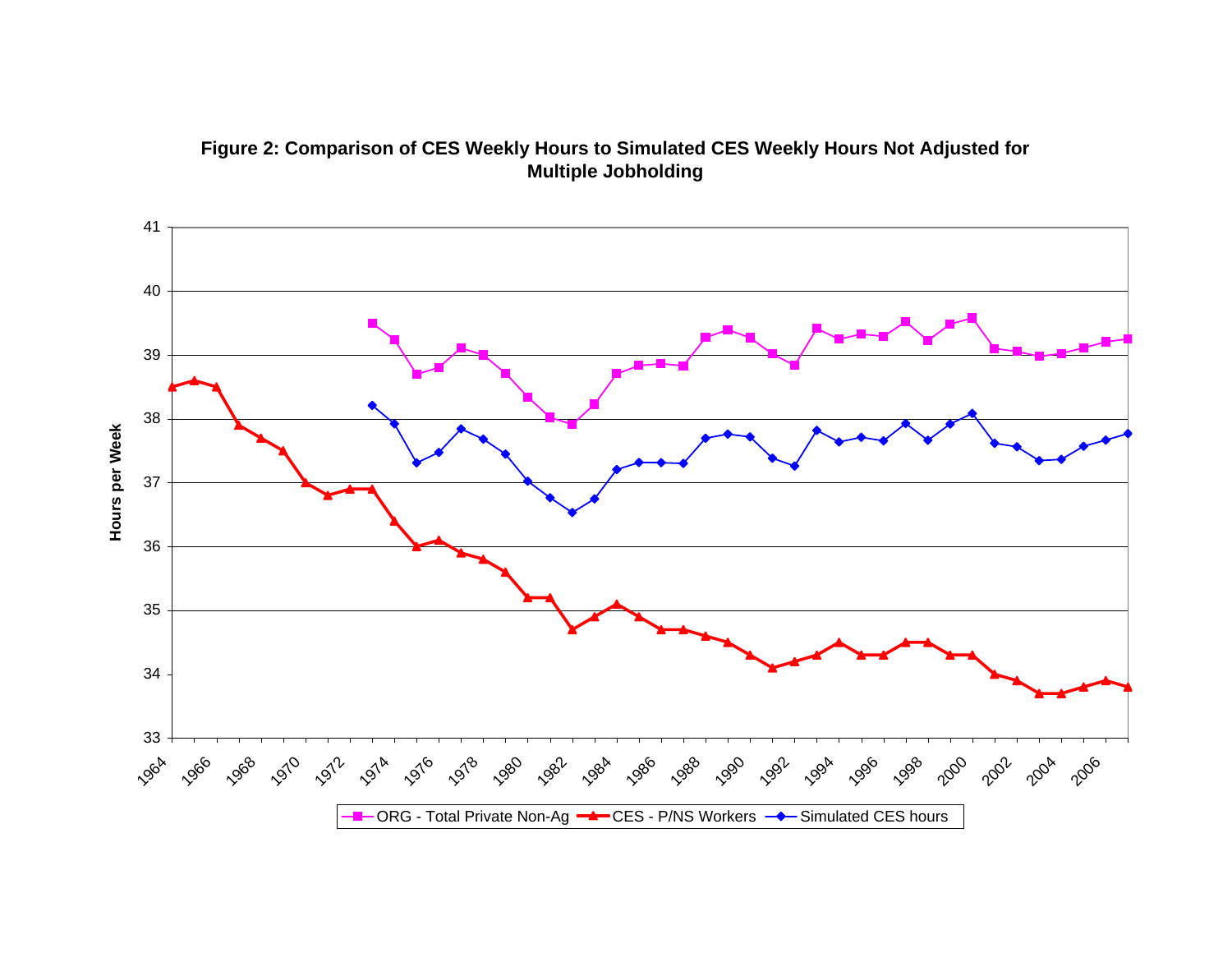

**Figure 3: Comparison of CES Weekly Hours to Simulated CES Weekly Hours Adjusted for Multiple Jobholding**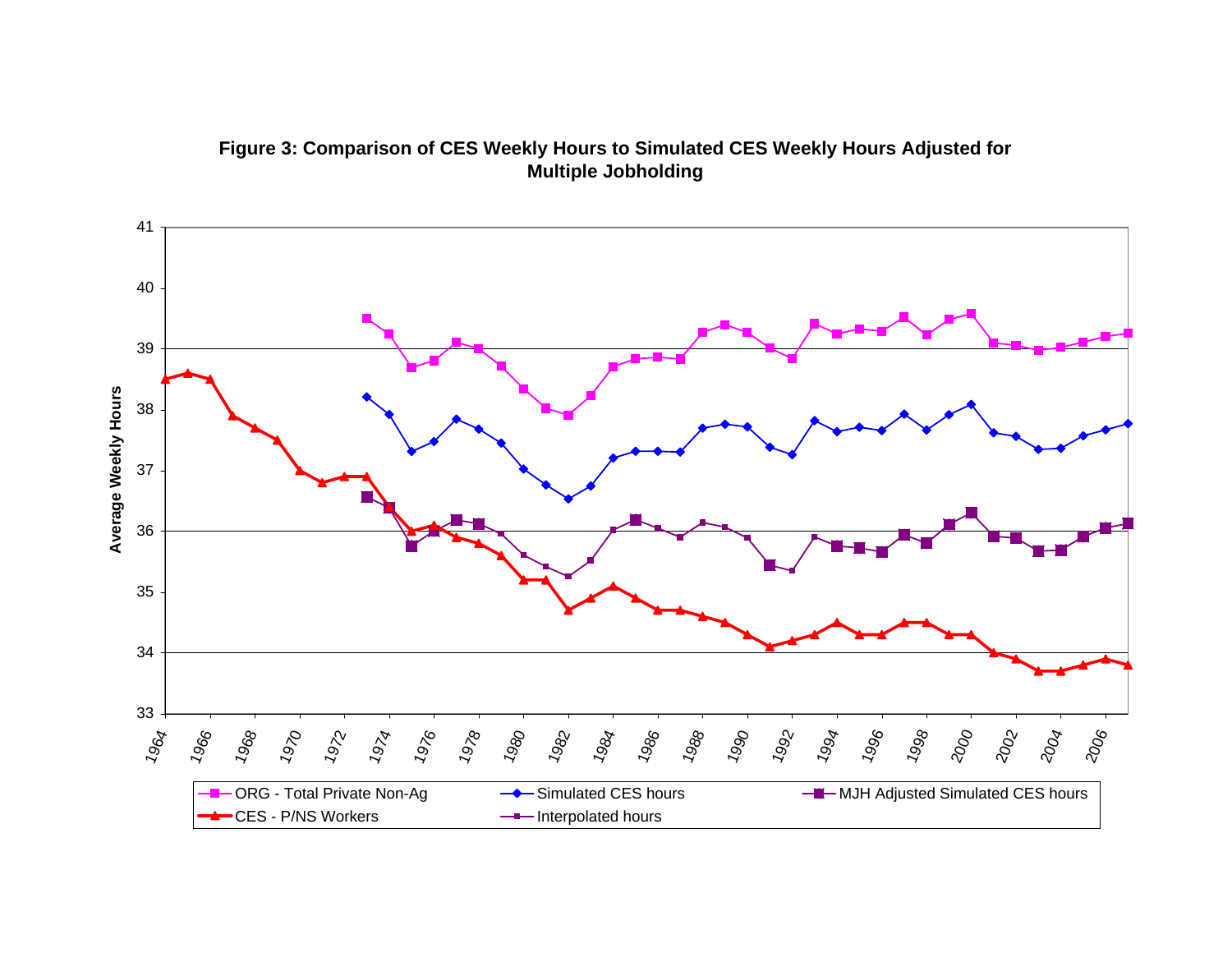

**Figure 4: Comparison of CES Weekly Hours to Simulated CES Weekly Hours Adjusted for Multiple Jobholding and Paid Time Off**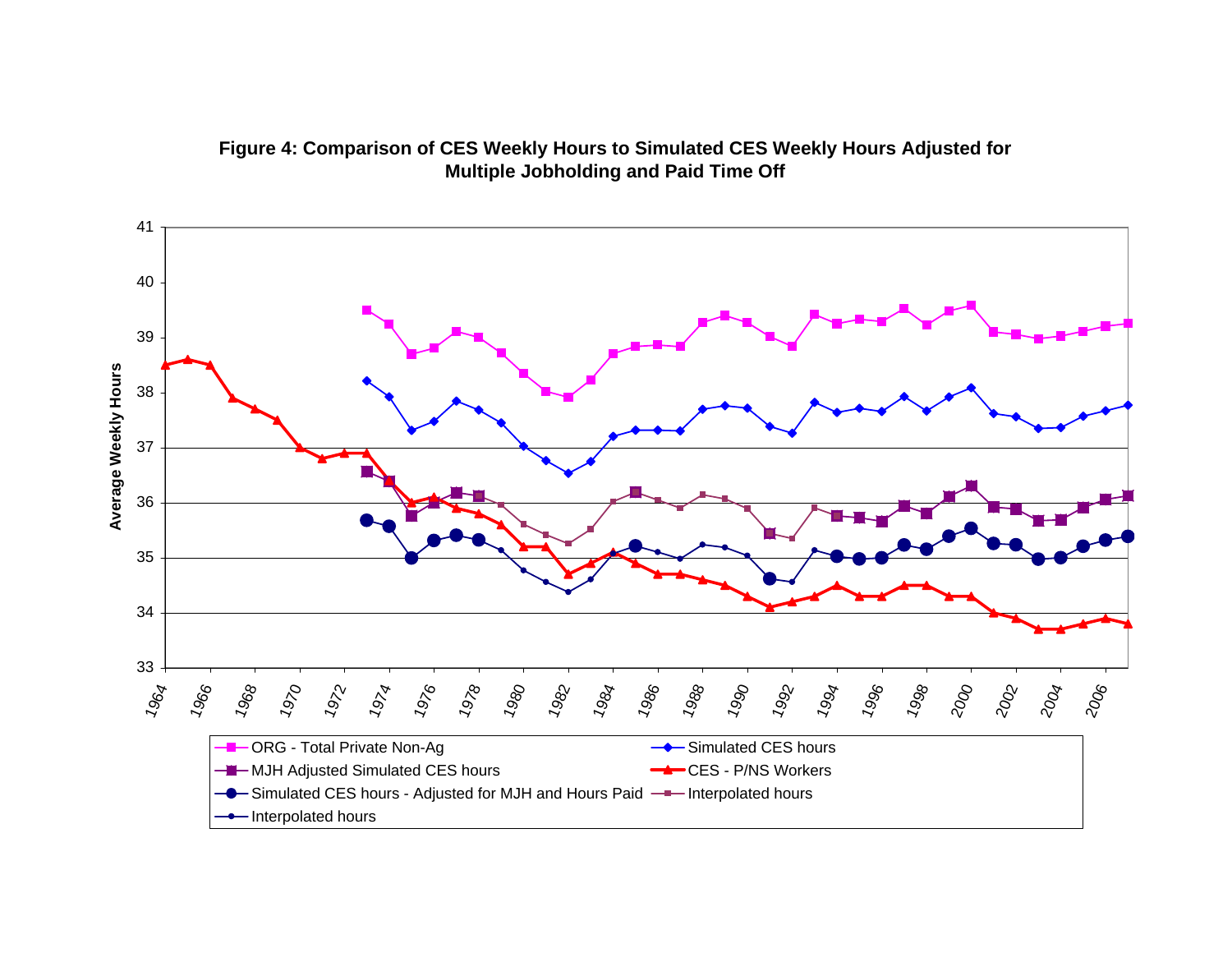| <b>Time Period</b>                          |              | Jan. 2003 - Dec. 2006 |              | Oct. 2002 - Sept. 2006 |                   |                   |
|---------------------------------------------|--------------|-----------------------|--------------|------------------------|-------------------|-------------------|
| Survey - Hours response from                |              | <b>ATUS</b>           |              | <b>CPS</b>             | <b>CPS</b>        | <b>CPS</b>        |
| Sample - Respondents participated in        |              | <b>ATUS</b>           |              | <b>CPS</b>             | <b>ATUS</b>       | CPS MIS 8         |
| <b>Hours Measure</b>                        | Definition 1 | Definition 2          | Definition 3 | <b>Actual CPS</b>      | <b>Actual CPS</b> | <b>Actual CPS</b> |
|                                             |              |                       |              |                        |                   |                   |
| <b>Average Weekly Hours</b>                 |              |                       |              |                        |                   |                   |
| All Jobs                                    | 33.2         | 33.7                  | 33.8         | 36.1                   | 35.0              | 36.2              |
| 1st job                                     | 35.4         | 35.9                  | 36.0         | 37.1                   | 36.2              | 37.2              |
| 2nd job                                     | 9.1          | 9.2                   | 9.2          | 14.4                   | 13.5              | 14.5              |
| Difference from CPS actual hours            |              |                       |              |                        |                   |                   |
| All Jobs                                    | $-2.9$       | $-2.4$                | $-2.4$       |                        |                   |                   |
| 1st job                                     | $-1.7$       | $-1.3$                | $-1.2$       |                        |                   |                   |
| 2nd job                                     | $-5.2$       | $-5.2$                | $-5.2$       |                        |                   |                   |
| Adjusted difference from CPS actual hours   |              |                       |              |                        |                   |                   |
| All Jobs                                    | $-1.7$       | $-1.3$                | $-1.2$       |                        |                   |                   |
| 1st job                                     | $-0.7$       | $-0.3$                | $-0.2$       |                        |                   |                   |
| 2nd job                                     | $-4.2$       | $-4.1$                | $-4.1$       |                        |                   |                   |
| Average Weekly Hours in CPS Reference Weeks |              |                       |              |                        |                   |                   |
| All Jobs                                    | 34.4         | 34.9                  | 34.9         | 36.1                   | 35.1              | 36.2              |
| 1st job                                     | 36.8         | 37.3                  | 37.4         | 37.1                   | 36.2              | 37.2              |
| 2nd job                                     | 8.2          | 8.2                   | 8.2          | 14.4                   | 14.8              | 14.5              |
| Difference from CPS actual hours            |              |                       |              |                        |                   |                   |
| All Jobs                                    | $-1.7$       | $-1.3$                | $-1.2$       |                        |                   |                   |
| 1st job                                     | $-0.3$       | 0.2                   | 0.3          |                        |                   |                   |
| 2nd job                                     | $-6.2$       | $-6.1$                | $-6.1$       |                        |                   |                   |
| Adjusted difference from CPS actual hours   |              |                       |              |                        |                   |                   |
| All Jobs                                    | $-0.6$       | $-0.2$                | $-0.1$       |                        |                   |                   |
| 1st job                                     | 0.7          | 1.2                   | 1.2          |                        |                   |                   |
| 2nd job                                     | $-6.5$       | $-6.4$                | $-6.4$       |                        |                   |                   |

**Table 1: Hours of Paid Work per Job in ATUS and CPS, Simulated CES Sample**

Note: Reported differences between ATUS and CPS may not match differences between the ATUS and CPS estimates because of rounding.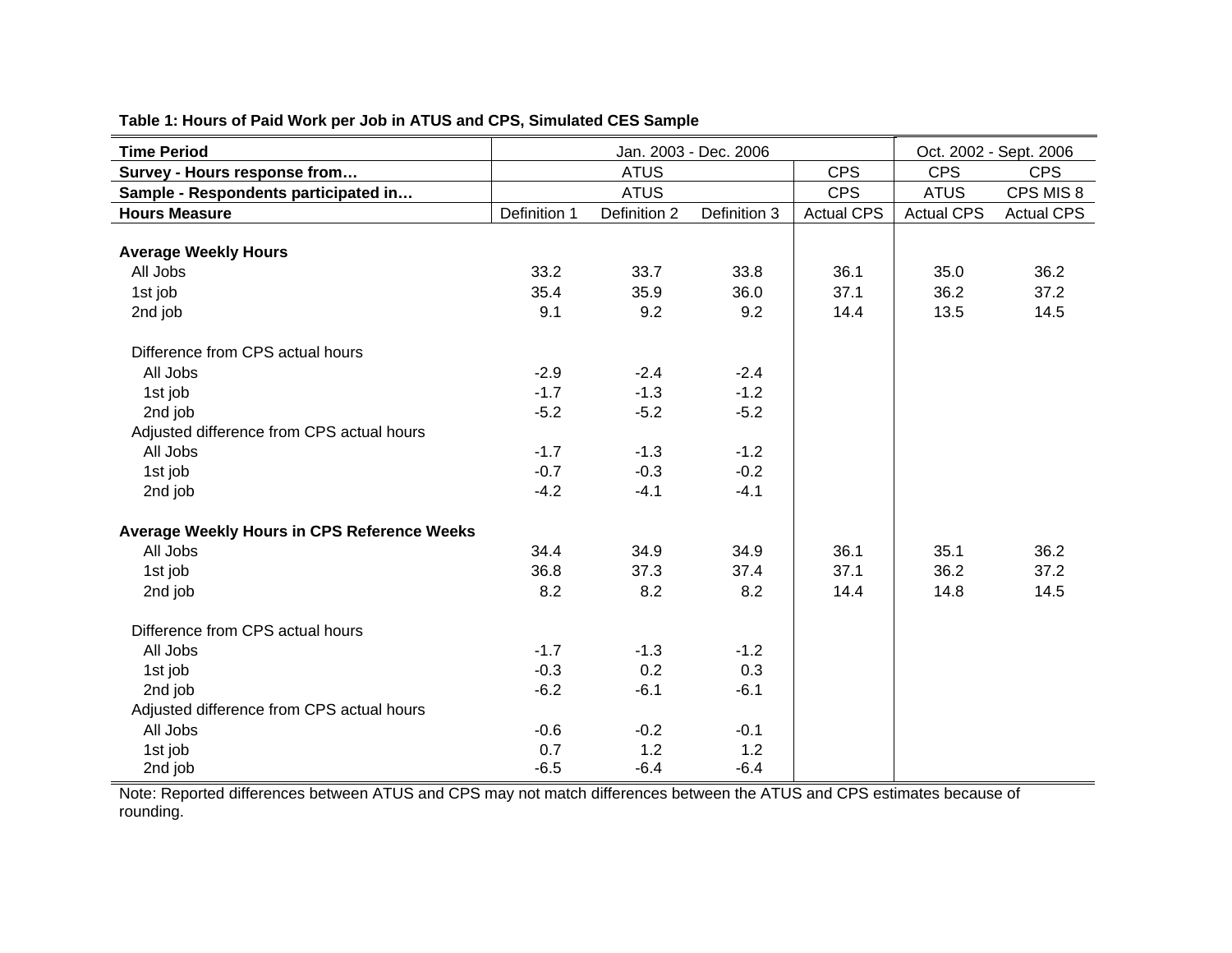|                             | Job 1           |                              |                   | Job 2                |                     | All Jobs            |                |                              |                 |
|-----------------------------|-----------------|------------------------------|-------------------|----------------------|---------------------|---------------------|----------------|------------------------------|-----------------|
|                             | Definition<br>1 | Definition<br>$\overline{2}$ | Definition<br>3   | Definition<br>1      | Definition<br>2     | Definition<br>3     | Definition     | Definition<br>$\overline{2}$ | Definition<br>3 |
| All                         | 0.67            | $1.16***$                    | $1.23**$          | $-6.48***$           | $-6.44***$          | $-6.44***$          | $-0.64$        | $-0.19$                      | $-0.13$         |
|                             | (0.54)          | (0.55)                       | (0.55)            | (1.18)               | (1.18)              | (1.18)              | (0.52)         | (0.52)                       | (0.52)          |
| Men                         | 1.24            | $1.78***$                    | $1.86**$          | $-7.47***$           | $-7.41***$          | $-7.41***$          | $-0.19$        | 0.31                         | 0.38            |
|                             | (0.79)          | (0.80)                       | (0.80)            | (1.78)               | (1.79)              | (1.79)              | (0.74)         | (0.75)                       | (0.75)          |
| Women                       | $-0.02$         | 0.41                         | 0.47              | $-5.76***$           | $-5.74***$          | $-5.74***$          | $-1.20*$       | $-0.81$                      | $-0.76$         |
|                             | (0.65)          | (0.65)                       | (0.65)            | (1.40)               | (1.41)              | (1.41)              | (0.63)         | (0.63)                       | (0.64)          |
| <b>High School Dropouts</b> | 2.33            | 2.96                         | 3.06              | $-5.79$              | $-5.61$             | $-5.61$             | 1.86           | 2.47                         | 2.57            |
|                             | (1.98)          | (2.02)                       | (2.01)            | (4.73)               | (4.85)              | (4.85)              | (2.14)         | (2.18)                       | (2.17)          |
| <b>High School Grads</b>    | 1.42<br>(1.17)  | $2.01*$<br>(1.18)<br>$\star$ | $2.04*$<br>(1.18) | $-5.74***$<br>(2.21) | $-5.70**$<br>(2.22) | $-5.70**$<br>(2.22) | 0.69<br>(1.27) | 1.24<br>(1.28)               | 1.28<br>(1.28)  |
| Some College                | 0.73            | 1.28                         | 1.34              | $-7.50***$           | $-7.46***$          | $-7.46***$          | $-0.92$        | $-0.42$                      | $-0.37$         |
|                             | (1.18)          | (1.21)                       | (1.21)            | (2.67)               | (2.70)              | (2.70)              | (1.25)         | (1.28)                       | (1.28)          |
| <b>College Grad</b>         | $-1.49$         | $-1.18$                      | $-1.03$           | $-4.83***$           | $-4.78***$          | $-4.78***$          | $-3.04***$     | $-2.76***$                   | $-2.63***$      |
|                             | (1.03)          | (1.04)                       | (1.04)            | (1.79)               | (1.82)              | (1.82)              | (0.94)         | (0.95)                       | (0.95)          |
| Parents                     | $-0.08$         | 0.41                         | 0.50              | $-4.64***$           | $-4.58***$          | $-4.58***$          | $-1.21*$       | $-0.75$                      | $-0.67$         |
|                             | (0.71)          | (0.73)                       | (0.73)            | (1.37)               | (1.38)              | (1.38)              | (0.68)         | (0.69)                       | (0.69)          |
| Non-parents                 | 0.88            | $1.37*$                      | $1.43**$          | $-7.42***$           | $-7.38***$          | $-7.38***$          | $-0.51$        | $-0.06$                      | $-0.01$         |
|                             | (0.70)          | (0.71)                       | (0.71)            | (1.67)               | (1.68)              | (1.68)              | (0.69)         | (0.69)                       | (0.69)          |

#### **Table 2: Difference in Hours of Paid Work for Simulated CES Jobs, CPS Reference Week, CPS <sup>−</sup> ATUS 2003-2006 (adjusted for ATUS sample composition).**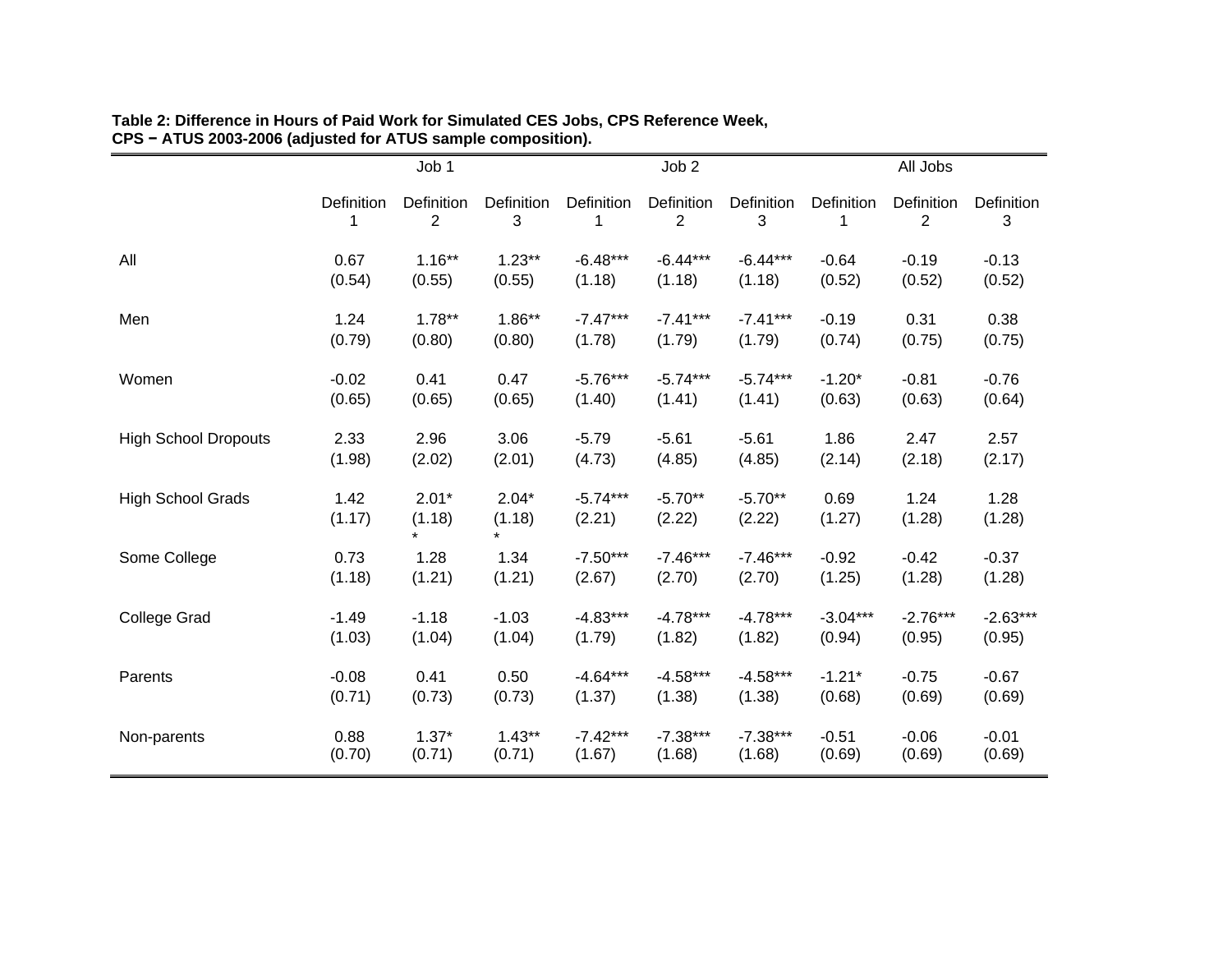## **Table 2 (continued)**

|                                  | Job 1      |                 |                 |            | Job <sub>2</sub> |                 | All Jobs   |                              |                 |  |
|----------------------------------|------------|-----------------|-----------------|------------|------------------|-----------------|------------|------------------------------|-----------------|--|
|                                  | Definition | Definition<br>2 | Definition<br>3 | Definition | Definition<br>2  | Definition<br>3 | Definition | Definition<br>$\overline{2}$ | Definition<br>3 |  |
| Hourly <sup>‡</sup>              | $-0.23$    | 0.36            | 0.41            | $-4.40***$ | $-4.35***$       | $-4.35***$      | $-1.14$    | $-0.59$                      | $-0.54$         |  |
|                                  | (0.80)     | (0.81)          | (0.81)          | (1.65)     | (1.66)           | (1.66)          | (0.77)     | (0.78)                       | (0.78)          |  |
| Non-hourly <sup>#</sup>          | $2.14*$    | $2.43**$        | $2.51**$        | $-6.76***$ | $-6.74***$       | $-6.74***$      | 0.52       | 0.78                         | 0.85            |  |
|                                  | (1.09)     | (1.10)          | (1.10)          | (2.39)     | (2.41)           | (2.41)          | (1.05)     | (1.06)                       | (1.06)          |  |
| Hourly missing <sup>#</sup>      | $5.67**$   | $5.83**$        | $6.17**$        | $-6.77**$  | $-6.70**$        | $-6.70**$       | $-0.25$    | $-0.11$                      | 0.15            |  |
|                                  | (2.51)     | (2.53)          | (2.55)          | (2.84)     | (2.86)           | (2.86)          | (2.15)     | (2.16)                       | (2.18)          |  |
| Mgr./Professional <sup>#</sup>   | 0.19       | 0.51            | 0.61            | $-4.85***$ | $-4.85***$       | $-4.85***$      | $-1.86**$  | $-1.58**$                    | $-1.49*$        |  |
|                                  | (0.84)     | (0.85)          | (0.86)          | (1.37)     | (1.37)           | (1.37)          | (0.75)     | (0.76)                       | (0.76)          |  |
| Other Occ <sup>#</sup> .         | 0.77       | $1.32**$        | $1.37**$        | $-7.13***$ | $-7.06***$       | $-7.06***$      | $-0.28$    | 0.23                         | 0.28            |  |
|                                  | (0.67)     | (0.67)          | (0.67)          | (1.66)     | (1.68)           | (1.68)          | (0.64)     | (0.65)                       | (0.65)          |  |
| Goods producing <sup>#</sup>     | 1.94       | 2.84            | 2.88            | $-9.56***$ | $-9.53***$       | $-9.53***$      | $-0.01$    | 0.83                         | 0.87            |  |
|                                  | (1.26)     | (1.26)          | (1.27)          | (2.91)     | (2.92)           | (2.92)          | (1.24)     | (1.25)                       | (1.25)          |  |
| Non-Goods producing <sup>#</sup> | 0.00       | 0.42            | 0.50            | $-6.23***$ | $-6.19***$       | $-6.19***$      | $-1.07*$   | $-0.67$                      | $-0.60$         |  |
|                                  | (0.60)     | (0.60)          | (0.60)          | (1.54)     | (1.56)           | (1.56)          | (0.58)     | (0.58)                       | (0.58)          |  |
| Retail Trade, Leisure,           | 1.11       | 1.54            | 1.61            | $-4.31$    | $-4.28$          | $-4.28$         | 0.47       | 0.87                         | 0.93            |  |
| and Hospitality <sup>™</sup>     | (1.26)     | (1.27)          | (1.27)          | (2.70)     | (2.70)           | (2.70)          | (1.25)     | (1.26)                       | (1.26)          |  |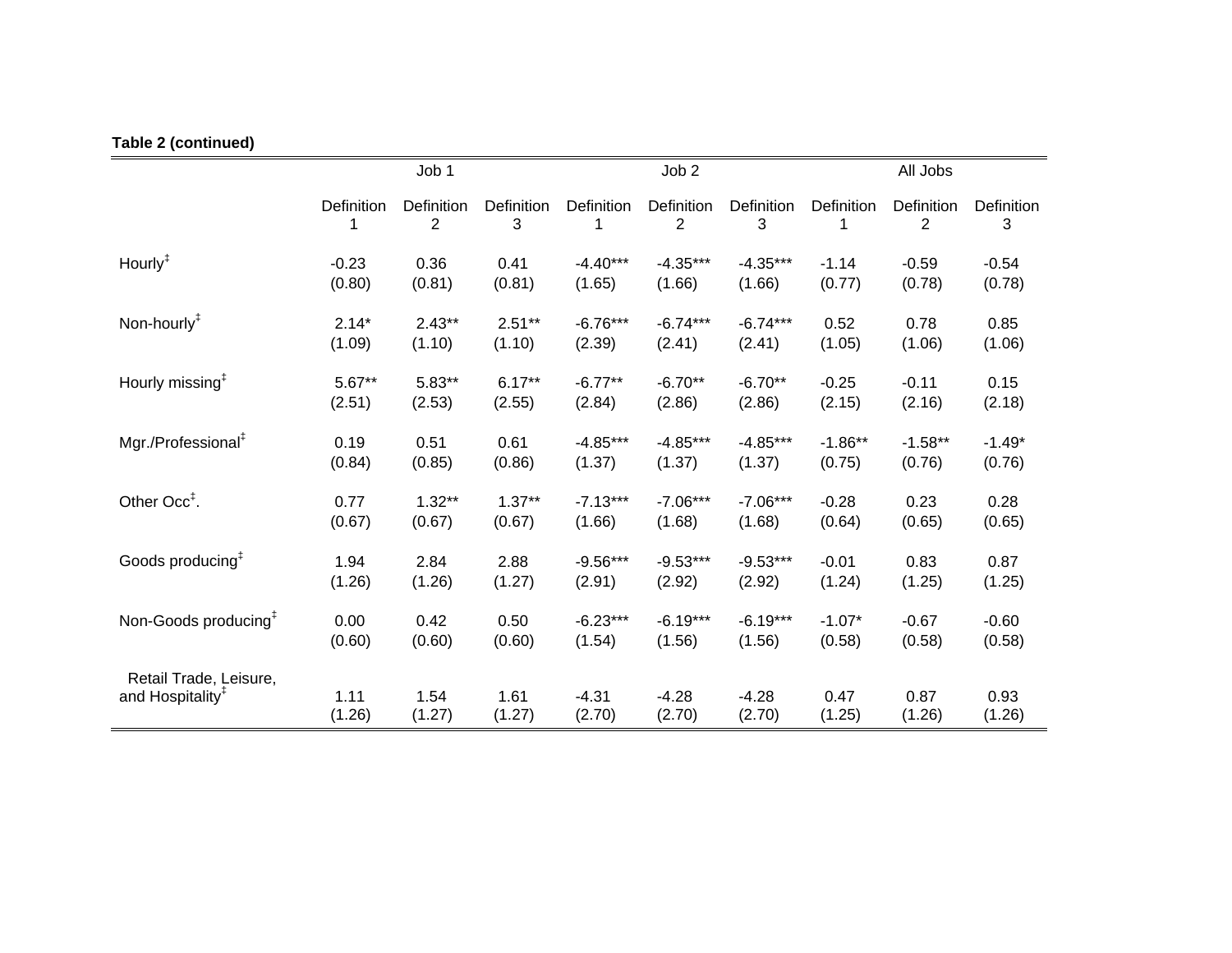## **Table 2 (continued)**

|           | Job 1      |                                     |                        | Job <sub>2</sub>  |                 |                 | All Jobs   |                 |                 |
|-----------|------------|-------------------------------------|------------------------|-------------------|-----------------|-----------------|------------|-----------------|-----------------|
|           | Definition | <b>Definition</b><br>$\overline{2}$ | <b>Definition</b><br>3 | <b>Definition</b> | Definition<br>2 | Definition<br>3 | Definition | Definition<br>2 | Definition<br>3 |
| Age 16-24 | 1.55       | 2.02                                | 2.04                   | $-11.06***$       | $-11.06***$     | $-11.06***$     | 0.04       | 0.48            | 0.50            |
|           | (1.70)     | (1.70)                              | (1.70)                 | (3.96)            | (3.96)          | (3.96)          | (1.59)     | (1.59)          | (1.59)          |
| Age 25-54 | 1.19       | $1.67**$                            | $1.77***$              | $-5.58***$        | $-5.52***$      | $-5.52***$      | $-0.17$    | 0.28            | 0.37            |
|           | (0.76)     | (0.77)                              | (0.76)                 | (1.41)            | (1.42)          | (1.42)          | (0.75)     | (0.76)          | (0.76)          |
| Age 55+   | 0.06       | 0.57                                | 0.61                   | $-5.08***$        | $-5.04***$      | $-5.04***$      | $-1.08$    | $-0.60$         | $-0.57$         |
|           | (0.83)     | (0.85)                              | (0.85)                 | (1.54)            | (1.54)          | (1.54)          | (0.80)     | (0.81)          | (0.81)          |

‡ Job characteristics are for the main job, because this information is not available for second jobs in the ATUS.

\* Significantly different from zero at .10 level.

\*\* Significantly different from zero at .05 level.

\*\*\* Significantly different from zero at .01 level.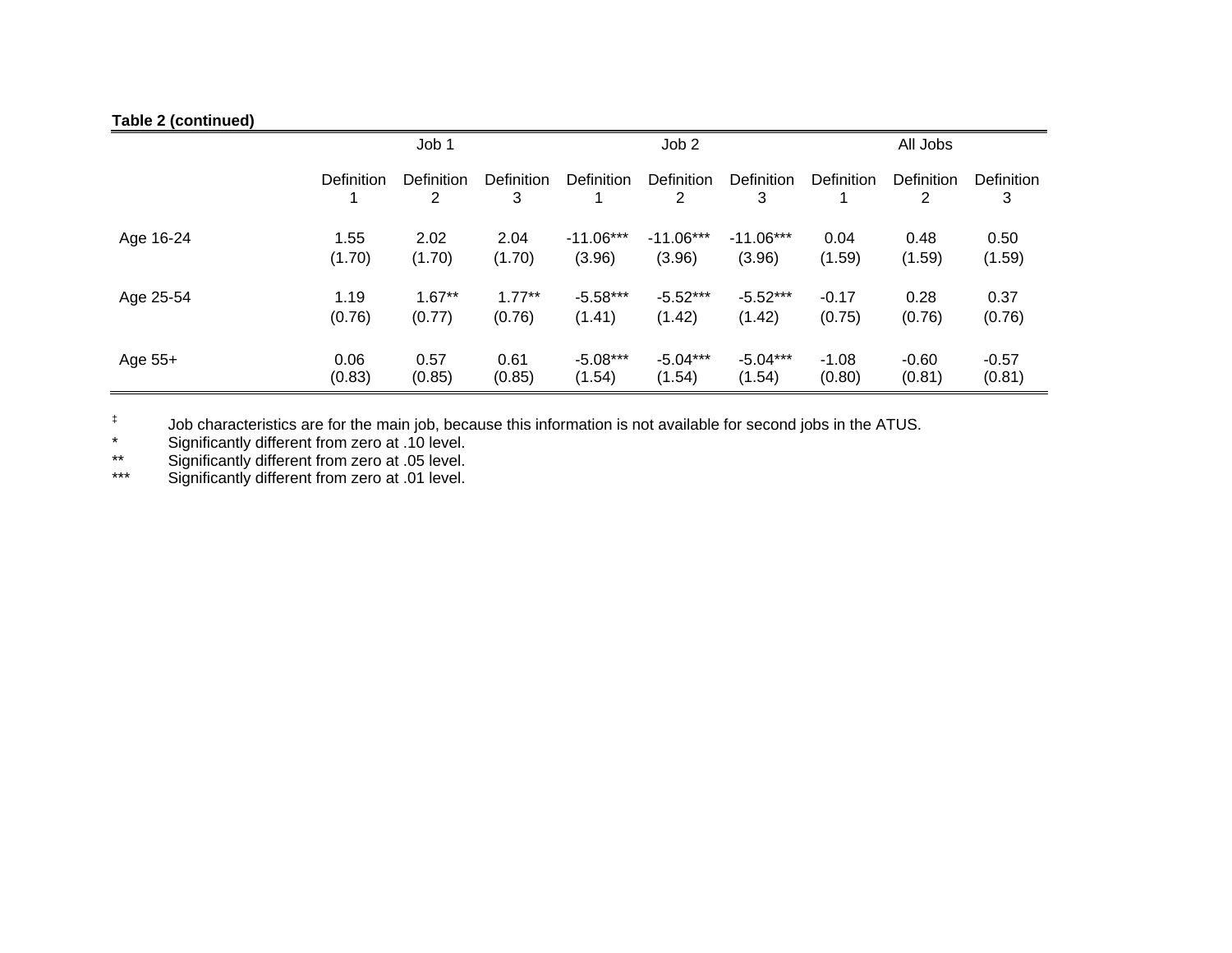|                | Definition 1 |                       | Definition 2 |                       | Definition 3 |                       |  |
|----------------|--------------|-----------------------|--------------|-----------------------|--------------|-----------------------|--|
|                | Coefficient  | <b>Standard Error</b> | Coefficient  | <b>Standard Error</b> | Coefficient  | <b>Standard Error</b> |  |
| Parent         | $-1.61*$     | 0.92                  | $-1.63*$     | 0.93                  | $-1.59*$     | 0.94                  |  |
| Female         | $-1.91*$     | 1.09                  | $-2.00*$     | 1.11                  | $-2.01*$     | 1.11                  |  |
| <b>HS Grad</b> | $-0.70$      | 1.62                  | $-0.63$      | 1.67                  | $-0.66$      | 1.67                  |  |
| Some Clg       | $-1.54$      | 2.20                  | $-1.54$      | 2.26                  | $-1.54$      | 2.26                  |  |
| Clg Grad       | $-4.84*$     | 2.54                  | $-4.89*$     | 2.59                  | $-4.83*$     | 2.58                  |  |
| Age            | $0.31*$      | 0.19                  | $0.34*$      | 0.19                  | $0.33*$      | 0.19                  |  |
| Age Sq.        | $-0.0041*$   | 0.0022                | $-0.0044**$  | 0.0022                | $-0.0043*$   | 0.0022                |  |
| Mgr/Prof.      | 0.95         | 1.34                  | 0.86         | 1.35                  | 0.85         | 1.34                  |  |
| Goods          |              |                       |              |                       |              |                       |  |
| Producing      | $-1.17$      | 1.43                  | $-0.90$      | 1.45                  | $-0.92$      | 1.45                  |  |
| Hourly         | $-0.24$      | 1.22                  | $-0.01$      | 1.24                  | 0.00         | 1.24                  |  |
| Hourly         |              |                       |              |                       |              |                       |  |
| missing        | $-1.83$      | 2.75                  | $-1.97$      | 2.77                  | $-1.77$      | 2.79                  |  |
| Constant       | $-2.02$      | 3.86                  | $-2.22$      | 3.92                  | $-2.12$      | 3.94                  |  |

**Table 3: Estimated Effects of Covariates on Sample-Adjusted Difference in CPS and ATUS Hours Worked per Job, Simulated CES Sample** 

‡ Job characteristics are for the main job, because this information is not available for second jobs in the ATUS.

\* Significantly different from zero at .10 level.

\*\* Significantly different from zero at .05 level.

\*\*\* Significantly different from zero at .01 level.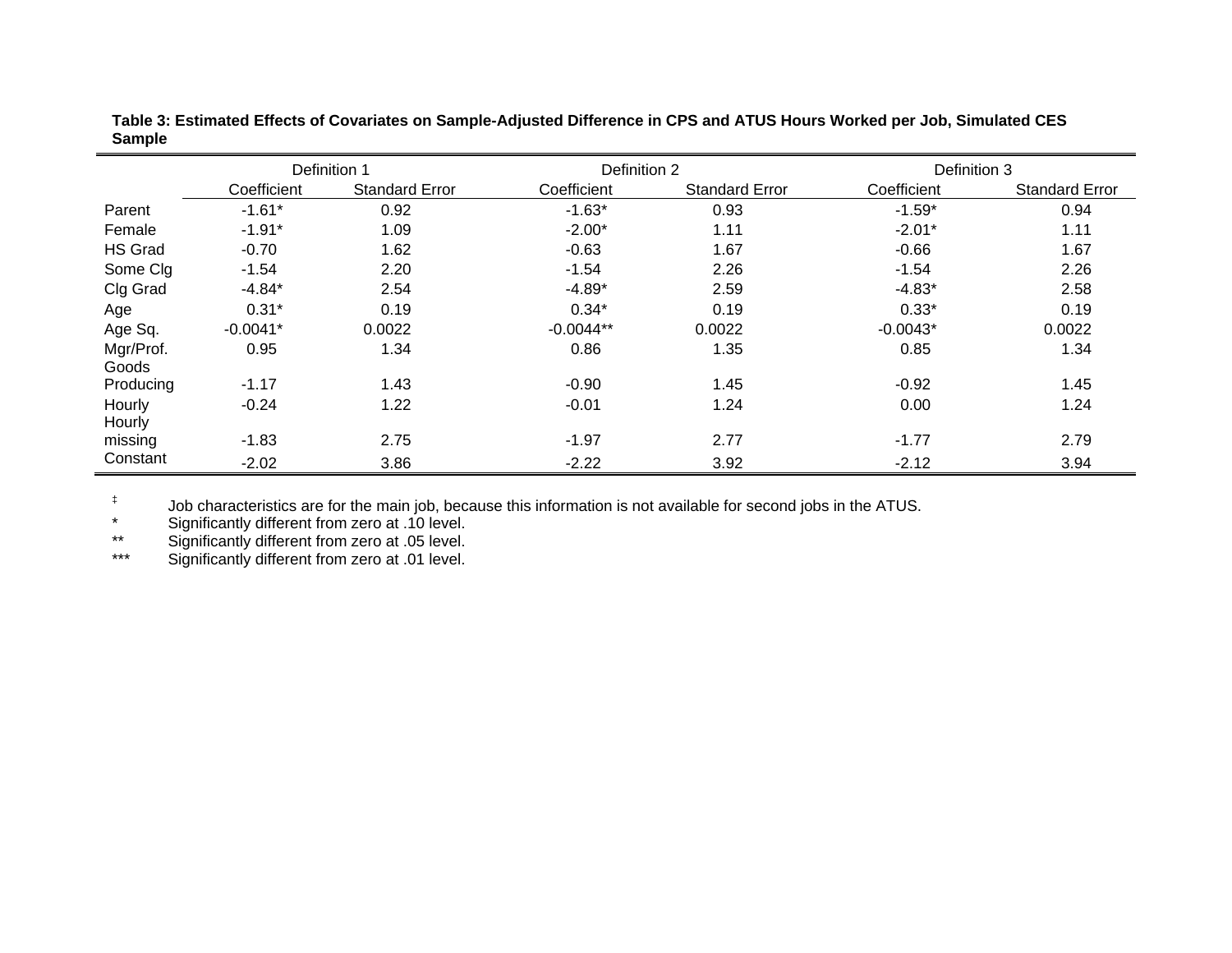# **Figure 5: Backcasting of Misreporting in CPS**

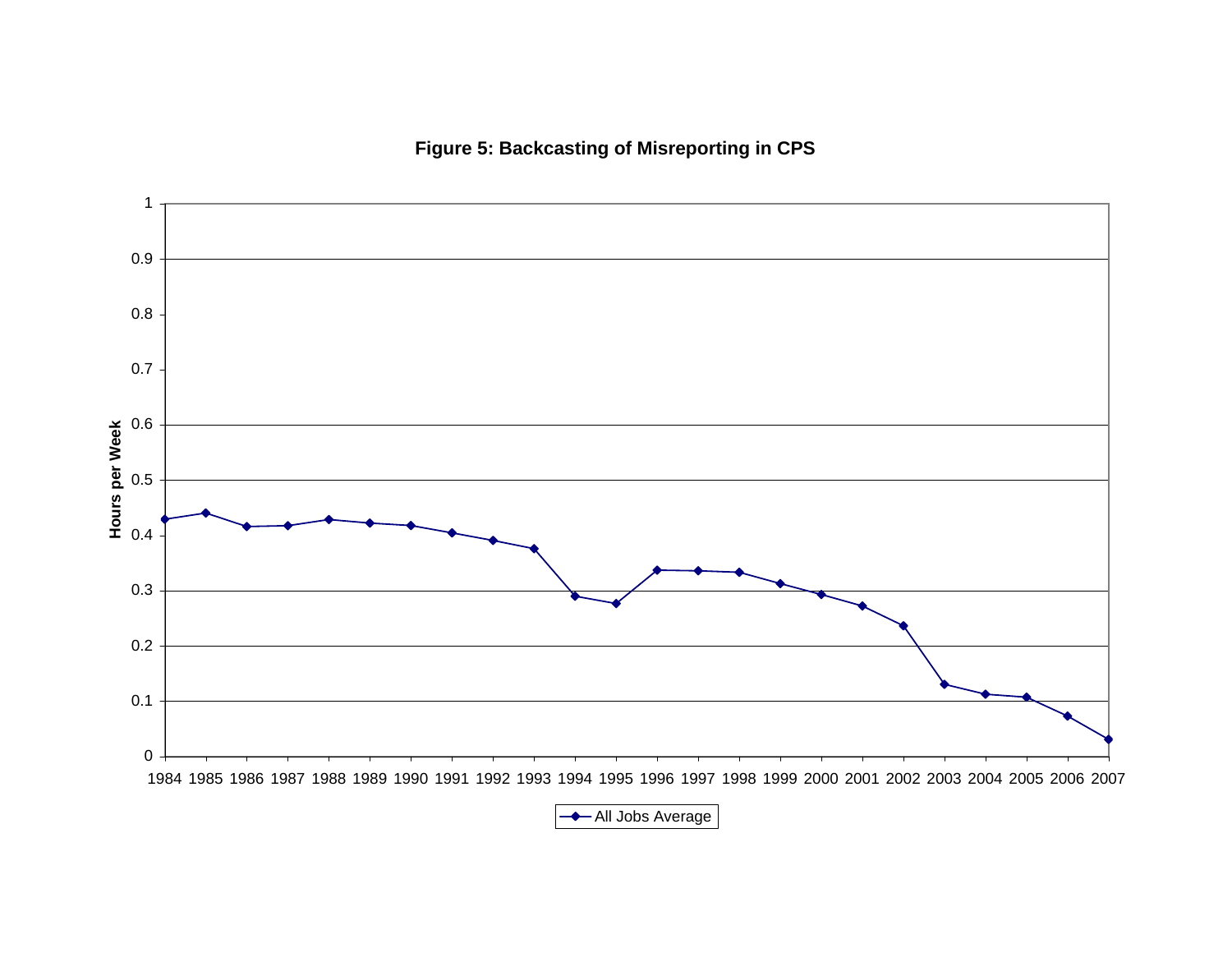|                                  | Semi-         |                 |                |                |                |  |  |
|----------------------------------|---------------|-----------------|----------------|----------------|----------------|--|--|
|                                  | <b>Weekly</b> | <b>Biweekly</b> | monthly        | <b>Monthly</b> | <b>Mean LP</b> |  |  |
| <b>Total Private</b>             |               |                 |                |                |                |  |  |
| 1981*                            | 53            | 23              | 20             | 4              | 1.59           |  |  |
| 2002                             | 48            | 34              | 12             | 5              | 1.63           |  |  |
| 2007                             | 32            | 46              | 19             | 3              | 1.78           |  |  |
| 2002 - Major Industry Group      |               |                 |                |                |                |  |  |
| Natural resources & mining       | 53            | 30              | 11             | 6              | 1.62           |  |  |
| Construction                     | 78            | 14              | 4              | 4              | 1.32           |  |  |
| Manufacturing                    | 64            | 25              | $\overline{7}$ | 3              | 1.42           |  |  |
| Wholesale trade                  | 37            | 39              | 13             | 11             | 1.90           |  |  |
| Retail trade                     | 61            | 27              | 9              | 4              | 1.51           |  |  |
| Transportation & warehousing     | 61            | 24              | 10             | 5              | 1.52           |  |  |
| <b>Utilities</b>                 | 27            | 53              | $\overline{7}$ | 13             | 2.04           |  |  |
| Information                      | 16            | 61              | 12             | 11             | 2.11           |  |  |
| <b>Financial acitivities</b>     | 46            | 27              | 21             | 5              | 1.66           |  |  |
| Professional & business services | 40            | 35              | 16             | 8              | 1.78           |  |  |
| Private education & health       | 17            | 57              | 17             | 9              | 2.06           |  |  |
| Leisure & hospitality            | 39            | 47              | 10             | 3              | 1.67           |  |  |
| Other services                   | 37            | 41              | 15             | $\overline{7}$ | 1.81           |  |  |
| 2007 - Major Industry Group      |               |                 |                |                |                |  |  |
| Natural resources & mining       | 56            | 27              | 15             | 2              | 1.51           |  |  |
| Construction                     | 79            | 14              | 4              | 3              | 1.28           |  |  |
| Manufacturing                    | 64            | 25              | 9              | $\overline{2}$ | 1.42           |  |  |
| Wholesale trade                  | 30            | 45              | 18             | $\overline{7}$ | 1.88           |  |  |
| Retail trade                     | 34            | 52              | 13             | 1              | 1.70           |  |  |
| Transportation & warehousing     | 49            | 33              | 15             | 3              | 1.60           |  |  |
| <b>Utilities</b>                 | 27            | 62              | 10             | 1              | 1.77           |  |  |
| Information                      | 12            | 75              | 11             | $\overline{2}$ | 1.94           |  |  |
| <b>Financial acitivities</b>     | 4             | 54              | 40             | $\overline{2}$ | 2.06           |  |  |
| Professional & business services | 37            | 36              | 21             | 6              | 1.80           |  |  |
| Private education & health       | 13            | 65              | 19             | 3              | 1.97           |  |  |
| Leisure & hospitality            | 27            | 55              | 16             | $\overline{2}$ | 1.80           |  |  |
| Other services                   | 42            | 35              | 17             | 5              | 1.70           |  |  |

#### **Table 4: Changes in the Distribution of Length of Pay Period**

\* These distributions are estabilshment weighted. Also, the data in this table are not strictly comparable over time. The 1981 data are from U.S. Department of Labor (1983), and are for Florida, Massachusetts, Texas, and Utah. The data for 2002 and 2007 where compiled by CES staff on Touchtone Data Entry (TDE) respondents. Note that the fraction of respondents that reported via TDE declined over this period with the advent of internet reporting.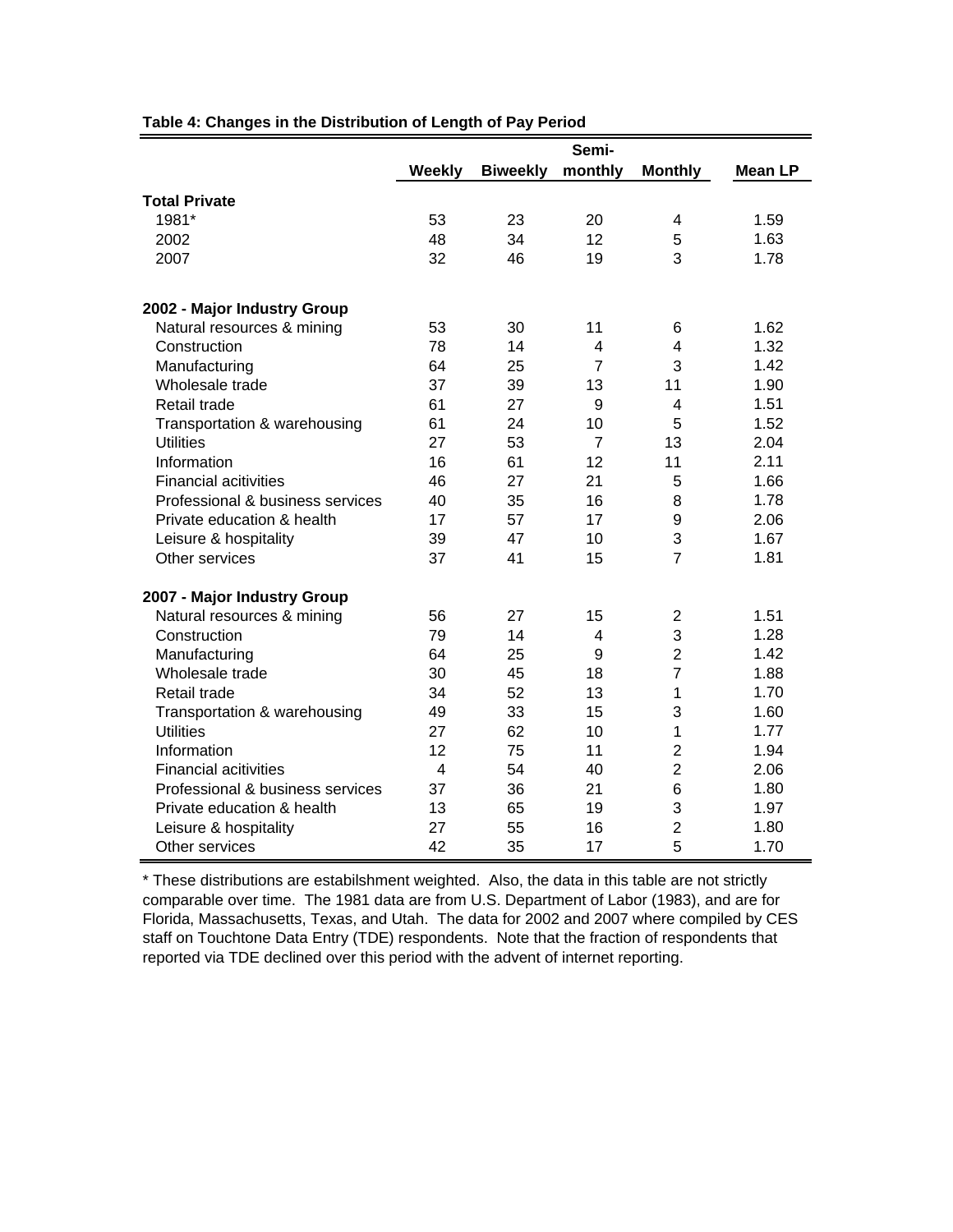# **Figure 6: CES Reference Period Simulation**

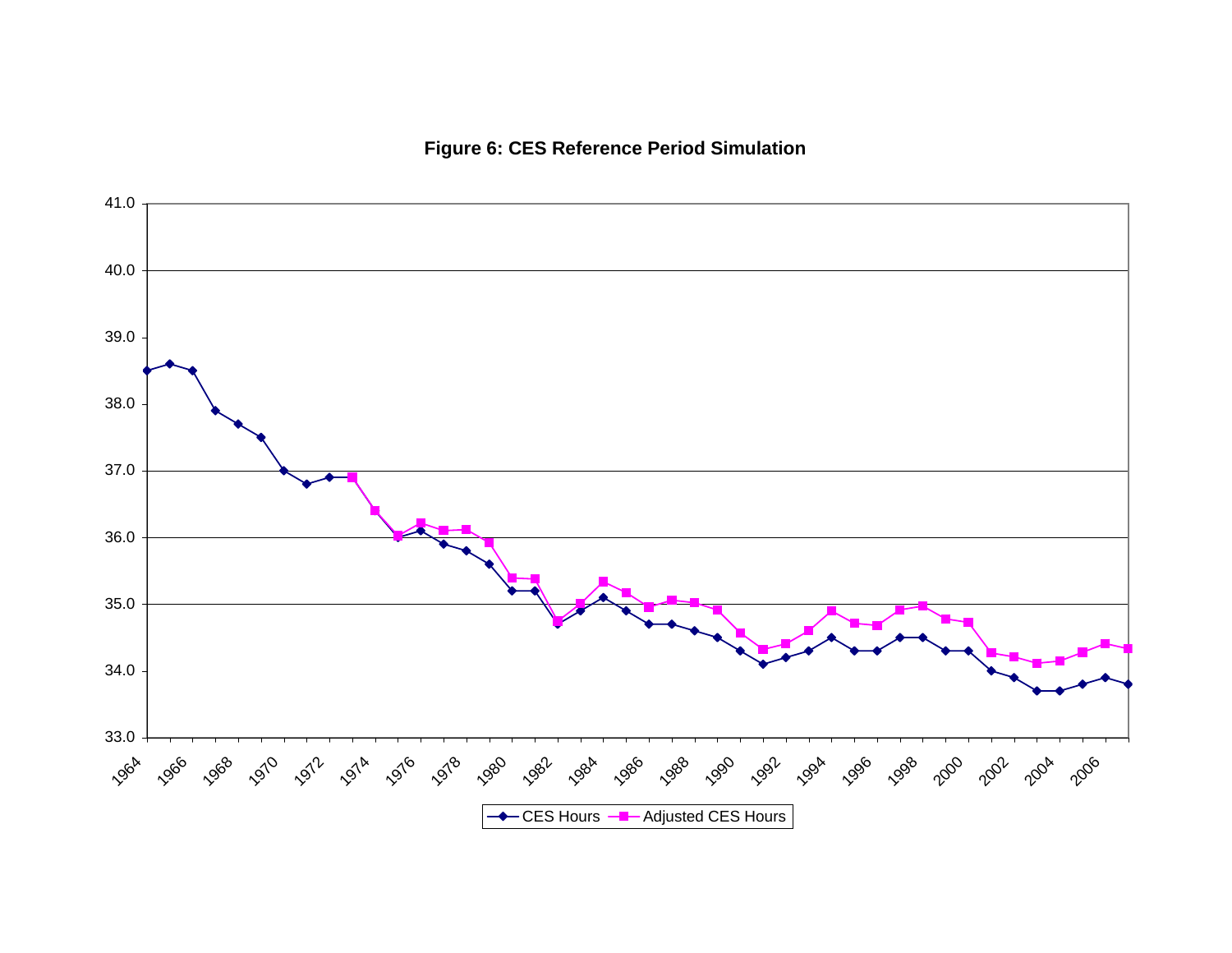

**Figure 7: CES and CPS Average Weekly Hours in Retail Trade, Business and Professional Services, and Leisure and Hospitality**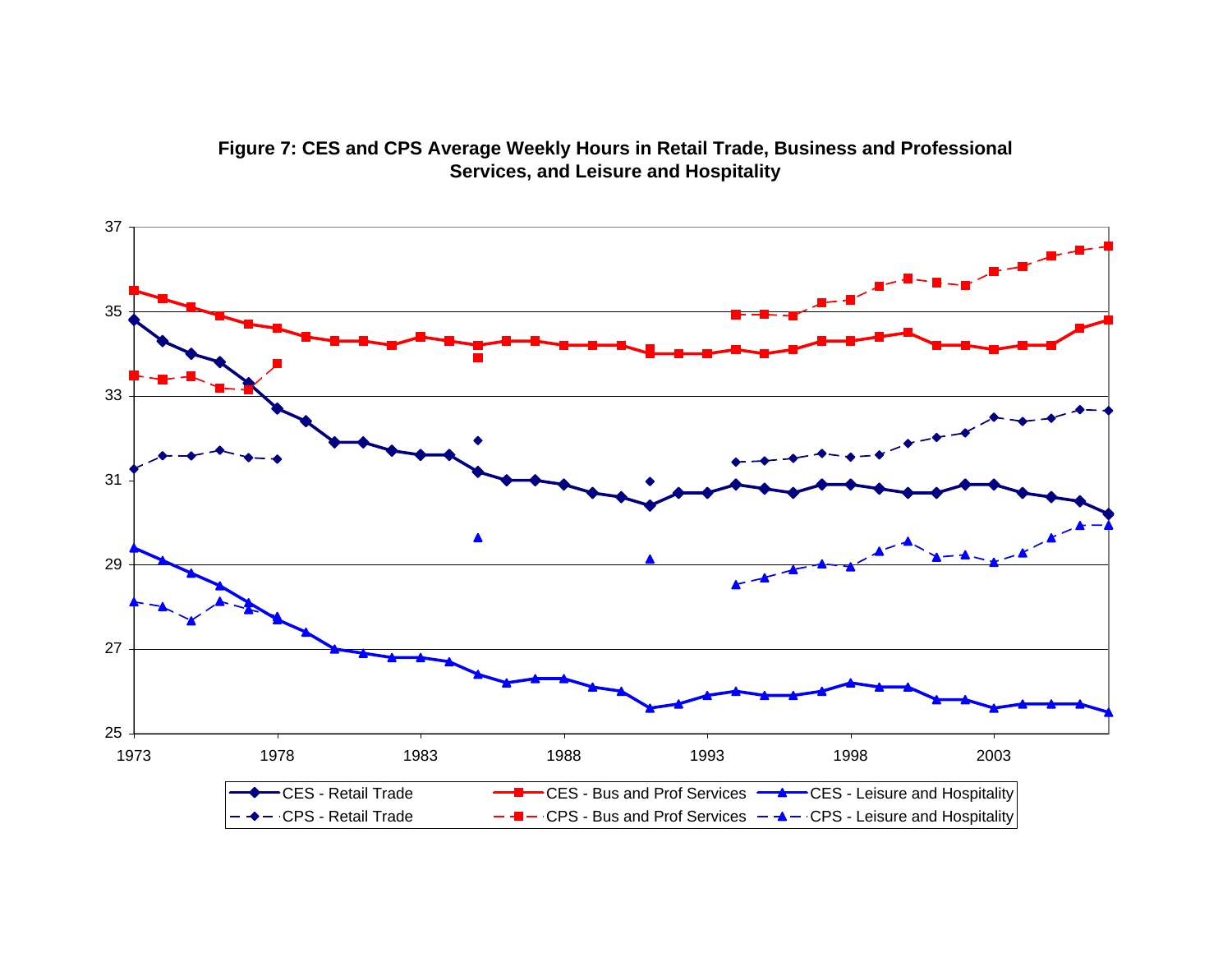

## **Figure 8: Actual and Counterfactual Estimates of Hours Worked Per Week**